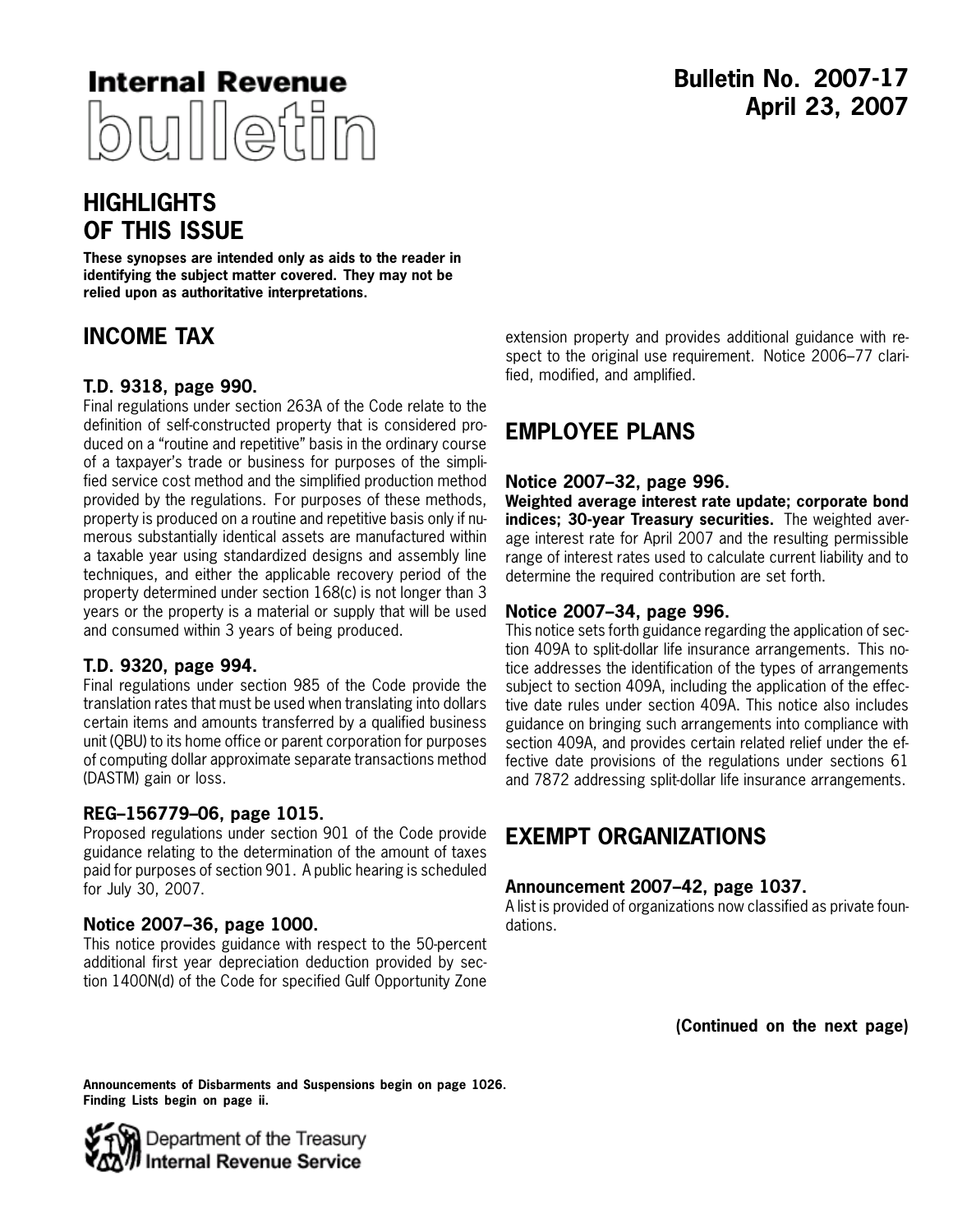## **Announcement 2007–43, page [1038](#page-52-0).**

The IRS has revoked its determination that EPASA-USA, Inc., of Ridgewood, NY; Morocco and the Casbah Dance Experience, Inc., of New York, NY; ABG Housing, Inc., of Orlando, FL; The Credit Network, Inc., of Silver Spring, MD; Global Mindlink Foundation, Inc., of Coral Springs, FL; Credit Debt Solutions, Inc., of Chevy Chase, MD; Skopos Charities, Inc., of San Jose, CA; Douglas R. & Patricia B. McKinnon Charitable Supporting Organization of Tomball, TX; The Dreamhouse Charity, Inc., of Wilsonville, OR; Dads Place Ministries, Inc., of Thurmont, MD; Potomac Forum, Ltd., of Potomac, MD; Community Housing and Land Development, Inc., of San Jose, CA; and New Haven Shelter of Rancho Palos Verdes, CA, qualify as organizations described in sections 501(c)(3) and 170(c)(2) of the Code.

## **EXCISE TAX**

## **Notice 2007–37, page [1002](#page-16-0).**

This notice provides guidance on the credits and payments provided for renewable diesel and renewable diesel mixtures under sections 34, 40A, 6426, and 6427 of the Code.

## **ADMINISTRATIVE**

## **Rev. Proc. 2007–29, page [1004.](#page-18-0)**

**Electronic filing specifications.** This procedure contains changes in electronic filing procedures for Form 8851, *Summary of Archer MSAs*. The procedure should be used for filing Forms 8851 for Tax Years 2005, 2006, and any subsequent years. Rev. Proc. 2001–31 superseded.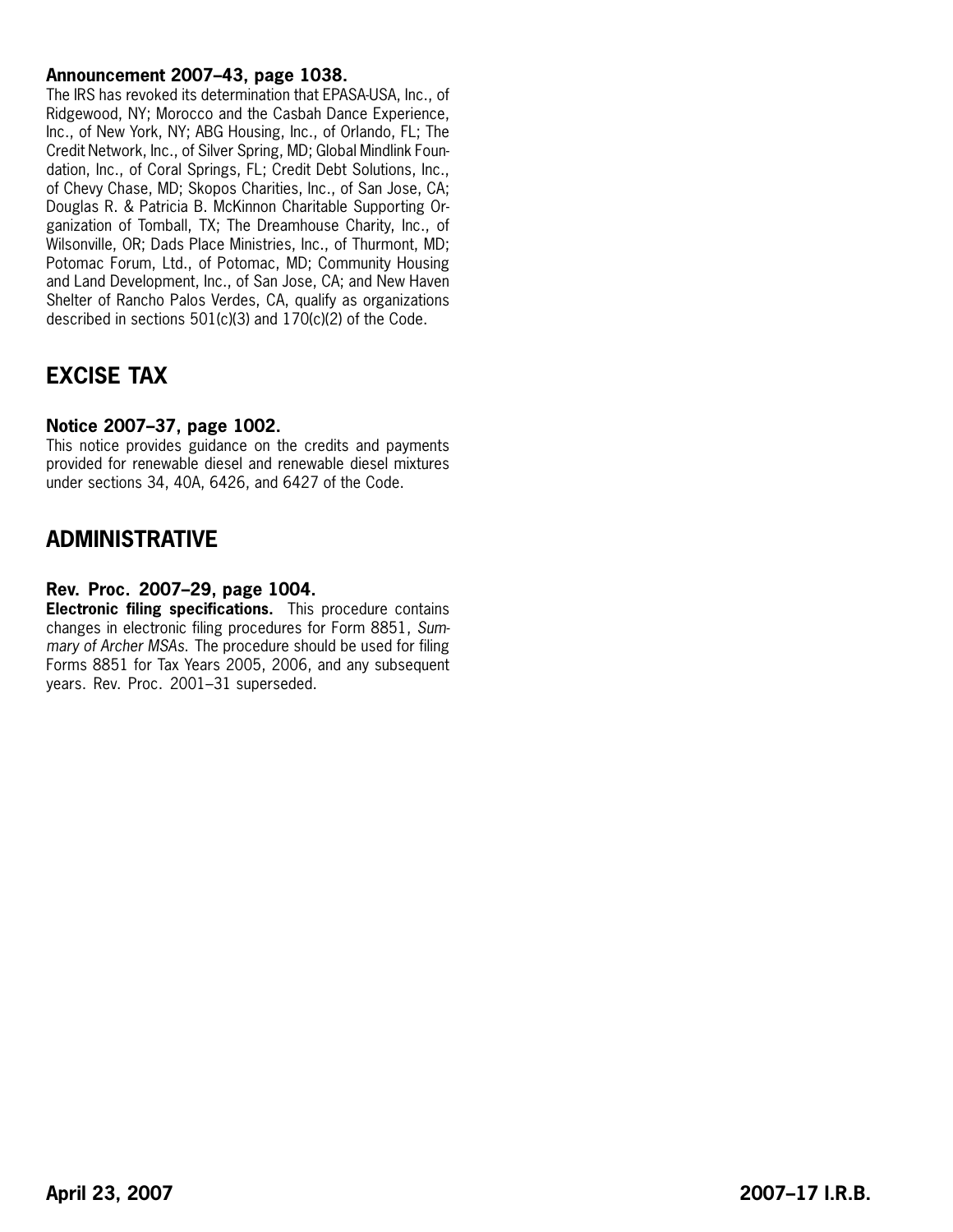# **The IRS Mission**

Provide America's taxpayers top quality service by helping them understand and meet their tax responsibilities and by

# **Introduction**

The Internal Revenue Bulletin is the authoritative instrument of the Commissioner of Internal Revenue for announcing official rulings and procedures of the Internal Revenue Service and for publishing Treasury Decisions, Executive Orders, Tax Conventions, legislation, court decisions, and other items of general interest. It is published weekly and may be obtained from the Superintendent of Documents on a subscription basis. Bulletin contents are compiled semiannually into Cumulative Bulletins, which are sold on a single-copy basis.

It is the policy of the Service to publish in the Bulletin all substantive rulings necessary to promote a uniform application of the tax laws, including all rulings that supersede, revoke, modify, or amend any of those previously published in the Bulletin. All published rulings apply retroactively unless otherwise indicated. Procedures relating solely to matters of internal management are not published; however, statements of internal practices and procedures that affect the rights and duties of taxpayers are published.

Revenue rulings represent the conclusions of the Service on the application of the law to the pivotal facts stated in the revenue ruling. In those based on positions taken in rulings to taxpayers or technical advice to Service field offices, identifying details and information of a confidential nature are deleted to prevent unwarranted invasions of privacy and to comply with statutory requirements.

Rulings and procedures reported in the Bulletin do not have the force and effect of Treasury Department Regulations, but they may be used as precedents. Unpublished rulings will not be relied on, used, or cited as precedents by Service personnel in the disposition of other cases. In applying published rulings and procedures, the effect of subsequent legislation, regulations,

applying the tax law with integrity and fairness to all.

court decisions, rulings, and procedures must be considered, and Service personnel and others concerned are cautioned against reaching the same conclusions in other cases unless the facts and circumstances are substantially the same.

The Bulletin is divided into four parts as follows:

#### **Part I.—1986 Code.**

This part includes rulings and decisions based on provisions of the Internal Revenue Code of 1986.

#### **Part II.—Treaties and Tax Legislation.**

This part is divided into two subparts as follows: Subpart A, Tax Conventions and Other Related Items, and Subpart B, Legislation and Related Committee Reports.

### **Part III.—Administrative, Procedural, and Miscellaneous.**

To the extent practicable, pertinent cross references to these subjects are contained in the other Parts and Subparts. Also included in this part are Bank Secrecy Act Administrative Rulings. Bank Secrecy Act Administrative Rulings are issued by the Department of the Treasury's Office of the Assistant Secretary (Enforcement).

#### **Part IV.—Items of General Interest.**

This part includes notices of proposed rulemakings, disbarment and suspension lists, and announcements.

The last Bulletin for each month includes a cumulative index for the matters published during the preceding months. These monthly indexes are cumulated on a semiannual basis, and are published in the last Bulletin of each semiannual period.

For sale by the Superintendent of Documents, U.S. Government Printing Office, Washington, DC 20402.

The contents of this publication are not copyrighted and may be reprinted freely. A citation of the Internal Revenue Bulletin as the source would be appropriate.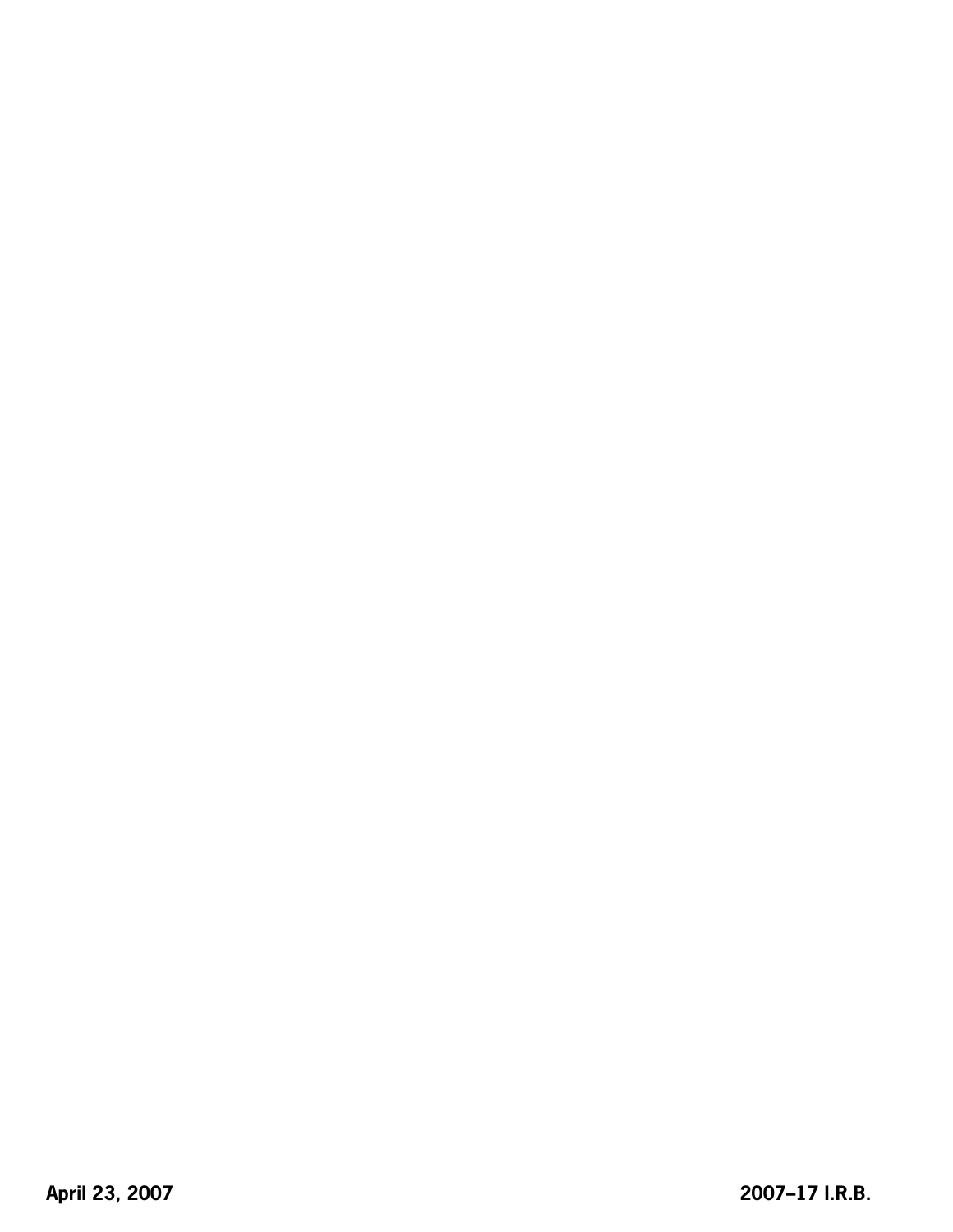# <span id="page-4-0"></span>**Part I. Rulings and Decisions Under the Internal Revenue Code of 1986**

## **Section 34.—Certain Uses of Gasoline and Special Fuels**

A notice provides guidance on the credits and payments provided for renewable diesel and renewable diesel mixtures under sections 34, 40A, 6426, and 6427. See Notice 2007-37, page [1002](#page-16-0).

## **Section 40A.—Biodiesel and Renewable Diesel Used as Fuel**

A notice provides guidance on the credits and payments provided for renewable diesel and renewable diesel mixtures under sections 34, 40A, 6426, and 6427. See Notice 2007-37, page [1002](#page-16-0).

## **Section 263A.—Capitalization and Inclusion in Inventory Costs of Certain Expenses**

*26 CFR 1.263A–1: Uniform capitalization of costs.*

## **T.D. 9318**

## **DEPARTMENT OF THE TREASURY Internal Revenue Service 26 CFR Part 1**

## **Guidance Regarding the Simplified Service Cost Method and the Simplified Production Method**

AGENCY: Internal Revenue Service (IRS), Treasury.

ACTION: Final regulations and removal of temporary regulations.

SUMMARY: This document contains final regulations relating to the capitalization of costs under the simplified service cost method and the simplified production method provided by the Income Tax Regulations. For taxpayers that use the simplified service cost method or the simplified production method, the regulations clarify when self-constructed assets are produced on a routine and repetitive basis in the ordinary course of their businesses.

DATES: *Effective Date:* These regulations are effective on March 29, 2007.

*Applicability Date:* For dates of applicability, see §§1.263A–1(l) and 1.263A–2(f).

FOR FURTHER INFORMATION CONTACT: Steven J. Gee Donna M. Crawford, (202) 622–4970 (not a toll-free number).

#### SUPPLEMENTARY INFORMATION:

#### **Background**

This document contains amendments to 26 CFR part 1. On August 2, 2005, the IRS and Treasury Department published in the **Federal Register** a notice of proposed rulemaking (REG–121584–05, 2005–2 C.B. 523 [70 FR 44535]) by cross reference to temporary regulations (T.D. 9217, 2005–2 C.B. 498 [70 FR 44467]) (collectively, the 2005 regulations) under section 263A of the Internal Revenue Code (Code). These regulations provide that self-constructed tangible personal property is considered produced on a routine and repetitive basis in the ordinary course of a taxpayer's trade or business for purposes of the simplified service cost method or the simplified production method when units of tangible personal property are mass-produced, that is, numerous substantially identical assets are manufactured within a taxable year using standardized designs and assembly line techniques, and the applicable recovery period of such assets under section 168(c) is not longer than 3 years.

The IRS and Treasury Department issued Rev. Proc. 2006–11, 2006–3 I.R.B. 309, see §601.601(d)(2)(ii)(*b*), which provides procedures by which a taxpayer changing its method of accounting to comply with §1.263A–1T or §1.263A–2T (issued under T.D. 9217) for its first taxable year ending on or after August 2, 2005, may request the consent of the Commissioner utilizing either the administrative procedures for requesting the advance consent of the Commissioner (for further guidance, for example, see Rev. Proc. 97–27, 1997–1 C.B. 680, as modified and amplified by Rev. Proc. 2002–19, 2002–1 C.B. 696, as amplified and clarified by Rev. Proc. 2002–54, 2002–2 C.B. 432, and §601.601(d)(2)(ii)(*b*)), or the administrative procedures for obtaining the automatic consent of the Commissioner (for further guidance, for example, see Rev. Proc. 2002–9, 2002–1 C.B. 327, as modified and clarified by Announcement 2002–17, 2002–1 C.B. 561, modified and amplified by Rev. Proc. 2002–19, 2002–1 C.B. 696, and amplified, clarified, and modified by Rev. Proc. 2002–54, 2002–2 C.B. 432, and  $§601.601(d)(2)(ii)(b)).$ These final regulations have been revised to be consistent with the procedures provided in Rev. Proc. 2006–11.

One written comment was received in response to the 2005 regulations. No requests to speak at a public hearing were received, and no hearing was held. After consideration of the comment, the proposed regulations under section 263A are adopted by this Treasury decision.

#### **Summary of Comments**

A commentator expressed the belief that the categories of property, as described in Notice 88–86, 1988–2 C.B. 401, see §601.601(d)(2)(ii)(*b*), eligible for the simplified service cost method and the simplified production method represent a reasonable balance between technical accuracy and simplification. The commentator opposed the requirements in the 2005 regulations that, to qualify for the category of property "produced on a routine and repetitive basis," the property must be mass-produced using standardized designs and assembly line techniques, and have an applicable recovery period of not longer than 3 years. The commentator argued that, with respect to electric utility companies, there is no sound tax policy to support limiting the application of the methods based on the manner in which self-constructed assets are produced or the number of years over which the self-constructed assets are depreciated. The commentator further stated that the preamble to the 2005 regulations did not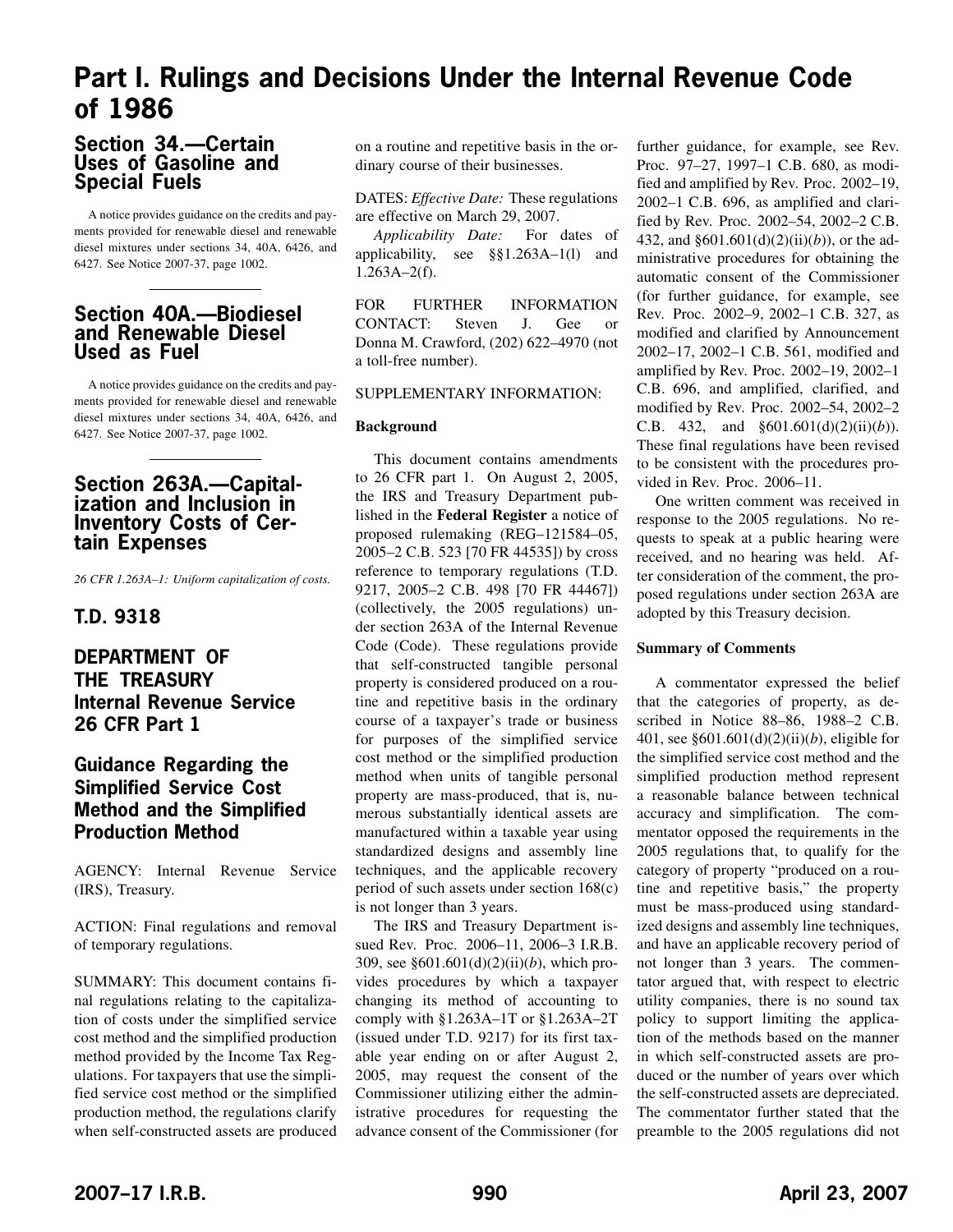explain why there may be a distortion of income from the use of the simplified methods, and why such a distortion justified distinctions based on the method of manufacturing and the recovery lives of property.

The simplified methods are less accurate and less precise than a facts and circumstances method and, thus, may capitalize more or less costs than a facts and circumstances method. Therefore, the simplified methods may cause distortions when compared to a more accurate facts and circumstances method. The amount of distortion may not be very large for assets that are mass produced, because the underlying assumption of the simplified methods that costs are incurred ratably across all the assets may be appropriate. Additionally, any distortion caused by the lack of precision quickly reverses if the assets to which the methods may be applied typically have a high turnover rate, that is, a short recovery period. Inventory production frequently meets one or both of these two criteria. The IRS and Treasury Department provided the simplified methods for inventory because the reduction in the burdens of complying with the uniform capitalization rules generally outweighed the possible distortion within the simplified methods.

Under temporary regulations published in the **Federal Register** on March 30, 1987 (T.D. 8131, 1987–1 C.B. 98 [52 FR 10052]) (1987 regulations), the simplified methods were available only to inventory and non-inventory property held by a taxpayer primarily for sale to customers in the ordinary course of the taxpayer's trade or business. The preamble to the 1987 regulations stated that the methods were "designed to alleviate the administrative burdens of complying with [section 263A] where mass production of assets occurs on a repetitive and routine basis, with a typically high 'turnover' rate for the produced assets." The preamble to the 1987 regulations stated that the simplified methods could not be utilized with respect to self-constructed assets because the simplified methods were not appropriate for use "in accounting for casual or occasional production of property."

In response to comments suggesting that the categories of property eligible for the simplified service cost method and the simplified production method be

expanded to include other categories of property with similar characteristics, Notice 88–86 expanded the availability of the methods, in relevant part, to "property constructed by a taxpayer for use in its trade or business if, in the ordinary course of its production activities, the taxpayer produces such property on a routine and repetitive basis (that is, the taxpayer produces numerous items of such property within a taxable year)." The final regulations published in the **Federal Register** on August 9, 1993 (T.D. 8482, 1993–2 C.B. 77 [58 FR 42198]) included the new category from Notice 88–86. The addition of certain self-constructed assets was merely intended to add another category of property with characteristics similar to inventory (mass produced or high turnover) and was not an indication that the application of the simplified methods to the production, whether or not casual or occasional, of all self-produced assets was considered appropriate.

The IRS and Treasury Department continue to believe that to prevent distortion when applied to self-constructed property, the simplified service cost method and simplified production method should be limited to property that is mass produced and has a typically high "turnover" rate. Accordingly, the final regulations do not incorporate the commentator's suggestions. The regulations clarify, however, that property with a typically high "turnover" rate includes materials and supplies that are used and consumed within three years of being produced.

The IRS and Treasury Department recognize that the application of the uniform capitalization requirements to self-constructed property can be burdensome, particularly to small taxpayers. The IRS and Treasury Department will consider proposing simplified methods for self-constructed property for small taxpayers in future guidance under section 263A.

Additionally, a commentator indicated that for taxpayers that have both property that is eligible for the simplified methods and property that is ineligible for the simplified methods, the regulations do not provide specific procedures to determine how to allocate service costs and other indirect costs between the eligible property and the ineligible property. The IRS and Treasury Department agree that service costs and other indirect costs must be allocated to ineligible property as well as eligible property. However, prescribing specific procedures and methods for these allocations is beyond the scope of these regulations. The IRS and Treasury Department may address this issue in future guidance.

#### **Special Analyses**

It has been determined that this Treasury decision is not a significant regulatory action as defined in Executive Order 12866. Therefore, a regulatory assessment is not required. It also has been determined that section 553(b) of the Administrative Procedure Act (5 U.S.C. chapter 5) does not apply to these regulations, and because the regulations do not impose a collection of information on small entities, the Regulatory Flexibility Act (5 U.S.C. chapter 6) does not apply. Pursuant to section 7805(f) of the Code, the notice of proposed rulemaking that preceded these regulations was submitted to the Chief Counsel for Advocacy of the Small Business Administration for comment on its impact on small business.

#### **Drafting Information**

The principal author of these regulations is Scott Rabinowitz of the Office of Associate Chief Counsel (Income Tax and Accounting). However, other personnel from the IRS and Treasury Department participated in their development.

#### \*\*\*\*\*

#### **Adoption of Amendments to the Regulations**

Accordingly, 26 CFR part 1 is amended as follows:

#### PART 1—INCOME TAXES

Paragraph 1. The authority citation for part 1 continues to read in part as follows: Authority: 26 U.S.C. 7805 \* \* \*

Par. 2. Section 1.263A–1 is amended by revising paragraphs  $(h)(2)(i)(D)$ ,  $(k)$ and (l) to read as follows:

*§1.263A–1 Uniform capitalization of costs.*

\*\*\*\*\* (h) \* \* \*  $(2)$  \* \* \*  $(i) * * *$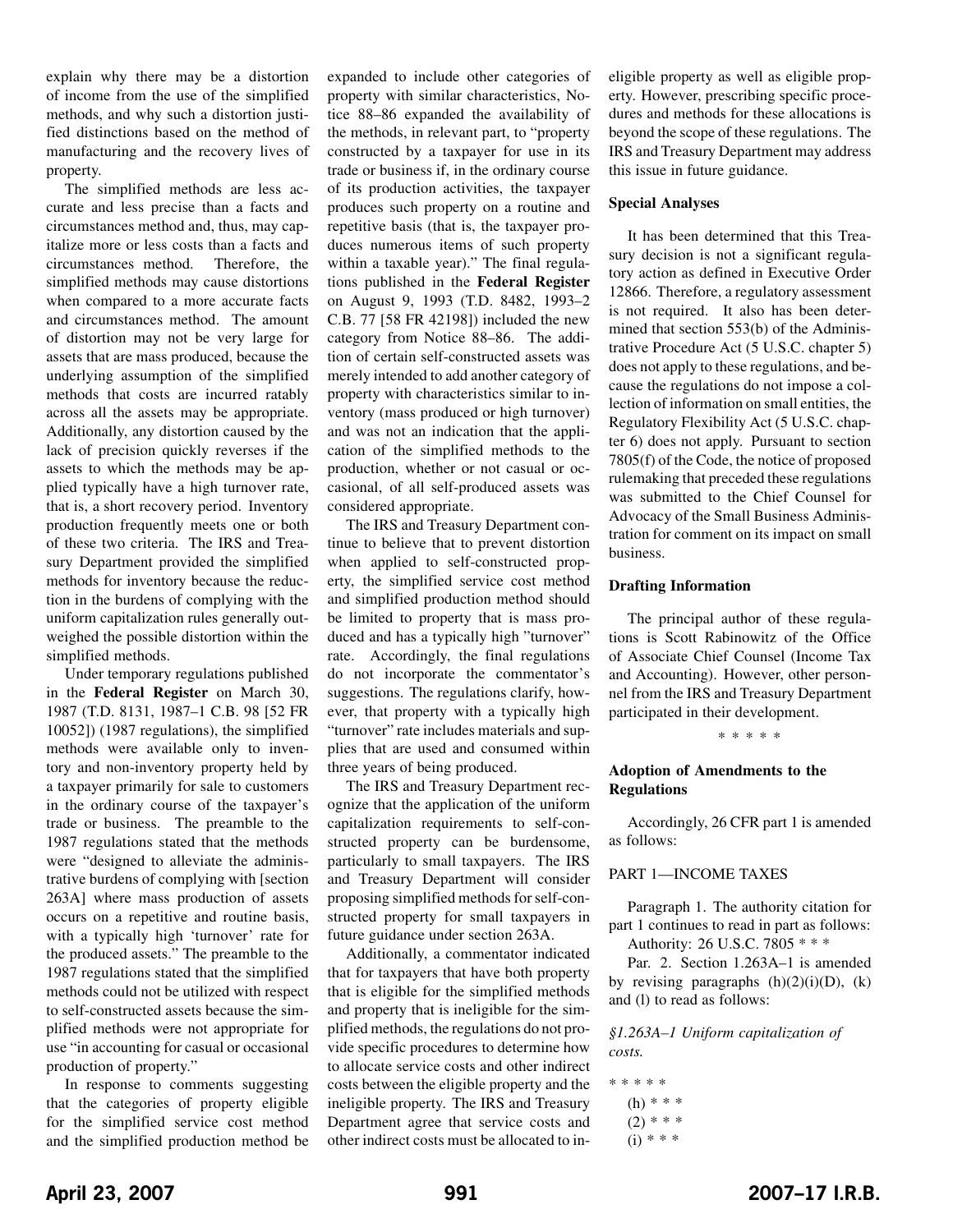(D) *Self-constructed tangible personal property produced on a routine and repetitive basis*—(*1*) *In general*. Self-constructed tangible personal property produced by the taxpayer on a routine and repetitive basis in the ordinary course of the taxpayer's trade or business. Self-constructed tangible personal property is produced by the taxpayer on a routine and repetitive basis in the ordinary course of the taxpayer's trade or business when units of tangible personal property (as defined in  $§1.263A-10(c)$  are mass-produced, that is, numerous substantially identical assets are manufactured within a taxable year using standardized designs and assembly line techniques, and either the applicable recovery period of the property determined under section 168(c) is not longer than 3 years or the property is a material or supply that will be used and consumed within 3 years of being produced. For purposes of this paragraph  $(h)(2)(i)(D)$ , the applicable recovery period of the assets will be determined at the end of the taxable year in which the assets are placed in service for purposes of §1.46–3(d). Subsequent changes to the applicable recovery period after the assets are placed in service will not affect the determination of whether the assets are produced on a routine and repetitive basis for purposes of this paragraph  $(h)(2)(i)(D)$ .

(*2*) *Examples*. The following examples illustrate this paragraph  $(h)(2)(i)(D)$ :

*Example 1*. Y is a manufacturer of automobiles. During the taxable year, Y produces numerous substantially identical dies and molds using standardized designs and assembly line techniques. The dies and molds have a 3-year applicable recovery period for purposes of section 168(c). Y uses the dies and molds to produce or process particular automobile components and does not hold them for sale. The dies and molds are produced on a routine and repetitive basis in the ordinary course of Y's business for purposes of this paragraph because the dies and molds are both mass-produced and have a recovery period of not longer than 3 years.

*Example 2*. Z is an electric utility that regularly manufactures and installs identical poles that are used in transmitting and distributing electricity. The poles have a 20-year applicable recovery period for purposes of section 168(c). The poles are not produced on a routine and repetitive basis in the ordinary course of Z's business for purposes of this paragraph because the poles have an applicable recovery period that is longer than 3 years.

#### \*\*\*\*\*

(k) *Change in method of accounting*—(1) *In general*. A change in a taxpayer's treatment of mixed service costs to

comply with paragraph  $(h)(2)(i)(D)$  of this section is a change in method of accounting to which the provisions of sections 446 and 481 and the regulations under those sections apply. See §1.263A–7. For a taxpayer's first taxable year ending on or after August 2, 2005, the taxpayer is granted the consent of the Commissioner to change its method of accounting to comply with paragraph (h)(2)(i)(D) of this section, provided the taxpayer follows the administrative procedures, as modified by paragraphs  $(k)(2)$  through  $(4)$  of this section, issued under  $$1.446-1(e)(3)(ii)$  for obtaining the Commissioner's automatic consent to a change in accounting method (for further guidance, for example, see Rev. Proc. 2002–9, 2002–1 C.B. 327, as modified and clarified by Announcement 2002–17, 2002–1 C.B. 561, modified and amplified by Rev. Proc. 2002–19, 2002–1 C.B. 696, and amplified, clarified, and modified by Rev. Proc. 2002–54, 2002–2 C.B. 432, and  $§601.601(d)(2)(ii)(b)$  of this chapter). For purposes of Form 3115, "*Application for Change in Accounting Method*," the designated number for the automatic accounting method change authorized by this paragraph (k) is "95." If Form 3115 is revised or renumbered, any reference in this section to that form is treated as a reference to the revised or renumbered form. Alternatively, notwithstanding the provisions of any administrative procedures that preclude a taxpayer from requesting the advance consent of the Commissioner to change a method of accounting that is required to be made pursuant to a published automatic change procedure, for its first taxable year ending on or after August 2, 2005, a taxpayer may request the advance consent of the Commissioner to change its method of accounting to comply with paragraph  $(h)(2)(i)(D)$  of this section, provided the taxpayer follows the administrative procedures, as modified by paragraphs  $(k)(2)$  through  $(5)$  of this section, for obtaining the advance consent of the Commissioner (for further guidance, for example, see Rev. Proc. 97–27, 1997–1 C.B. 680, as modified and amplified by Rev. Proc. 2002–19, 2002–1 C.B. 696, as amplified and clarified by Rev. Proc. 2002–54, 2002–2 C.B. 432, and  $§601.601(d)(2)(ii)(b)$  of this chapter). For the taxpayer's second and subsequent taxable years ending on or after August 2, 2005, requests to secure the consent of the Commissioner must be made under the administrative procedures, as modified by paragraphs  $(k)(3)$  and  $(4)$  of this section, for obtaining the Commissioner's advance consent to a change in accounting method.

(2) *Scope limitations*. Any limitations on obtaining the automatic consent or advance consent of the Commissioner do not apply to a taxpayer seeking to change its method of accounting to comply with paragraph  $(h)(2)(i)(D)$  of this section for its first taxable year ending on or after August 2, 2005.

(3) *Audit protection*. A taxpayer that changes its method of accounting in accordance with this paragraph (k) to comply with paragraph  $(h)(2)(i)(D)$  of this section does not receive audit protection if its method of accounting for mixed service costs is an issue under consideration at the time the application is filed with the national office.

(4) *Section 481(a) adjustment*. A change in method of accounting to conform to paragraph  $(h)(2)(i)(D)$  of this section requires a section 481(a) adjustment. The section 481(a) adjustment period is two taxable years for a net positive adjustment for an accounting method change that is made to conform to paragraph  $(h)(2)(i)(D)$  of this section.

(5) *Time for requesting change*. Notwithstanding the provisions of  $§1.446-1(e)(3)(i)$  and any contrary administrative procedure, a taxpayer may submit a request for advance consent to change its method of accounting to comply with paragraph  $(h)(2)(i)(D)$  of this section for its first taxable year ending on or after August 2, 2005, on or before the date that is 30 days after the end of the taxable year for which the change is requested.

(l) *Effective date*. Paragraphs  $(h)(2)(i)(D)$ ,  $(k)$ , and  $(l)$  of this section apply for taxable years ending on or after August 2, 2005.

#### **§1.263A–1T [Removed]**

Par. 3. Section 1.263A–1T is removed. Par. 4. Section 1.263A–2 is amended by revising paragraphs  $(b)(2)(i)(D)$ ,  $(e)$ and (f) to read as follows:

*§1.263A–2 Rules relating to property produced by the taxpayer.*

\*\*\*\*\* (b) \* \* \*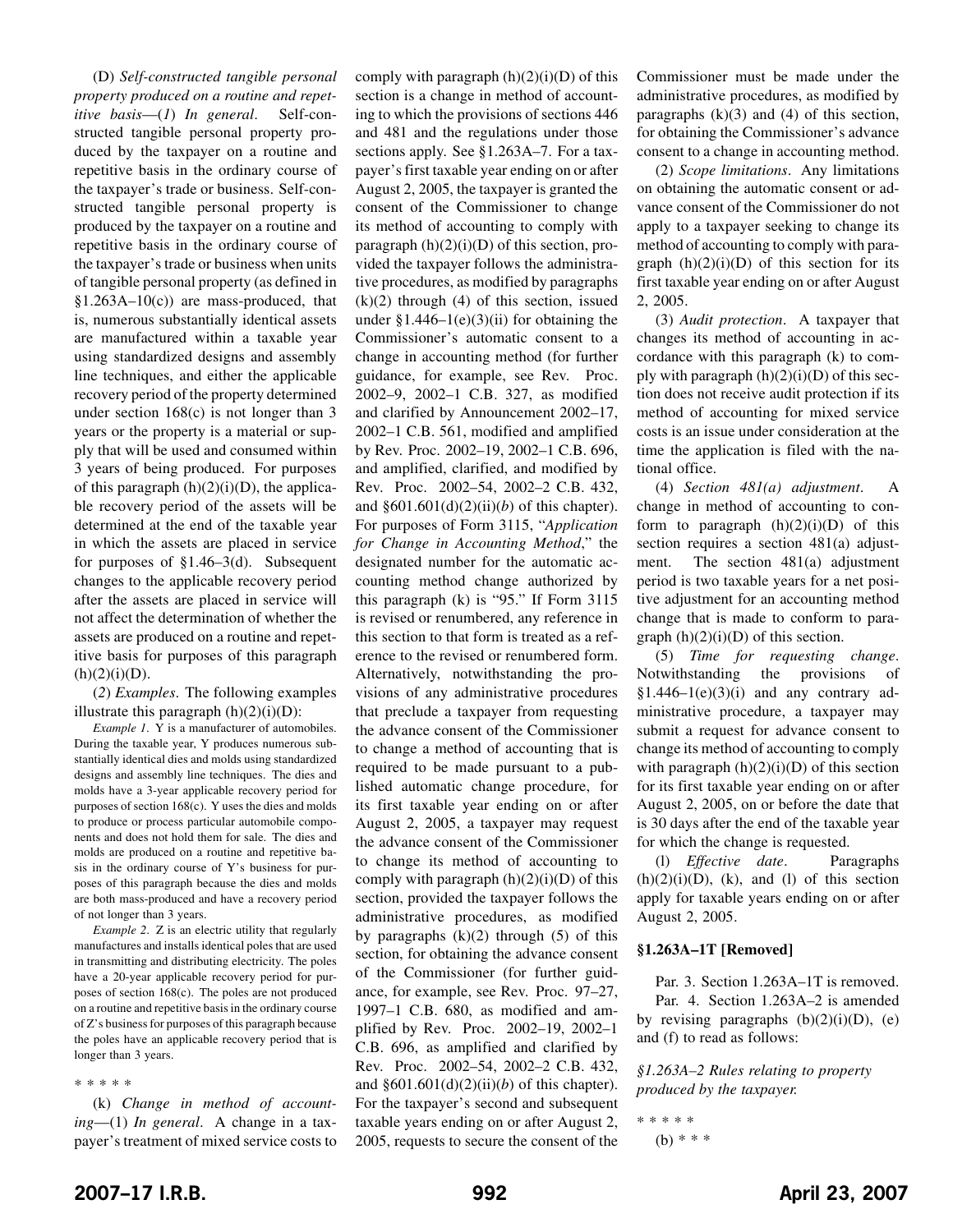$(2)$  \* \* \*

(D) *Self-constructed tangible personal property produced on a routine and repetitive basis*—(*1*) *In general*. Self-constructed tangible personal property produced by the taxpayer on a routine and repetitive basis in the ordinary course of the taxpayer's trade or business. Self-constructed tangible personal property is produced by the taxpayer on a routine and repetitive basis in the ordinary course of the taxpayer's trade or business when units of tangible personal property (as defined in §1.263A–10(c)) are mass-produced, that is, numerous substantially identical assets are manufactured within a taxable year using standardized designs and assembly line techniques, and either the applicable recovery period of the property determined under section 168(c) is not longer than 3 years or the property is a material or supply that will be used and consumed within 3 years of being produced. For purposes of this paragraph  $(b)(2)(i)(D)$ , the applicable recovery period of the assets will be determined at the end of the taxable year in which the assets are placed in service for purposes of §1.46–3(d). Subsequent changes to the applicable recovery period after the assets are placed in service will not affect the determination of whether the assets are produced on a routine and repetitive basis for purposes of this paragraph  $(b)(2)(i)(D)$ .

(*2*) *Examples*. The following examples illustrate this paragraph  $(b)(2)(i)(D)$ :

*Example 1*. Y is a manufacturer of automobiles. During the taxable year Y produces numerous substantially identical dies and molds using standardized designs and assembly line techniques. The dies and molds have a 3-year applicable recovery period for purposes of section 168(c). Y uses the dies and molds to produce or process particular automobile components and does not hold them for sale. The dies and molds are produced on a routine and repetitive basis in the ordinary course of Y's business for purposes of this paragraph because the dies and molds are both mass-produced and have a recovery period of not longer than 3 years.

*Example 2*. Z is an electric utility that regularly manufactures and installs identical poles that are used in transmitting and distributing electricity. The poles have a 20-year applicable recovery period for purposes of section 168(c). The poles are not produced on a routine and repetitive basis in the ordinary course of Z's business for purposes of this paragraph because the poles have an applicable recovery period that is longer than 3 years.

\*\*\*\*\*

(e) *Change in method of accounting*—(1) *In general*. A change in a taxpayer's treatment of additional section 263A costs to comply with paragraph  $(b)(2)(i)(D)$  of this section is a change in method of accounting to which the provisions of sections 446 and 481 and the regulations under those sections apply. See §1.263A–7. For a taxpayer's first taxable year ending on or after August 2, 2005, the taxpayer is granted the consent of the Commissioner to change its method of accounting to comply with paragraph  $(b)(2)(i)(D)$  of this section, provided the taxpayer follows the administrative procedures, as modified by paragraphs (e)(2) through (4) of this section, issued under  $$1.446-1(e)(3)(ii)$  for obtaining the Commissioner's automatic consent to a change in accounting method (for further guidance, for example, see Rev. Proc. 2002–9, 2002–1 C.B. 327, as modified and clarified by Announcement 2002–17, 2002–1 C.B. 561, modified and amplified by Rev. Proc. 2002–19, 2002–1 C.B. 696, and amplified, clarified, and modified by Rev. Proc. 2002–54, 2002–2 C.B. 432, and  $§601.601(d)(2)(ii)(b)$  of this chapter). For purposes of Form 3115, "*Application for Change in Accounting Method*," the designated number for the automatic accounting method change authorized by this paragraph (e) is "95." If Form 3115 is revised or renumbered, any reference in this section to that form is treated as a reference to the revised or renumbered form. Alternatively, notwithstanding the provisions of any administrative procedures that preclude a taxpayer from requesting the advance consent of the Commissioner to change a method of accounting that is required to be made pursuant to a published automatic change procedure, for its first taxable year ending on or after August 2, 2005, a taxpayer may request the advance consent of the Commissioner to change its method of accounting to comply with paragraph  $(b)(2)(i)(D)$  of this section, provided the taxpayer follows the administrative procedures, as modified by paragraphs (e)(2) through (5) of this section, for obtaining the advance consent of the Commissioner (for further guidance, for example, see Rev. Proc. 97–27, 1997–1 C.B. 680, as modified and amplified by Rev. Proc. 2002–19, 2002–1

and  $§601.601(d)(2)(ii)(b)$  of this chapter). For the taxpayer's second and subsequent taxable years ending on or after August 2, 2005, requests to secure the consent of the Commissioner must be made under the administrative procedures, as modified by paragraphs (e)(3) and (4) of this section, for obtaining the Commissioner's advance consent to a change in accounting method.

(2) *Scope limitations*. Any limitations on obtaining the automatic consent or advance consent of the Commissioner do not apply to a taxpayer seeking to change its method of accounting to comply with paragraph  $(b)(2)(i)(D)$  of this section for its first taxable year ending on or after August 2, 2005.

(3) *Audit protection*. A taxpayer that changes its method of accounting in accordance with this paragraph (e) to comply with paragraph  $(b)(2)(i)(D)$  of this section does not receive audit protection if its method of accounting for additional section 263A costs is an issue under consideration at the time the application is filed with the national office.

(4) *Section 481(a) adjustment*. A change in method of accounting to conform to paragraph  $(b)(2)(i)(D)$  of this section requires a section 481(a) adjustment. The section 481(a) adjustment period is two taxable years for a net positive adjustment for an accounting method change that is made to conform to paragraph  $(b)(2)(i)(D)$  of this section.

(5) *Time for requesting change*. Notwithstanding the provisions of  $§1.446-1(e)(3)(i)$  and any contrary administrative procedure, a taxpayer may submit a request for advance consent to change its method of accounting to comply with paragraph  $(b)(2)(i)D$  of this section for its first taxable year ending on or after August 2, 2005, on or before the date that is 30 days after the end of the taxable year for which the change is requested.

(f) *Effective date*. Paragraphs  $(b)(2)(i)(D)$ , (e), and (f) of this section apply for taxable years ending on or after August 2, 2005.

#### §1.263A–2T **[Removed]**

Par. 5. Section 1.263A–2T is removed.

Kevin M. Brown, *Deputy Commissioner for Services and Enforcement.*

C.B. 696, as amplified and clarified by Rev. Proc. 2002–54, 2002–2 C.B. 432,

 $(i) * * *$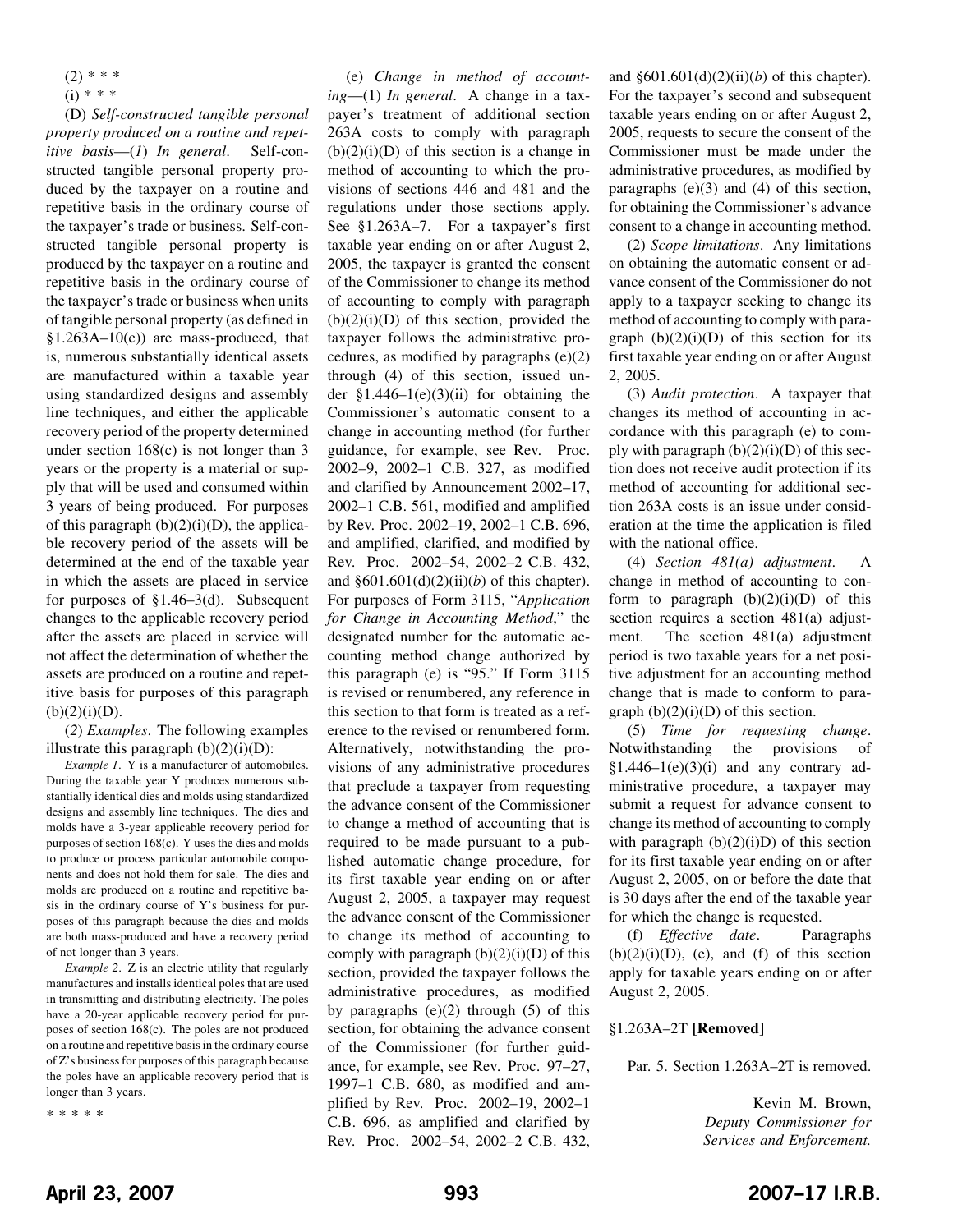<span id="page-8-0"></span>Approved March 20, 2007.

Eric Solomon, *Assistant Secretary of the Treasury (Tax Policy).*

(Filed by the Office of the Federal Register on March 28, 2007, 8:45 a.m., and published in the issue of the Federal Register for March 29, 2007, 72 F.R. 14675)

## **Section 985.—Functional Currency**

*26 CFR 1.985–3: United States dollar approximate separate transactions method.*

### **T.D. 9320**

## **DEPARTMENT OF THE TREASURY Internal Revenue Service 26 CFR Part 1**

## **United States Dollar Approximate Separate Transactions Method**

AGENCY: Internal Revenue Service (IRS), Treasury.

ACTION: Final regulation.

SUMMARY: This document contains final regulations which provide the translation rates that must be used when translating into dollars certain items and amounts transferred by a qualified business unit (QBU) to its home office or parent corporation for purposes of computing dollar approximate separate transactions method (DASTM) gain or loss. This regulation is necessary to provide guidance under section 985 regarding the proper translation rates that must be used under the DASTM method. Taxpayers affected by these regulations are taxpayers with QBUs required to use the DASTM method of accounting described in §1.985–3.

DATES: *Effective Date:* This regulation is effective March 30, 2007.

*Applicability Date:* This regulation is applicable to any transfer, dividend, or distribution that is a return of capital that is made after March 8, 2005, and that gives rise to an adjustment under  $§1.985-3(d)(3).$ 

FOR FURTHER INFORMATION CONTACT: Sheila Ramaswamy, at (202) 622–3870.

#### SUPPLEMENTARY INFORMATION:

#### **Background**

On July 13, 2006, a notice of proposed rulemaking (REG–118897–06, 2006–31 I.R.B. 120), United States Dollar Approximate Separate Transactions Method, was published in the **Federal Register** (71 FR 39604). The notice of proposed rulemaking proposed to amend  $$1.985-3(d)(3)$ . No requests for a public hearing were received, and no public hearing was held. The IRS received no comments in response to the notice of proposed rulemaking. The proposed regulation is adopted without change by this Treasury decision.

#### **Explanation of Provisions**

For taxable years beginning after August 24, 1994, a U.S. taxpayer's QBU that would otherwise be required to use a hyperinflationary currency as its functional currency generally must use the dollar as its functional currency and must compute income or loss under the DASTM method of accounting described in §1.985–3. See  $§1.985-1(b)(2)(ii)$ . Under the DASTM method of accounting, a QBU's income or loss for a taxable year is computed in U.S. dollars and adjusted to account for its DASTM gain or loss. See §1.985–3(b). A QBU's DASTM gain or loss for a taxable year is determined under §1.985–3(d) by first computing the QBU's change in net worth from the prior year. In computing the QBU's change in net worth, items whose dollar value fluctuates with changes in exchange rates are translated using the year-end exchange rate while items whose dollar value does not change with exchange rate fluctuations are translated using the exchange rate for the translation period in which the cost of the item was incurred. Specified adjustments are made to the QBU's change in net worth. Under  $§1.985-3(d)(3)$ , one of the adjustments requires adding back to the change in net worth transactions that decrease the QBU's net worth without affecting the QBU's income or loss including dividend distributions, certain transfers, and returns of capital from the QBU to its home office or parent corporation. This final regulation provides the translation rate to be used in translating these items into dollars for purposes of computing DASTM gain or loss.

Under  $$1.985-3(d)(3)$ , the applicable translation rate to be used generally depends upon whether the dollar value of the item transferred changes with fluctuations in exchange rates. Accordingly, the regulation provides that if the item giving rise to the adjustment is an asset which would be translated under §1.985–3(d)(5) at the exchange rate for the last translation period of the taxable year if it were on the QBU's year-end balance sheet, the item will be translated at the exchange rate on the date the item is transferred. However, if the item giving rise to the adjustment is an asset which would be translated under  $§1.985-3(d)(5)$  at the exchange rate for the translation period in which the cost of the item was incurred if it were on the QBU's year-end balance sheet, the item will be translated at the same historical rate.

#### **Special Analyses**

It has been determined that this Treasury decision is not a significant regulatory action as defined in Executive Order 12866. Therefore, a regulatory assessment is not required. It has been determined that sections 553(b) and (d) of the Administrative Procedure Act (5 U.S.C. chapter 5) do not apply to this regulation, and because this regulation does not impose a collection of information on small entities, the provisions of the Regulatory Flexibility Act (5 U.S.C. chapter 6) does not apply. Pursuant to section 7805(f) of the Internal Revenue Code, the notice of proposed rulemaking preceding this regulation was submitted to the Chief Counsel for Advocacy of the Small Business Administration for comment on its impact on small business.

#### **Drafting Information**

The principal author of this regulation is Sheila Ramaswamy, Office of Associate Chief Counsel (International). However, other personnel from the IRS and Treasury Department participated in their development.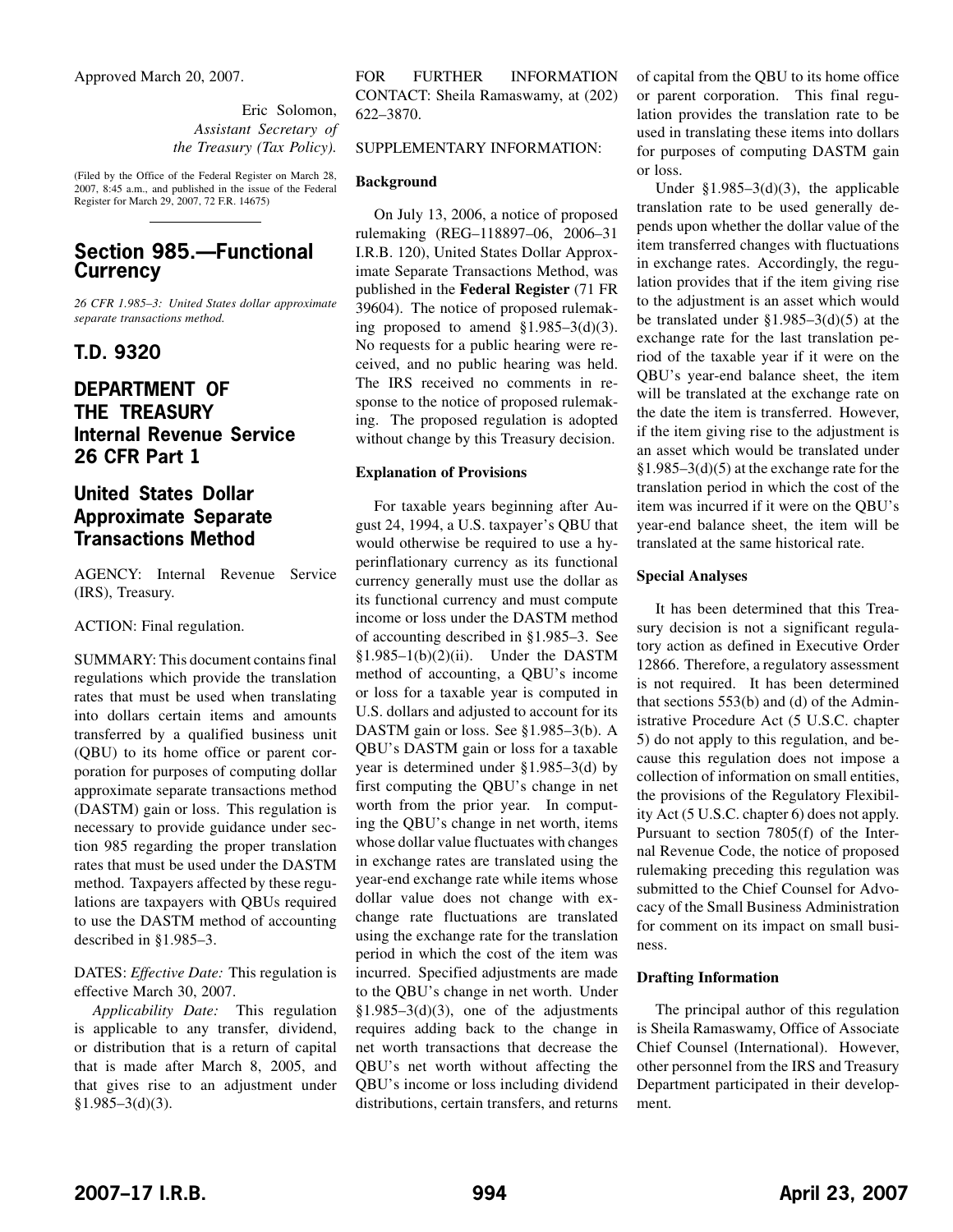#### **Adoption of Amendment to the Regulations**

Accordingly, 26 CFR part 1 is amended as follows:

#### PART 1—INCOME TAXES

Paragraph 1. The authority citation for part 1 continues to read in part as follows:

Authority: 26 U.S.C. 7805 \* \* \*

Par. 2. Section 1.985–3 is amended by revising paragraph (d)(3) to read as follows:

*§1.985–3 United States dollar approximate separate transactions method.*

\*\*\*\*\*

(d) \* \* \*

(3) *Positive adjustments*—(i) *In general*. The items described in this paragraph (d)(3) are dividend distributions for the taxable year and any items that decrease net worth for the taxable year but that generally do not affect income or loss or earnings and profits (or a deficit in earnings and profits). Such items include

a transfer to the home office of a QBU branch and a return of capital.

(ii) *Translation*. Except as provided by ruling or administrative pronouncement, items described in paragraph (d)(3)(i) of this section shall be translated into dollars as follows:

(A) If the item giving rise to the adjustment would be translated under paragraph  $(d)(5)$  of this section at the exchange rate for the last translation period of the taxable year if it were shown on the QBU's year-end balance sheet, such item shall be translated at the exchange rate on the date the item is transferred.

(B) If the item giving rise to the adjustment would be translated under paragraph  $(d)(5)$  of this section at the exchange rate for the translation period in which the cost of the item was incurred if it were shown on the QBU's year-end balance sheet, such item shall be translated at the same historical rate.

(iii) *Effective date*. Paragraph (d)(3)(ii) of this section is applicable for any transfer, dividend, or distribution that is a return of capital that is made after March 8, 2005, and that gives rise to an adjustment under this paragraph  $(d)(3)$ .

\*\*\*\*\*

Kevin M. Brown, *Deputy Commissioner for Services and Enforcement.*

Approved March 20, 2007.

Eric Solomon, *Assistant Secretary for Tax Policy.*

(Filed by the Office of the Federal Register on March 29, 2007, 8:45 a.m., and published in the issue of the Federal Register for March 30, 2007, 72 F.R. 15043)

## **Section 6426.—Credit for Alcohol Fuel, Biodiesel and Alternative Fuel Mixtures**

A notice provides guidance on the credits and payments provided for renewable diesel and renewable diesel mixtures under sections 34, 40A, 6426, and 6427. See Notice 2007-37, page [1002.](#page-16-0)

## **Section 6427.—Fuels Not Used for Taxable Purposes**

A notice provides guidance on the credits and payments provided for renewable diesel and renewable diesel mixtures under sections 34, 40A, 6426, and 6427. See Notice 2007-37, page [1002.](#page-16-0)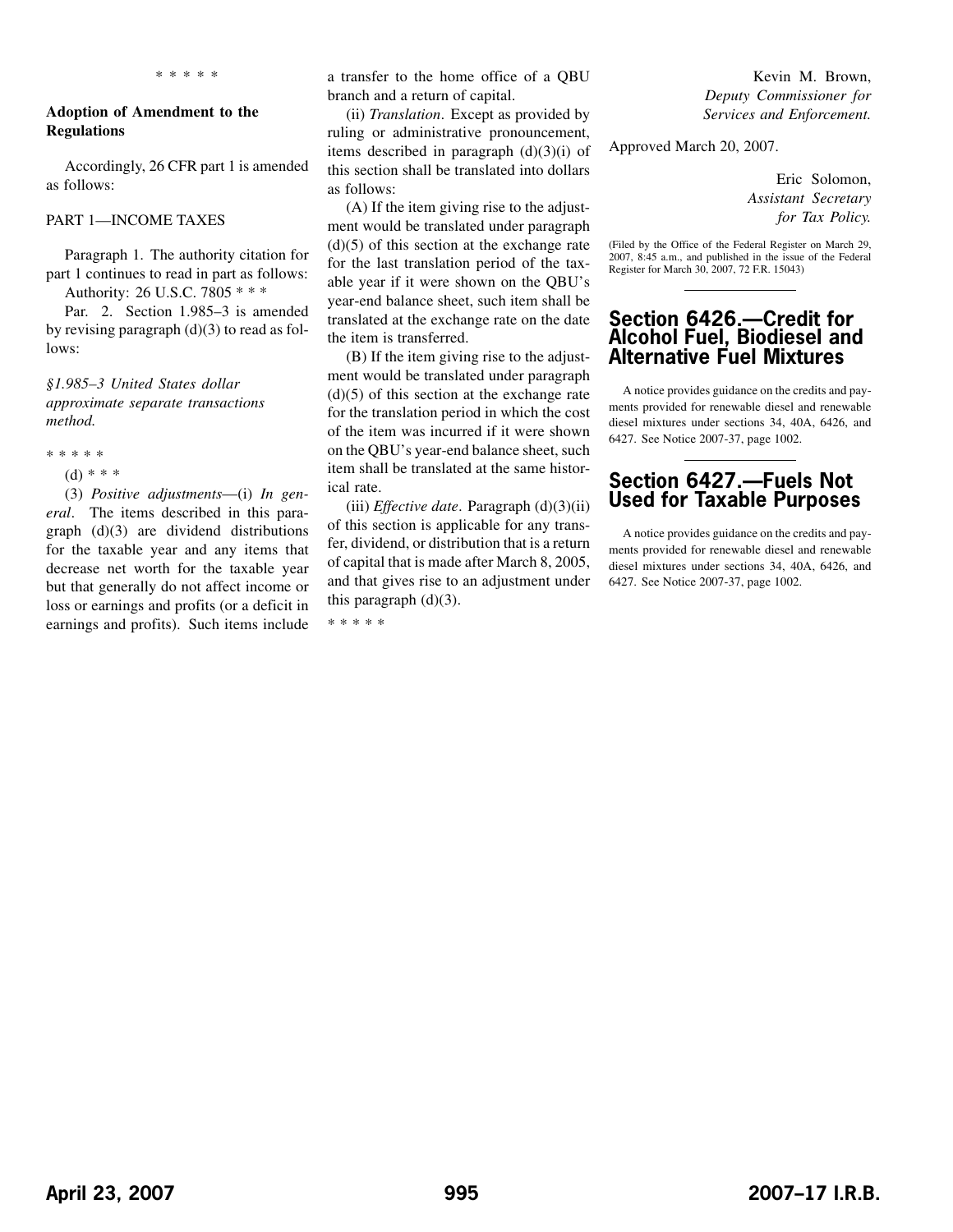# <span id="page-10-0"></span>**Part III. Administrative, Procedural, and Miscellaneous**

## **Weighted Average Interest Rates Update**

## **Notice 2007–32**

This notice provides guidance as to the corporate bond weighted average interest rate and the permissible range of interest rates specified under  $\S 412(b)(5)(B)(ii)(II)$ of the Internal Revenue Code. In addition, it provides guidance as to the interest rate on 30-year Treasury securities under § 417(e)(3)(A)(ii)(II).

#### CORPORATE BOND WEIGHTED AVERAGE INTEREST RATE

Sections  $412(b)(5)(B)(ii)$  and  $412(l)(7)(C)(i)$ , as amended by the Pension Funding Equity Act of 2004 and by the Pension Protection Act of 2006, provide that the interest rates used to calculate current liability and to determine the required contribution under § 412(l) for plan years beginning in 2004 through 2007 must be within a permissible range based on the weighted average of the rates of interest on amounts invested conservatively in long term investment grade corporate bonds during the 4-year period ending on the last day before the beginning of the plan year.

Notice 2004–34, 2004–1 C.B. 848, provides guidelines for determining the corporate bond weighted average interest rate and the resulting permissible range of interest rates used to calculate current liability. That notice establishes that the corporate bond weighted average is based on the monthly composite corporate bond rate derived from designated corporate bond indices. The methodology for determining the monthly composite corporate bond rate as set forth in Notice 2004–34 continues to apply in determining that rate. See Notice 2006–75, 2006–36 I.R.B. 366.

The composite corporate bond rate for March 2007 is 5.84 percent. Pursuant to Notice 2004–34, the Service has determined this rate as the average of the monthly yields for the included corporate bond indices for that month.

The following corporate bond weighted average interest rate was determined for plan years beginning in the month shown below.

|               |                | Corporate |              |
|---------------|----------------|-----------|--------------|
|               | For Plan Years | Bond      | 90% to 100%  |
| Beginning in: |                | Weighted  | Permissible  |
| Month         | Year           | Average   | Range        |
| April         | 2007           | 5.80      | 5.22 to 5.80 |

#### 30-YEAR TREASURY SECURITIES INTEREST RATE

Section  $417(e)(3)(A)(ii)(II)$  defines the applicable interest rate, which must be used for purposes of determining the minimum present value of a participant's benefit under  $\S$  417(e)(1) and (2), as the annual rate of interest on 30-year Treasury securities for the month before the date of distribution or such other time as the Secretary may by regulations prescribe. Section  $1.417(e)-1(d)(3)$  of the Income Tax Regulations provides that the applicable interest rate for a month is the annual interest rate on 30-year Treasury securities as specified by the Commissioner for that month in revenue rulings, notices or other guidance published in the Internal Revenue Bulletin.

The rate of interest on 30-year Treasury securities for March 2007 is 4.72 percent. The Service has determined this rate as the monthly average of the daily determination of yield on the 30-year Treasury bond maturing in February 2037.

#### **Drafting Information**

The principal authors of this notice are Paul Stern and Tony Montanaro of the Employee Plans, Tax Exempt and Government Entities Division. For further information regarding this notice, please contact the Employee Plans' taxpayer assistance telephone service at 877–829–5500 (a toll-free number), between the hours of 8:30 a.m. and 4:30 p.m. Eastern time, Monday through Friday. Mr. Stern may be reached at 202–283–9703. Mr. Montanaro may be reached at 202–283–9714. The telephone numbers in the preceding sentences are not toll-free.

## **Guidance Regarding the Application of Section 409A to Split-Dollar Life Insurance Arrangements**

## **Notice 2007–34**

#### **I. PURPOSE**

This notice provides guidance regarding the application of section 409A of the Internal Revenue Code (Code) to split-dollar life insurance arrangements. This notice also provides that certain modifications of split-dollar life insurance arrangements necessary to comply with, or avoid application of, section 409A will not be treated as a material modification for purposes of  $\S$  1.61–22(j) of the Income Tax Regulations.

#### **II. BACKGROUND**

#### **A. Section 409A**

Section 409A was added to the Code by section 885 of the American Jobs Creation Act of 2004, Public Law 108–357, 118 Stat. 1418 (AJCA). Section 409A(a) generally provides that unless certain requirements are met, amounts deferred under a nonqualified deferred compensation plan for all taxable years are currently includible in gross income to the extent not subject to a substantial risk of forfeiture and not previously included in gross income. Section 409A(a) also provides rules under which deferrals of compensation will not result in such immediate and additional tax liability, including rules about the timing of initial elections to defer compensation,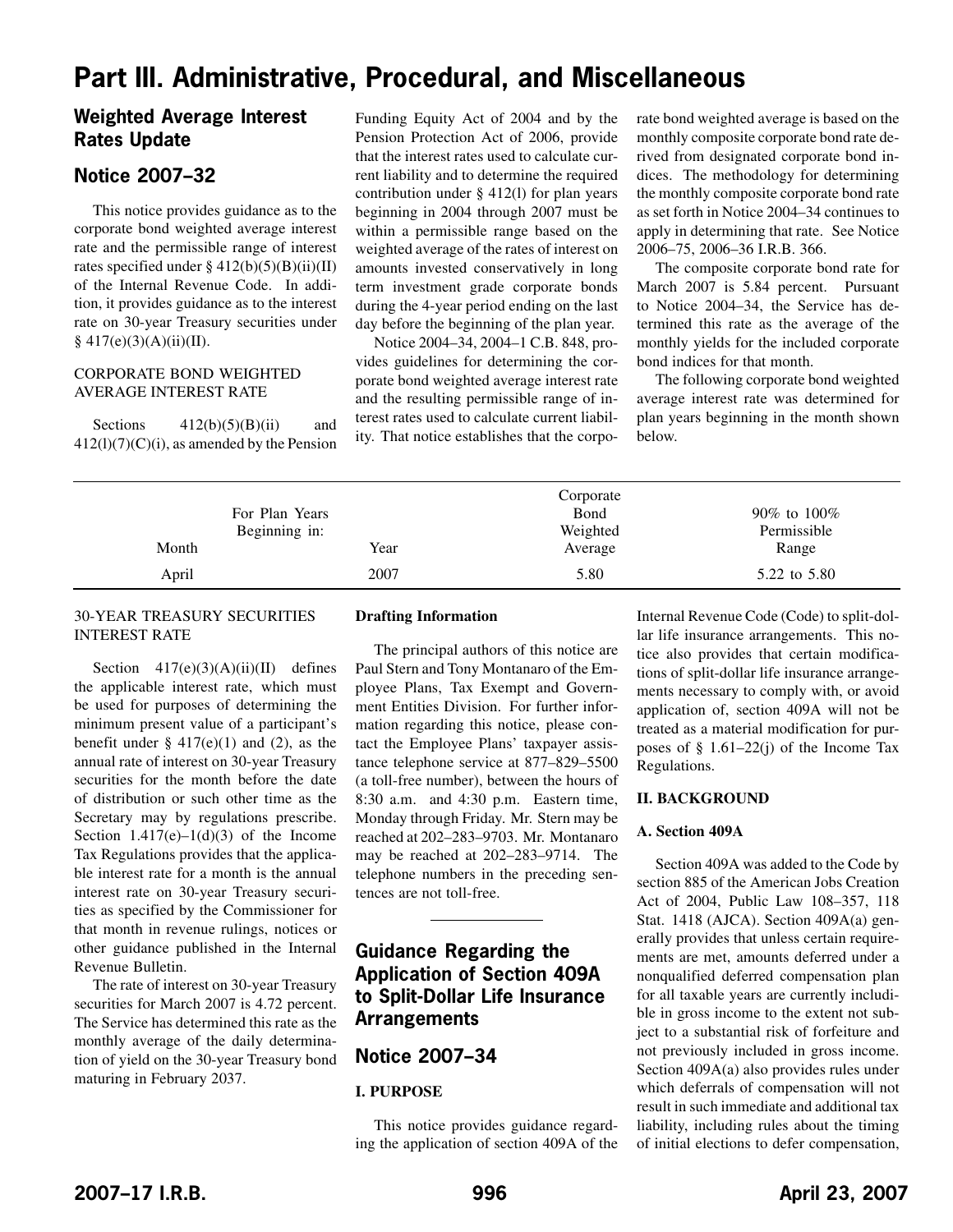payments of deferred compensation, and changes to the time or form of a scheduled payment of previously deferred amounts.

Section 885(d) of the AJCA and § 1.409A–6 provide that section 409A of the Code generally applies to amounts deferred after December 31, 2004. Section  $885(d)$  of the AJCA and § 1.409A–6 further provide that section 409A applies to earnings on deferred compensation only to the extent that section 409A applies to the deferred compensation. Section 885(d) of the AJCA and § 1.409A–6 also provide, however, that amounts deferred in taxable years beginning before January 1, 2005 are treated as amounts deferred in a taxable year beginning on or after such date if the plan under which the deferral is made is materially modified after October 3, 2004, except as permitted under transition guidance.

Notice 2005–1, 2005–1 C.B. 274, provides certain transition relief with respect to the application of section 409A. This relief was modified and partially extended in the preamble to the proposed regulations regarding the application of section 409A to nonqualified deferred compensation plans (REG–158080–04, 2005–2 C.B. 786 [70 Fed. Reg. 57930] (Oct. 4, 2005)). This relief was again modified and partially extended in Notice 2006–79, 2006–43 I.R.B. 763.

Because certain types of split-dollar life insurance arrangements provide for deferred compensation as defined under § 1.409A–1(b), the requirements of section 409A apply to such arrangements. Split-dollar life insurance arrangements that provide only death benefits (as defined in  $\S$  1.409A–1(a)(5)) to or for the benefit of the service provider are excluded from coverage under section 409A under the exception for death benefit plans contained in §  $1.409A-1(a)(5)$ . Similarly, arrangements that provide a legally binding right to amounts that are included in income in accordance with the exception for short-term deferrals under § 1.409A–1(b)(4) also do not provide for deferred compensation subject to section 409A to the extent so included.

#### **B. Section 1.61–22 of the Income Tax Regulations**

Section 1.61–22 provides rules for the taxation of a split-dollar life insurance

arrangement. Section  $1.61-22(j)(1)(i)$ provides that the regulations apply to any split-dollar life insurance arrangement entered into after September 17, 2003. Section  $1.61-22(j)(2)(i)$  provides that, for purposes of the general effective date provision, if an arrangement entered into on or before September 17, 2003 is materially modified after September 17, 2003, the arrangement is treated as a new arrangement entered into on the date of the modification.

Section  $1.61-22(j)(2)(ii)$  provides a non-exclusive list of changes that are not material modifications for this purpose. Section  $1.61-22(i)(2)(iii)$  provides that the Commissioner, in revenue rulings, notices and other guidance published in the Internal Revenue Bulletin, may provide additional guidance with respect to other modifications that are not material for this purpose. This notice is intended to provide such additional guidance with respect to certain modifications related to split-dollar life insurance arrangements covered by section 409A.

Commentators expressed concerns about the impact of changes to a split-dollar life insurance arrangement to comply with section 409A, where the split-dollar life insurance arrangement was entered into on or before September 17, 2003 and is not otherwise subject to the regulations set forth in § 1.61–22. Commentators suggested that modifications necessary to comply with section 409A may cause the split-dollar life insurance arrangement to be treated as materially modified for purposes of  $§$  1.61–22(j)(2). Comments were requested as to the scope of changes that would be necessary to comply with, or avoid application of, section 409A, and under what conditions those changes should not be treated as material modifications for purposes of  $\S$  1.61–22(j)(2). The Treasury Department and the IRS have considered all of the comments submitted in formulating this notice providing guidance under which certain modifications will not be treated as material modifications for purposes of  $\S$  1.61–22(j).

#### **C. IRS Notice 2002–8**

Notice 2002–8, 2002–1 C.B. 398, provides guidance regarding split-dollar life insurance arrangements entered into before the date of publication of final regulations (*i.e.*, before September 18, 2003). Specifically, Notice 2002–8, Part IV.2 provides that, for split-dollar life insurance arrangements entered into before September 18, 2003, in cases where the value of current life insurance protection is treated as an economic benefit provided by a sponsor to a benefited person under a split-dollar life insurance arrangement, the IRS will not treat the arrangement as having been terminated (and thus will not assert that there has been a transfer of property to the benefited person by reason of termination of the arrangement) for so long as the parties to the arrangement continue to treat and report the value of the life insurance protection as an economic benefit provided to the benefited person. This treatment will be accepted without regard to the level of the remaining economic interest that the sponsor has in the life insurance contract.

Notice 2002–8, Part IV.3 also provides that, for split-dollar life insurance arrangements entered into before September 18, 2003, the parties to the arrangement may treat premium or other payments by the sponsor as loans. In such cases, the IRS will not challenge reasonable efforts to comply with the requirements of sections 1271–1275 and section 7872 of the Code. To qualify for this treatment, all payments made by the sponsor from the inception of the arrangement (reduced by any repayments to the sponsor) before the first taxable year in which such payments are treated as loans for Federal tax purposes must be treated as loans entered into at the beginning of the first year in which such payments are treated as loans.

#### **III. APPLICATION OF SECTION 409A TO SPLIT-DOLLAR LIFE INSURANCE ARRANGEMENTS**

#### **A. Section 409A Grandfathered Benefits**

#### **1. In General**

Section 409A is not effective with respect to amounts deferred in taxable years beginning before January 1, 2005, unless the plan under which the amount was deferred is materially modified after October 3, 2004 (section 409A grandfathered benefits). For purposes of determining whether section 409A is applicable with respect to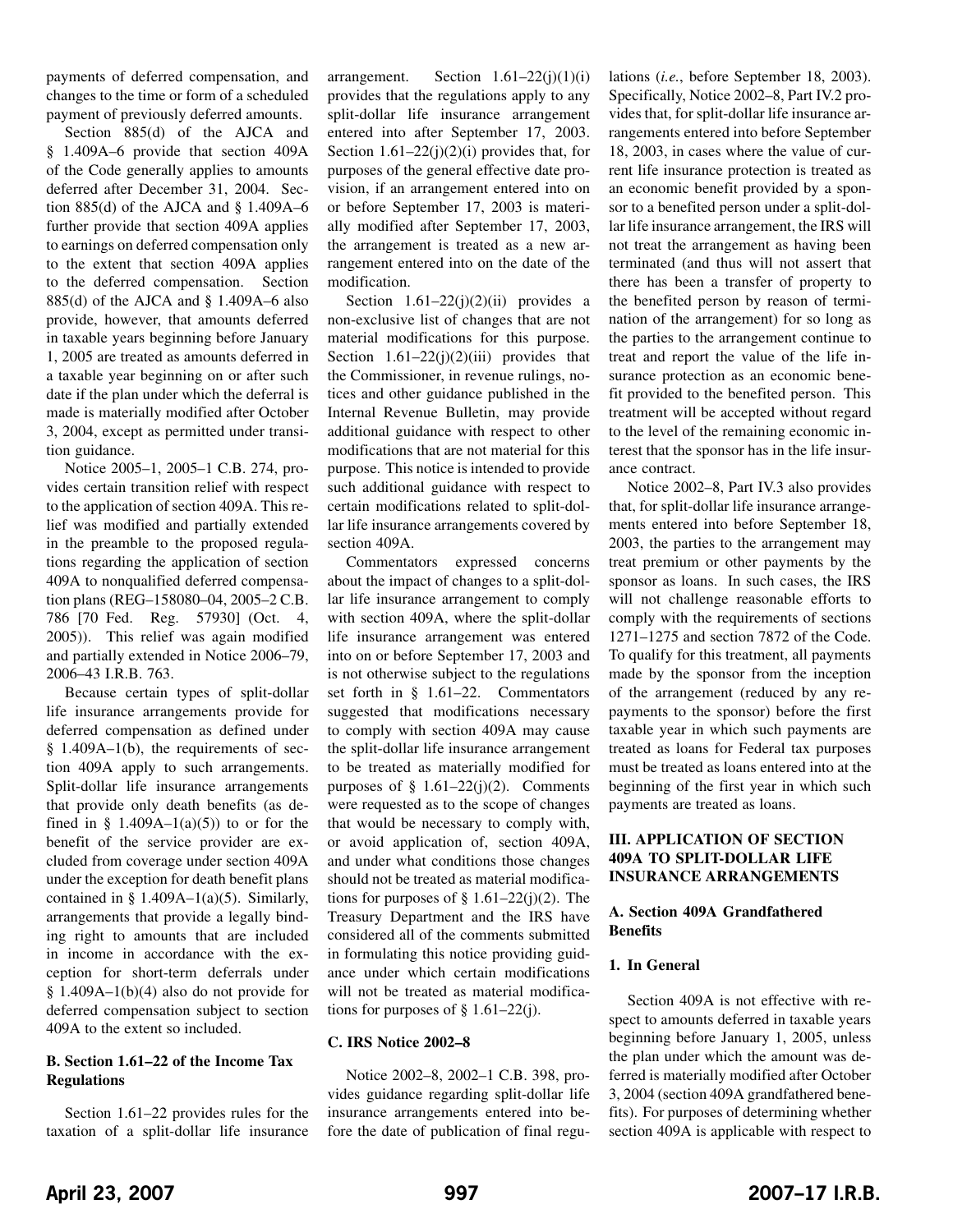an amount, the amount is considered deferred before January 1, 2005 and therefore grandfathered from application of section 409A if, before January 1, 2005, the service provider had a legally binding right to be paid the amount, and the right to the amount was earned and vested. See § 1.409A–6(b).

Section 409A is effective with respect to earnings on amounts deferred only to the extent that section 409A is effective with respect to the amounts deferred. Accordingly, section 409A is not effective with respect to earnings on section 409A grandfathered benefits. See § 1.409A–6.

#### **2. Determination of Section 409A Grandfathered and Non-Grandfathered Benefits under a Split-Dollar Life Insurance Arrangement**

For purposes of applying § 1.409A–6, earnings on section 409A grandfathered benefits under a split-dollar life insurance arrangement include an increase in the policy cash value, or an increase in any portion of the policy cash value, that is attributable to the section 409A grandfathered benefits. For this purpose, earnings on section 409A grandfathered benefits do not include any increase in the policy cash value attributable to continued services performed, compensation earned, or premium payments or other contributions made on or after January 1, 2005.

Where benefits under a split-dollar life insurance arrangement have a component that is a section 409A grandfathered benefit and a component that is a section 409A non-grandfathered benefit, the calculation of the section 409A grandfathered component of the benefit may be made under any reasonable method that allocates increases in policy cash value attributable to the section 409A grandfathered benefit. For this purpose, a method will not be treated as reasonable if it allocates a disproportionate amount of policy costs and expenses to the section 409A non-grandfathered component.

For purposes of this section III.A.2, the use of the proportional allocation method described in this paragraph will be treated as a reasonable method. The proportional allocation method defines the section 409A grandfathered benefit (including

grandfathered earnings) as of any valuation date as equal to the greater of:

- 1. the portion of the policy cash value at December 31, 2004 that was earned and vested (as defined in § 1.409A–6(b)) reduced by any amount securing an amount owed to the service recipient; and
- 2. an amount equal to the policy cash value on the valuation date multiplied by a fraction, the numerator of which is the sum of the grandfathered premiums actually paid on the policy and the denominator of which is the sum of all premiums actually paid on the policy by the valuation date.

For purposes of this paragraph, grandfathered premiums include both premiums actually paid on or before December 31, 2004 that were earned and vested (as defined in § 1.409A–6(b)) as of such date and premiums paid after such date pursuant to a legally binding right that was earned and vested (as defined in § 1.409A–6(b)) as of such date.

#### **B. Arrangements Subject to § 1.61–22**

This section III.B addresses a split-dollar life insurance arrangement, or a portion of a split-dollar life insurance arrangement, that is not grandfathered under § 1.409A–6, but is subject to the rules under § 1.61–22 (but not § 1.7872–15) (including an arrangement or portion thereof that defers compensation in taxable years beginning before January 1, 2005, if the arrangement is materially modified (within the meaning of  $\S$  1.409A–6(d)) after October 3, 2004). Except where such an arrangement provides for only a short-term deferral excluded from coverage under § 1.409A–1(b)(4), a split-dollar life insurance arrangement the taxation of which is governed by the rules of  $\S 1.61-22(d) - (g)$ generally provides for deferred compensation if, under the terms of the arrangement and the relevant facts and circumstances, the service provider has a legally binding right during a taxable year of the service provider to compensation that, pursuant to the terms of the arrangement, is or may be includible in the income of the service provider in a later taxable year of the service provider.

A split-dollar life insurance arrangement does not constitute a nonqualified deferred compensation plan for purposes of section 409A to the extent the arrangement constitutes a death benefit plan. See  $§ 1.409A-1(a)(5).$  For purposes of this section III.B, the right to compensation described as the cost of current life insurance protection in §  $1.61-22(d)(2)(i)$  and (3) is treated as provided under a death benefit plan under  $\S$  1.409A–1(a)(5) and thus is excluded from the requirements of section 409A, even if additional economic benefits are available under the arrangement that are subject to the application of section 409A.

Accordingly, a split-dollar life insurance arrangement covered by this section III.B provides for deferred compensation for purposes of section 409A if, under the terms of the arrangement and the relevant facts and circumstances, the service provider has a legally binding right during a taxable year of the service provider to economic benefits described in  $§$  1.61–22(d)(2)(ii) (policy cash value to which the service provider has current access within the meaning of §  $1.61-22(d)(4)(ii)$  or §  $1.61-22(d)(2)(iii)$ (any other economic benefits provided to the service provider) that, pursuant to the terms of the arrangement, are payable to (or on behalf of) the service provider in a later taxable year of the service provider, and such legally binding right does not qualify as a short-term deferral for purposes of  $\S$  1.409A–1(b)(4). For purposes of the application of section 409A, the excess of the policy cash value over the aggregate premium payments is treated as earnings. See § 1.409A–3(e) for the treatment of earnings for purposes of satisfying the requirements of section 409A.

#### **C. Arrangements Subject to § 1.7872–15.**

This section III.C addresses any split-dollar life insurance arrangement, or portion of a split-dollar life insurance arrangement, that is not grandfathered under § 1.409A–6, but is subject to § 1.7872–15 (and not  $\S$  1.61–22) (including an arrangement or portion thereof that defers compensation in taxable years beginning before January 1, 2005, if the arrangement is materially modified (within the meaning of § 1.409A–6(d)) after October 3, 2004).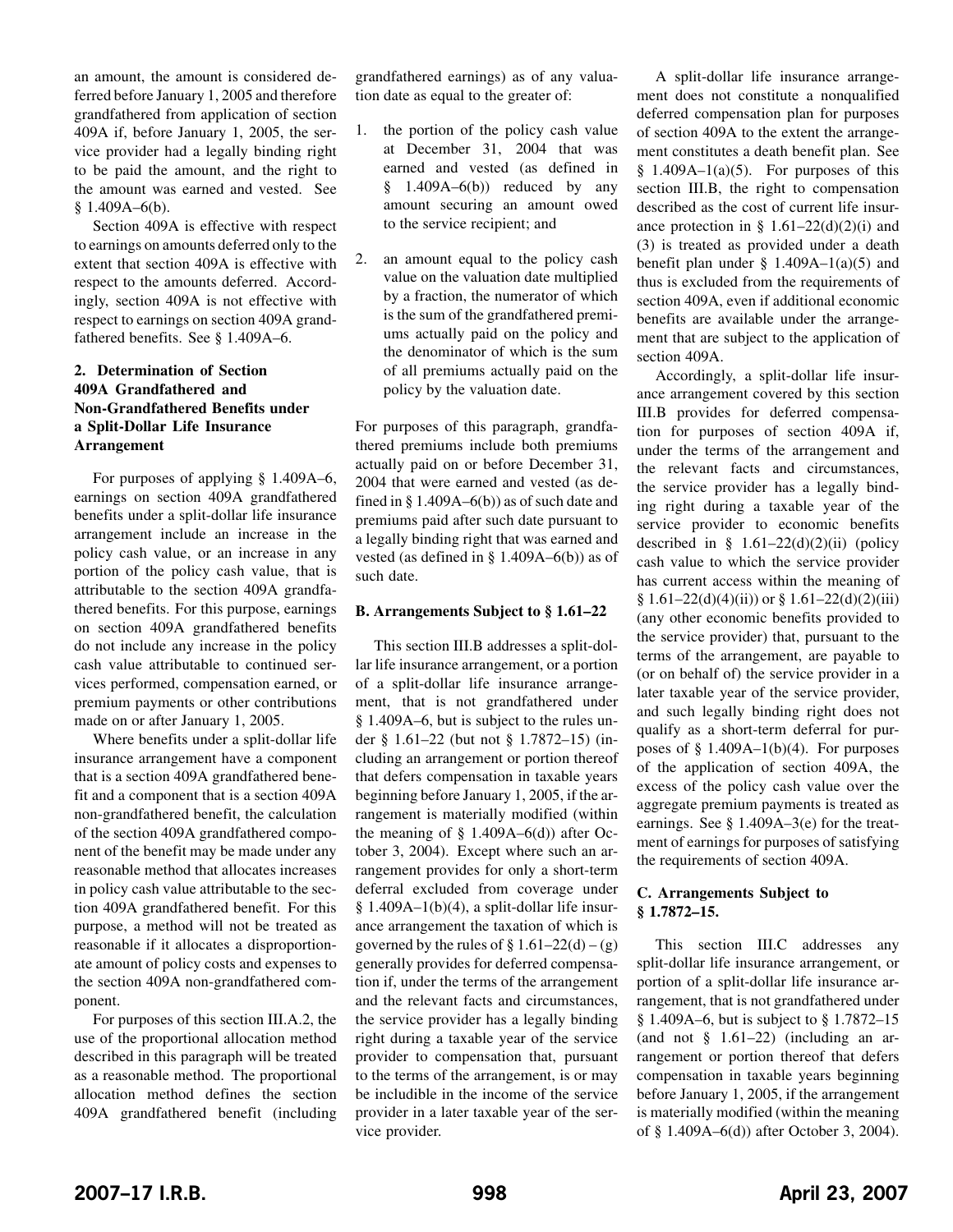Split-dollar life insurance arrangements pursuant to which payments are treated as split-dollar loans under § 1.7872–15 generally will not give rise to deferrals of compensation within the meaning of section 409A. However, in certain situations, such an arrangement may give rise to deferrals of compensation for purposes of section 409A, for example, if amounts on a split-dollar loan are waived, cancelled, or forgiven.

#### **D. Arrangements Grandfathered under § 1.61–22(j)**

#### **1. In General**

This section III.D addresses a split-dollar life insurance arrangement, or a portion of a split-dollar life insurance arrangement, that is not grandfathered under § 1.409A–6, but is grandfathered under § 1.61–22 (and thus is not covered by § 1.61–22 or § 1.7872–15 unless materially modified).

A split-dollar life insurance arrangement addressed by this section III.D provides for deferred compensation for purposes of section 409A if, under the terms of the arrangement and the relevant facts and circumstances, the service provider has a legally binding right during a taxable year to compensation that pursuant to the terms of the arrangement is payable to (or on behalf of) the service provider in a later year (for example, upon termination of the split-dollar arrangement), and such legally binding right does not qualify as a short-term deferral for purposes of  $§$  1.409A–1(b)(4), and is not treated as provided under a death benefit plan for purposes of  $§$  1.409A–1(a)(5). Notice 2002–8 provides that, in cases where the value of current life insurance protection is treated as an economic benefit provided by a sponsor to a benefited person under a split-dollar life insurance arrangement, the IRS will not treat the arrangement as having been terminated for so long as the parties to the arrangement continue to treat and report the value of the life insurance protection as an economic benefit provided to the benefited person. In such cases, provided that all other requirements of Notice 2002–8 are satisfied, the IRS will not assert that there has been a transfer of property to the benefited person by reason of termination of the arrangement for purposes of section 409A. In addition, in such cases, the IRS will not treat the right to the economic benefit of current life insurance protection (within the meaning of Notice 2002–8) as deferred compensation for purposes of section 409A.

For split-dollar life insurance arrangements entered into before September 18, 2003, the parties to the arrangement may be eligible to treat premium or other payments by the sponsor as loans under either Part IV.3 or Part IV.4 of Notice 2002–8. In such a situation, the arrangement generally will not give rise to deferrals of compensation within the meaning of section 409A. However, in certain situations, the arrangement may give rise to deferrals of compensation for purposes of section 409A, for example, if all or a portion of the payments on the loans are waived, cancelled, or forgiven.

#### **2. Additional Transition Relief under § 1.61–22(j)**

For purposes of  $\S$  1.61–22(j), a modification of a split-dollar life insurance arrangement necessary to bring such arrangement into compliance with section 409A, or to avoid application of section 409A, will not be treated as a material modification of such arrangement. For this purpose, a modification of a split-dollar life insurance arrangement is considered necessary to bring such arrangement into compliance with section 409A only if each of the following requirements is met:

- 1. The service recipient or service provider participating in the split-dollar life insurance arrangement has made a determination, based upon a reasonable application of section 409A, the regulations, and other guidance, that section 409A is applicable to the arrangement, and that the arrangement does not comply with the requirements of section 409A;
- 2. The service recipient or service provider participating in the split-dollar life insurance arrangement has made a determination, based upon a reasonable application of section 409A, the regulations, and other guidance, that the modification causes the arrangement to comply with section 409A or results in section 409A

no longer being applicable to the arrangement, or that the modification is a necessary part of a number of actions that together cause the arrangement to come into compliance with section 409A or result in section 409A no longer being applicable to the arrangement;

- 3. The modification to the arrangement consists solely of changes to the applicable definitions (such as, the definition of a separation from service or a disability) or changes to the payment timing requirements, including election provisions related to the time and form of payment, or changes to the conditions under which all or part of the benefit under the arrangement will be forfeited (such as, an acceleration of a vesting requirement), reasonably intended to conform the arrangement to the requirements of, or to qualify for an exclusion from, section 409A;
- 4. The modification establishes a time and form of payment, or establishes potential times and forms of payment that are consistent with times and forms of payment under which the benefits could have been paid under the terms of the arrangement before the modification (including through the exercise of service recipient or service provider discretion in accordance with the terms of the arrangement before modification); and
- 5. The modification does not materially enhance the value of the benefits to the service provider under the arrangement.

#### **IV. CONTINUED APPLICATION OF SECTION 409A**

This notice does not affect the application of section 409A, including the application of the treatment of certain plans that are materially modified after October 3, 2004 as subject to section 409A. In addition, this notice does not affect the application of any transition relief under section 409A. Final regulations under section 409A were released on April 10, 2007 (T.D. 9321, 72 Fed. Reg. 19234 (April 17, 2007)). The final regulations generally are applicable for taxable years beginning on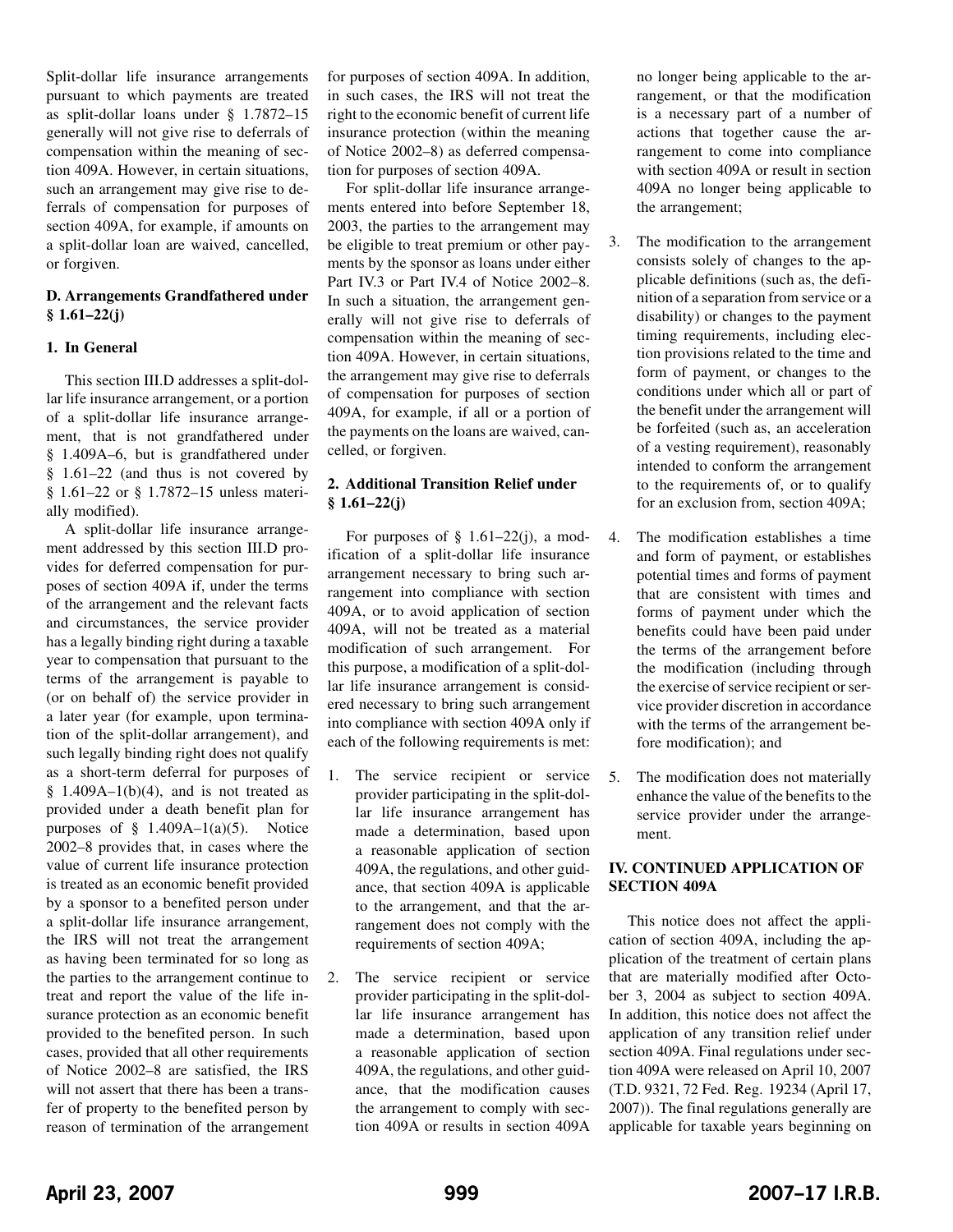<span id="page-14-0"></span>or after January 1, 2008. However, taxpayers may rely on the final regulations for purposes of applying this notice to prior periods.

#### **V. DRAFTING INFORMATION**

The principal author of this notice is Stephen Tackney of the Office of Division Counsel/Associate Chief Counsel (Tax Exempt and Government Entities). However, other personnel from the Treasury Department and the IRS participated in its development. For further information regarding the application of section 409A, contact Stephen Tackney at (202) 927–9639 (not a toll-free call).

## **GO Zone Bonus Depreciation Additional Guidance**

#### **Notice 2007–36**

#### SECTION 1. PURPOSE

This notice provides guidance with respect to the 50-percent additional first year depreciation deduction provided by § 1400N(d) of the Internal Revenue Code (GO Zone additional first year depreciation deduction) for specified Gulf Opportunity Zone extension property (GO Zone extension property). This notice also provides additional guidance with respect to the original use requirement described in §  $1400N(d)(2)(A)(iii)$  for qualified Gulf Opportunity Zone property (GO Zone property), including GO Zone extension property.

#### SECTION 2. BACKGROUND

.01 Section 1400N(d) generally allows a 50-percent additional first year depreciation deduction for GO Zone property. The GO Zone additional first year depreciation deduction is allowable in the taxable year in which the GO Zone property is placed in service by the taxpayer.

.02 GO Zone property is depreciable property that meets all of the requirements provided in  $\S$  1400N(d)(2) and in section 2.02 of Notice 2006–77, 2006–40 I.R.B. 590. One of these requirements is that the original use of the property must commence with the taxpayer in the GO Zone on or after August 28, 2005. Another requirement is that the property must be placed in service by the taxpayer on or before December 31, 2007 (December 31, 2008, in the case of qualified nonresidential real property and residential rental property). Depreciable property described in §  $1400N(d)(2)(B)$  and in section 2.03 of Notice 2006–77 is not eligible for the GO Zone additional first year depreciation deduction.

.03 Section 1400N(d)(6), added by section 120 of the Tax Relief and Health Care Act of 2006 (TRHCA), Pub. L. No. 109–432, 120 Stat. 2922, extends the placed-in-service date requirement for GO Zone extension property. Section  $1400N(d)(6)(A)$  provides that in the case of any GO Zone extension property, §  $1400N(d)(2)(A)$  is applied without regard to  $\S$  1400N(d)(2)(A)(v), which is the placed-in-service date requirement described in section 2.02 of this notice. Section  $1400N(d)(6)(B)$  provides that Go Zone extension property is property substantially all of the use of which is in one or more specified portions of the GO Zone (as described in section 3 of this notice) and that is either (I) nonresidential real property or residential rental property that is placed in service by the taxpayer on or before December 31, 2010, or (II) in the case of a taxpayer who places a building described in (I) in service on or before December 31, 2010, property described in  $§ 168(k)(2)(A)(i)$  if substantially all of the use of such property is in such building and such property is placed in service by the taxpayer not later than 90 days after such building is placed in service. In the case of any GO Zone extension property that is nonresidential real property or residential rental property, § 1400N(d)(6)(D) provides that the GO Zone additional first year depreciation deduction is applicable only to the extent of the adjusted basis of such property attributable to manufacture, construction, or production before January 1, 2010. For further guidance, see section 4 of this notice.

.04 The counties and parishes in Alabama, Louisiana, and Mississippi that comprise the GO Zone are listed on page 2 of IRS Publication 4492, *Information for Taxpayers Affected by Hurricanes Katrina, Rita, and Wilma*, under Gulf Opportunity (GO) Zone (Core Disaster Area). In defining GO Zone extension property,  $§$  1400N(d)(6)(C) provides that the term "specified portions of the GO Zone" means those portions of the GO Zone that are in any county or parish that is identified by the Secretary as being a county or parish in which hurricanes occurring during 2005 damaged (in the aggregate) more than 60 percent of the housing units in such county or parish that were occupied (determined according to the 2000 Census). The Joint Committee on Taxation's explanation of TRHCA references the data compiled, and published on February 12, 2006, in Current Housing Unit Damage Estimates Hurricanes Katrina, Rita, and Wilma, which is available at *www.dhs.gov/xlibrary/assets/ GulfCoast\_HousingDamageEstimates\_*

*021206.pdf* in identifying the counties and parishes that qualify as specified portions of the GO Zone. *See* Staff of Joint Committee of Taxation, Technical Explanation of H.R. 6408, the "Tax Relief and Health Care Act of 2006," as Introduced in the House on December 7, 2006, at 40, n.52 (December 7, 2006). For further guidance, see section 3 of this notice.

.05 With respect to the original use requirement described in section 2.02 of this notice, section 2.02(3) of Notice 2006–77 provides that rules similar to the original use rules in §  $1.168(k)-1(b)(3)$  of the Income Tax Regulations apply. In addition, used property will satisfy the original use requirement so long as the property has not been previously used within the GO Zone. The Treasury Department and the Internal Revenue Service have learned that taxpayers are uncertain how to apply the original use requirement to transactions involving reconditioned or rebuilt property in the GO Zone. This notice clarifies the application of the original use requirement in  $§ 1400N(d)(2)(A)(iii)$  for GO Zone property, including GO Zone extension property.

#### SECTION 3. SPECIFIED PORTIONS OF THE GO ZONE

Solely for purposes of  $\S$  1400N(d)(6), the portions of the GO Zone that are the specified portions of the GO Zone are:

.01 Alabama: No counties.

.02 Louisiana: The parishes of Calcasieu, Cameron, Orleans, Plaquemines,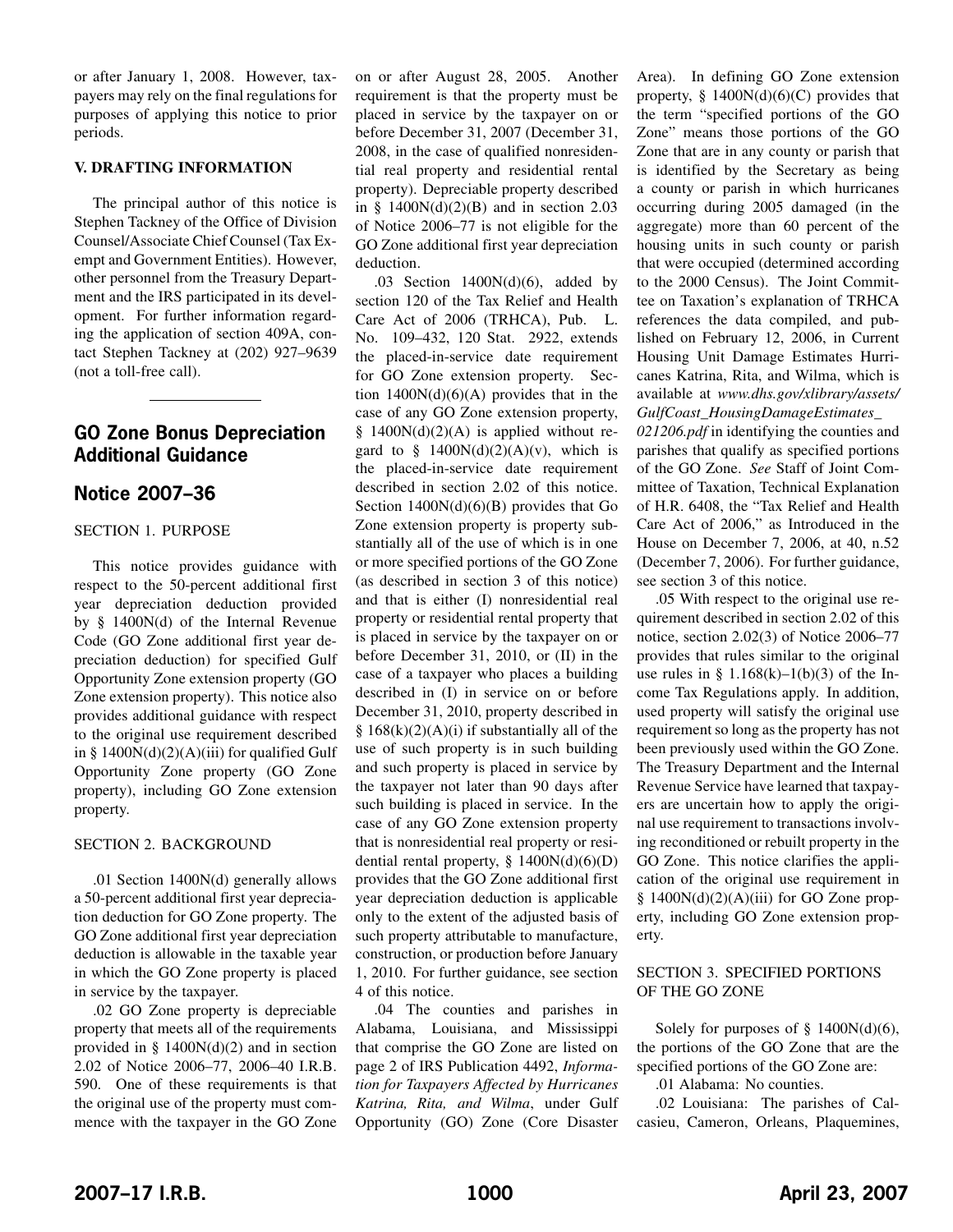St. Bernard, St. Tammany, and Washington.

.03 Mississippi: The counties of Hancock, Harrison, Jackson, Pearl River, and Stone.

#### SECTION 4. GO ZONE EXTENSION **PROPERTY**

.01 *Definition*. GO Zone extension property is depreciable property that meets all of the following requirements:

(1) Property that is described in §  $1400N(d)(2)(A)(i)$ , (ii), (iii), and (iv), and in sections  $2.02(1)$ ,  $(2)$ ,  $(3)$ , and  $(4)$  of Notice 2006–77 (as modified by section 5 of this notice);

(2) Property that is not described in  $§$  1400N(d)(2)(B) and in section 2.03 of Notice 2006–77;

(3) Substantially all of the use of the property is in one or more specified portions of the GO Zone (as defined in section 3 of this notice). For purposes of this section 4.01(3), the term "substantially all" means 80 percent or more during each taxable year. If greater than 20 percent of the use of the property is outside the counties and parishes designated as being part of the specified portions of the GO Zone, then the property is not GO Zone extension property under  $\S$  1400N(d)(6); and

(4)(a) Property that is nonresidential real property (as defined in  $\S 168(e)(2)(B)$ ) or residential rental property (as defined in §  $168(e)(2)(A)$  and depreciated under § 168 and placed in service by the taxpayer on or before December 31, 2010; or

(b) In the case of a taxpayer that places in service on or before December 31, 2010, a building (as defined in  $§$  1.48–1(e)(1)) that is described in section  $4.01(4)(a)$  of this notice and is GO Zone extension property, property that is described in  $\S$  168(k)(2)(A)(i) and  $§ 1.168(k)-1(b)(2)(i)$  if substantially all of the use of such property is in the building and such property is placed in service by the taxpayer not later than 90 calendar days after the building is placed in service by the taxpayer. For purposes of this section 4.01(4)(b), the term "substantially all" means 80 percent or more during each taxable year. If greater than 20 percent of the use of the property is not in the building, then the property is not GO Zone extension property. Further, land improvements that are not in the building (for example, the

sidewalks surrounding the building) are not GO Zone extension property. Moreover, if the building that is described in section  $4.01(4)(a)$  of this notice and is GO Zone extension property is a multi-story building and the floors of that building are placed in service by the taxpayer on different dates, the taxpayer must place in service the property described in this section 4.01(4)(b) not later than 90 calendar days after the entire building is placed in service by the taxpayer but not later than March 31, 2011.

.02 *Determination of Adjusted Basis Qualifying for the GO Zone Additional First Year Depreciation Deduction*.

(1) *Property described in § 1400N(d)(6)(B)(ii)(I) and section 4.01(4)(a) of this notice*.

(a) *In general*. In the case of GO Zone extension property described in  $\S$  1400N(d)(6)(B)(ii)(I) and section  $4.01(4)(a)$  of this notice (GO Zone extension real property),  $\S$  1400N(d)(6)(D) provides that the GO Zone additional first year depreciation deduction is available only for the adjusted basis of such property attributable to manufacture, construction, or production before January 1, 2010. The amounts of adjusted basis of the property attributable to manufacture, construction, or production before January 1, 2010, are referred to as "progress expenditures."

(b) *Determination of progress expenditures*. For purposes of  $\S$  1400N(d)(6)(D), progress expenditures for GO Zone extension real property that is manufactured, constructed, or produced generally is the amount paid or incurred that is properly chargeable to capital account with respect to the property. The amount that is properly chargeable to capital account for purposes of  $\S$  1400N(d)(6)(D) also includes any other costs paid or incurred by the taxpayer, such as interest, or any other direct or indirect costs that are required to be capitalized under § 263A(a) and the regulations thereunder with respect to the manufacture, construction, or production of the property.

For GO Zone extension real property actually manufactured, constructed, or produced by the taxpayer, the amount paid or incurred by the taxpayer is properly chargeable to capital account at the time and to the extent that the amount is properly includible in computing basis of the property under the taxpayer's method of

accounting, such as, for example, after the requirements of § 461 (including the economic performance requirement of § 461(h)) are satisfied.

In the case of GO Zone extension real property that is manufactured, constructed, or produced for the taxpayer by another person under a written binding contract (as defined in §  $1.168(k) - 1(b)(4)(ii)$ ), the amount that is properly chargeable to capital account for purposes of § 1400N(d)(6)(D) includes any payments by the taxpayer under the contract that represent part of the purchase price of the property but only to the extent progress is made in manufacture, construction, or production of the property, or, to the extent costs are incurred by the taxpayer earlier than payments are made (determined on a cumulative basis for the property), any part of that price for which the taxpayer has satisfied the requirements of § 461 (including the economic performance requirement of  $\S$  461(h)). In the case of an accrual method taxpayer, the taxpayer has made a payment if the transaction would be considered a payment by a taxpayer using the cash receipts and disbursements method of accounting. Solely for purposes of this paragraph, the written binding contract must be entered into before the manufacture, construction, or production of the property to be delivered under the contract is completed.

With respect to GO Zone extension real property that is manufactured, constructed, or produced by another person and is purchased by the taxpayer after the manufacture, construction, or production of the property is completed, only the part of the purchase price attributable to the cost of manufacture, construction, or production of the GO Zone extension real property before January 1, 2010, is eligible for the GO Zone additional first year depreciation deduction.

(2) *Property described in § 1400N(d)(6)(B)(ii)(II) and section 4.01(4)(b) of this notice*. The progress expenditure rule in §  $1400N(d)(6)(D)$  and section 4.02(1) of this notice does not apply to the GO Zone extension property described in §  $1400N(d)(6)(B)(ii)(II)$  and section 4.01(4)(b) of this notice (GO Zone extension personal property). Accordingly, the unadjusted depreciable basis (as defined in §  $1.168(b) - 1(a)(3)$ ) of such GO Zone extension personal property is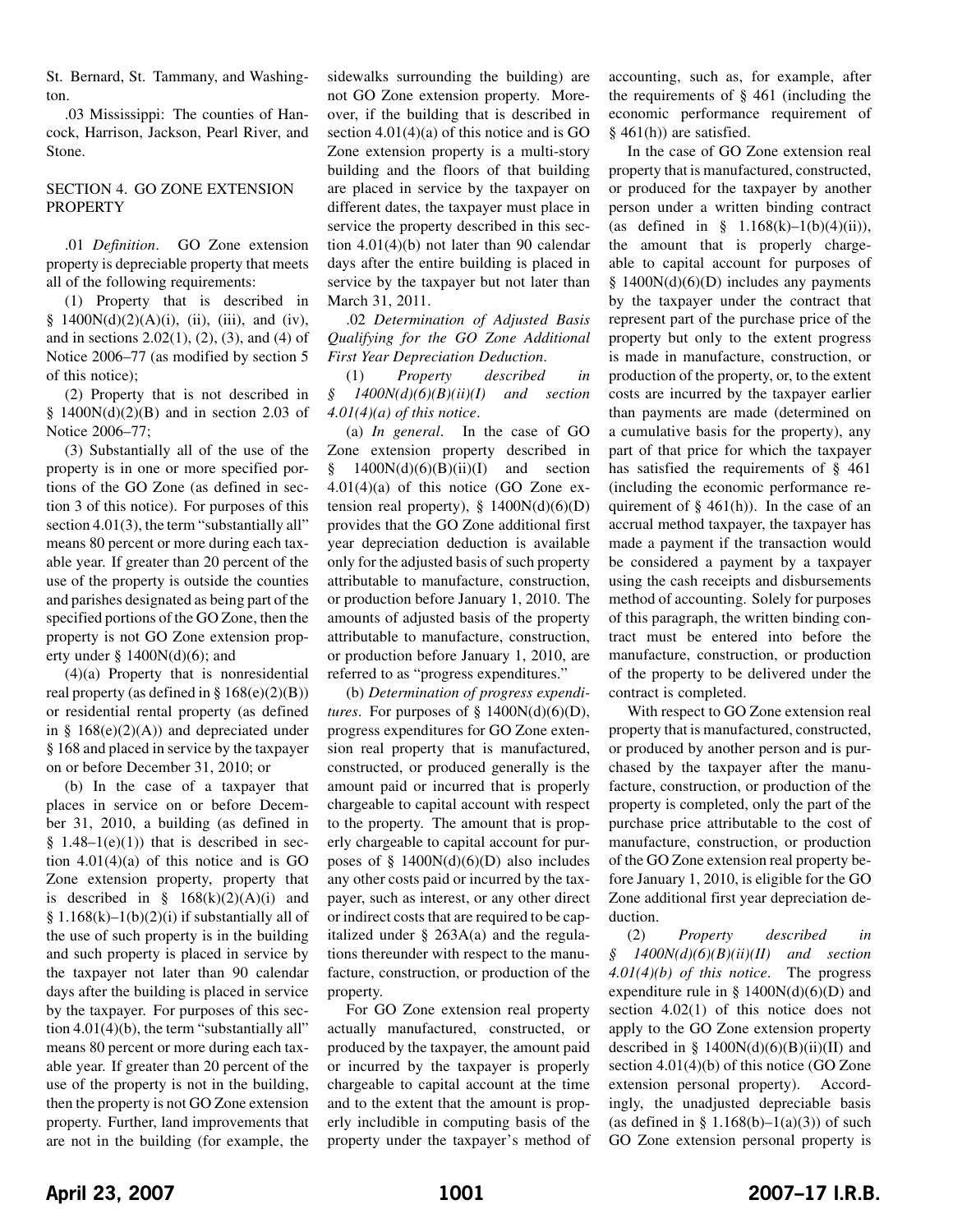<span id="page-16-0"></span>eligible for the GO Zone additional first year depreciation deduction (assuming all requirements are met).

#### SECTION 5. ORIGINAL USE REQUIREMENT FOR THE GO ZONE ADDITIONAL FIRST YEAR DEPRECIATION DEDUCTION

.01 *In general*. For purposes of the GO Zone additional first year depreciation deduction, depreciable property will meet the requirements of  $\S$  1400N(d)(2)(A)(iii) if the original use of the property commences with the taxpayer in the GO Zone on or after August 28, 2005. Except as provided in rules similar to the original use rules in §  $1.168(k)-1(b)(3)(iii)$  (sale-leaseback, syndication, and certain other transactions) and in §  $1.168(k)-1(b)(3)(iv)$  (fractional interests in property), original use means the first use to which the property is put, whether or not that use corresponds to the use of the property by the taxpayer. Thus, additional capital expenditures paid or incurred by a taxpayer to recondition or rebuild property that is acquired by purchase or owned by the taxpayer satisfy the original use requirement because it is the first use to which the improvement is put.

The cost of reconditioned or rebuilt property does not satisfy the original use requirement because the reconditioned or rebuilt property has been previously used. However, for purposes of the GO Zone additional first year depreciation deduction, used property (including reconditioned or rebuilt property) will satisfy the original use requirement so long as the property has not been previously used within the GO Zone. Thus, unlike the rules in  $§ 1.168(k)-1(b)(3)(i)$ , the portion of the cost of reconditioned or rebuilt property that is attributable to the cost of capital expenditures that were not previously used within the GO Zone will satisfy the original use requirement, regardless of whether or not the underlying property (before being reconditioned or rebuilt) to which the capital expenditures relate was previously used either inside or outside of the GO Zone. The question of whether property is reconditioned or rebuilt property is a question of fact. For purposes of this section 5.01, property that contains used parts will not be treated as reconditioned or rebuilt if the cost of the used parts is not more than

20 percent of the total cost of the property, whether acquired or self-constructed.

Rules similar to the rules in  $§ 1.168(k)-1(b)(3)(ii)$ , (iii), and (iv) also apply for purposes of the original use requirement for the GO Zone additional first year depreciation deduction.

.02 *Examples*. The following examples illustrate the provisions of this section 5.

*Example 1*. In July 2005, *A*, a calendar-year taxpayer, placed in service a new building that is located in the GO Zone. During 2007, *A* incurs \$2,000,000 of capital expenditures to renovate and expand such building. In October 2007, *A* places these capital expenditures in service for use in *A*'s trade or business. The \$2,000,000 of capital expenditures incurred by *A* satisfies the original use requirement. Assuming all other requirements are met, *A* may claim the GO Zone additional first year depreciation deduction for the \$2,000,000 of capital expenditures, regardless of whether the \$2,000,000 is added to the basis of the building or is capitalized as a separate asset.

*Example 2*. In March 2007, *B*, a calendar-year taxpayer, purchases from *C* for \$5,000,000 a damaged building that is located in the GO Zone and has been previously used in *C*'s trade or business. In August 2007, *B* incurs \$4,000,000 of capital expenditures to renovate the building. In November 2007, *B* places the building in service for use in *B*'s trade or business. The \$5,000,000 purchase price does not qualify for the GO Zone additional first year depreciation deduction because the building was previously used by *C* within the GO Zone and, therefore, the original use requirement is not met. However, the \$4,000,000 of capital expenditures incurred by *B* satisfies the original use requirement. Assuming all other requirements are met, *B* may claim the GO Zone additional first year depreciation deduction for the \$4,000,000 of capital expenditures, regardless of whether the \$4,000,000 is added to the basis of the building or is capitalized as a separate asset.

*Example 3*. *D* owns a building in the GO Zone that was used in *D*'s trade or business prior to Hurricane Katrina. This building was badly damaged by Hurricane Katrina. Since that hurricane, the building has been closed. *D* incurs \$3,000,000 of capital expenditures to renovate and improve the closed building. All of the \$3,000,000 capital expenditures are components and properties not previously used in the GO Zone. Upon completion of the improvements in March 2007, *D* decides to sell the still-closed building instead of placing the renovated building in service. In May 2007, *D* sells the building to *E* for \$8,000,000. At the time of the sale, the fair market value of the improvements made by *D* is \$3,000,000. None of the improvements made by *D* were placed in service by *D* and, therefore, *D* could not take a depreciation deduction with respect to the improvements. In June 2007, *E* places the building (with the improvements) in service for use in *E*'s trade or business. Of *E*'s total cost of the building (\$8,000,000), \$5,000,000 is attributable to the part of the building previously used in the GO Zone and \$3,000,000 is attributable to the improvements made by *D* that were not previously used in the GO Zone. Consequently, 62.5 percent of *E*'s total cost of the building is attributable to used components and property and, thus, *E* has purchased a reconditioned or rebuilt building. Of *E*'s total cost of the building (\$8,000,000), \$5,000,000 does not qualify for the GO Zone additional first year depreciation deduction because this amount is attributable to property previously used in the GO Zone. However, the remaining amount of \$3,000,000 is for improvements that were not previously used in the GO Zone and, thus, satisfies the original use requirement. Assuming all other requirements are met, *E* may claim the GO Zone additional first year depreciation deduction for the \$3,000,000 cost of the improvements.

*Example 4*. The facts are the same as in *Example 3*, except that *D* incurs \$7,000,000 of capital expenditures to renovate and improve the closed building, all of the \$7,000,000 capital expenditures are components and properties not previously used in the GO Zone, and the fair market value of these improvements at the time of the sale of the building to *E* is \$7,000,000. Of *E*'s total cost of the building (\$8,000,000), \$1,000,000 is attributable to the part of the building previously used in the GO Zone and \$7,000,000 is attributable to the improvements made by *D* that were not previously used in the GO Zone. Consequently, only 12.5 percent of *E*'s total cost of the building is attributable to used parts and, thus, *E* is treated as purchasing a new building (and not a reconditioned or rebuilt building). Thus, *E*'s total cost of the building (\$8,000,000) satisfies the original use requirement. Assuming all other requirements are met, *E* may claim the GO Zone additional first year depreciation deduction for the \$8,000,000 cost of the building.

#### SECTION 6. EFFECT ON OTHER DOCUMENTS

Section 2.02(3) of Notice 2006–77, 2006–40 I.R.B. 590, is clarified, modified, and amplified to read as provided in section 5 of this notice.

#### SECTION 7. DRAFTING INFORMATION

The principal author of this notice is Douglas H. Kim of the Office of Associate Chief Counsel (Passthroughs & Special Industries). For further information regarding this notice, contact Mr. Kim at (202) 622–3110 (not a toll-free call).

## **Renewable Diesel**

## **Notice 2007–37**

#### Section 1. PURPOSE

(a) This notice provides guidance on the credits and payments provided for renewable diesel and renewable diesel mixtures under §§ 34, 40A, 6426, and 6427 of the Internal Revenue Code. Section 1346 of the Energy Policy Act of 2005 (Pub. L.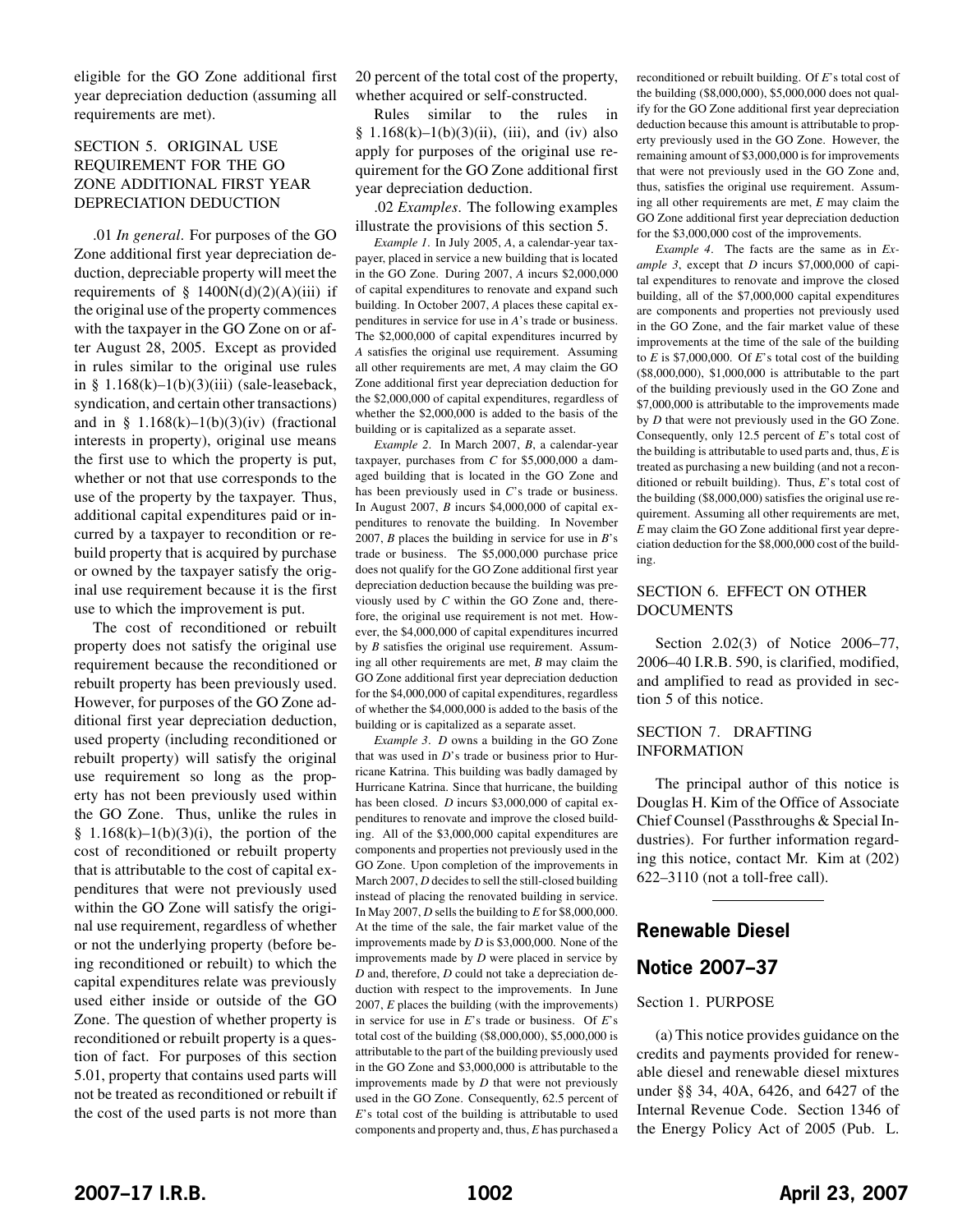109–58) made these credits and payments applicable to renewable diesel and renewable diesel mixtures beginning January 1, 2006. References to regulations in this notice are to the Manufacturers and Retailers Excise Tax Regulations.

(b) This notice addresses issues related to fuel produced by coprocessing biomass and petroleum feedstocks (coproduced fuel). The coprocessing of biomass and petroleum feedstocks typically involves the use of catalysts, but the Energy Policy Act and its legislative history do not specify whether a process that uses catalysts is a thermal depolymerization process for purposes of the Internal Revenue Code. In addition, it is not clear under the Energy Policy Act and its legislative history whether the portion of coproduced fuel attributable to biomass is sufficiently similar to the remainder of the coproduced fuel to treat the portion attributable to biomass as renewable diesel if the coproduced fuel as a whole satisfies Clean Air Act registration requirements and ASTM diesel standards applicable to renewable diesel.

(c) The Department of Energy has advised and the Department of the Treasury and the Internal Revenue Service have concluded based on that advice that thermal depolymerization should be defined generically and broadly to include processes that use heat and pressure, with or without the presence of catalysts. The Department of Energy has also indicated that coproduced fuel attributable to biomass is likely to be virtually indistinguishable from the crude-oil derived products in the coproduced fuel, with only minor differences at the molecular level, and the rules in this notice relating to coproduced fuel follow from this view.

#### Section 2. RENEWABLE DIESEL; RENEWABLE DIESEL MIXTURE

(a) *Renewable diesel*—(1) *In general*. *Renewable diesel* means diesel fuel that— (i) Is derived from biomass (as defined

in §  $45K(c)(3)$ ) using a thermal depolymerization process;

(ii) Meets the registration requirements for fuels and fuel additives established by the Environmental Protection Agency (EPA) under section 211 of the Clean Air Act (42 U.S.C. 7545); and

(iii) Meets the requirements of the American Society of Testing and Materials (ASTM) D975 or D396.

(2) *Thermal depolymerization* is a process for the reduction of complex organic materials through the use of pressure and heat to decompose long-chain polymers of hydrogen, oxygen, and carbon into short-chain hydrocarbons with a maximum length of around 18 carbon atoms. A process may qualify as thermal depolymerization even if catalysts are used in the process.

(3) *Treatment as biodiesel*. For purposes of the Code, Notice 2005–4, 2005–1 C.B. 289, and Notice 2005–62, 2005–2 C.B. 443, renewable diesel is treated as biodiesel except that—

(i) Renewable diesel is *diesel fuel* as defined in §  $48.4081 - 1(c)(2)$ ;

(ii) The amount of the credit or payment allowable for renewable diesel is \$1.00 per gallon;

(iii) The small biodiesel producer credit of  $§$  40A(a)(3) does not apply; and

(iv) The Certificate for Biodiesel described in section 2 of Notice 2005–4 (as modified by Notice 2005–62) must indicate at all appropriate locations that the fuel to which the certificate relates is renewable diesel and state that the renewable diesel meets the requirements of paragraph  $(a)(1)$  of this section instead of the requirements for biodiesel that are described in the certificate.

(b) *Renewable diesel mixture*—(1) *In general*. *Renewable diesel mixture* means a mixture of renewable diesel and diesel fuel (other than renewable diesel) that contains at least 0.1 percent (by volume) of diesel fuel (other than renewable diesel). The term also includes diesel fuel described in section 3(a) of this notice. Any volume of kerosene in a renewable diesel mixture is disregarded in determining whether the renewable diesel mixture

satisfies the 0.1 percent requirement. The diesel fuel in a renewable diesel mixture may be either dyed or undyed. However, taxpayers are reminded of the penalty in § 6715 for the willful alteration of the strength or composition of any dye in dyed fuel. Also see § 48.6715–1.

(2) *Treatment as biodiesel mixture*. For purposes of the Code, Notice 2005–4, and Notice 2005–62, a renewable diesel mixture is treated as a biodiesel mixture.

#### Section 3. COPRODUCTION

(a) *In general*. Fuel produced from biomass (as defined in  $\S$  45K(c)(3)) and petroleum feedstocks using a thermal depolymerization process is a renewable diesel mixture if such fuel—

(1) Has been registered by the EPA under section 211 of the Clean Air Act (42 U.S.C. 7545); and

(2) Meets the requirements of ASTM D975 or D396.

(b) *Amount of renewable diesel in mixture*. If fuel is treated as a renewable diesel mixture under section 3(a) of this notice, only the portion of the mixture attributable to biomass qualifies as renewable diesel used in the production of a renewable diesel mixture. A taxpayer claiming a credit or payment with respect to fuel treated as a renewable diesel mixture under section 3(a) of this notice must use generally accepted scientific practices to establish the portion of the fuel that is attributable to biomass.

#### Section 4. EFFECTIVE DATE

This notice is effective January 1, 2006.

#### Section 5. DRAFTING INFORMATION

The principal author of this notice is Frank Boland of the Office of Associate Chief Counsel (Passthroughs & Special Industries). For further information regarding this notice, please contact Frank Boland at (202) 622–3130 (not a toll-free call).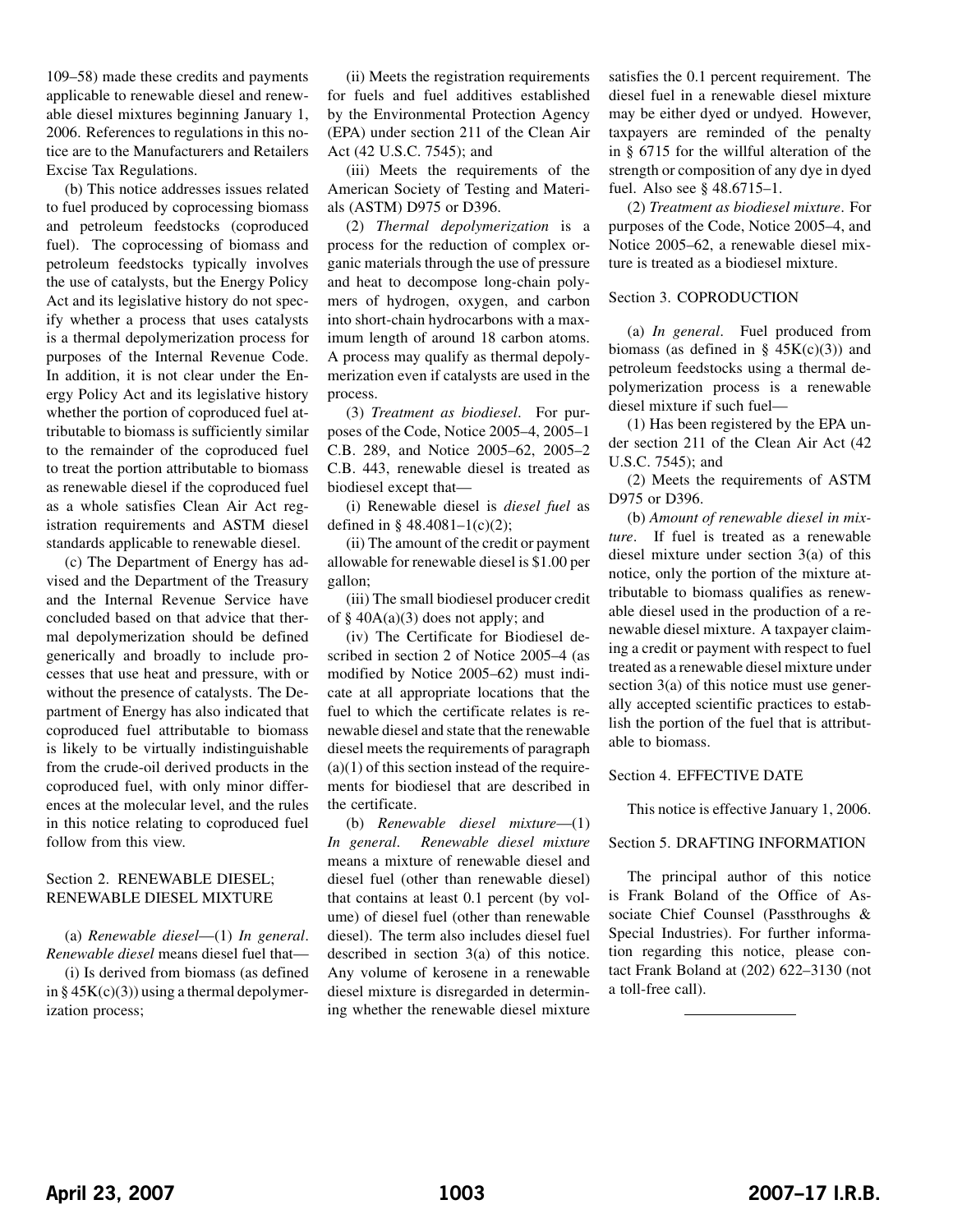<span id="page-18-0"></span>**NOTE:** Use this Revenue Procedure to prepare Form 8851, Summary of Archer MSAs, for submission to Internal Revenue Service (IRS) using the FIRE (Filing Information Returns Electronically) System. Electronic filing is the only filing option for filers with more than 250 forms. **Call the IRS Enterprise Computing Center — Martinsburg (ECC-MTB) toll-free at 1–866–455–7438 for log on procedures specific to Form 8851.**

*26 CFR 601.602: Tax forms and instructions.*

## **Rev. Proc. 2007–29**

#### **TABLE OF CONTENTS**

#### **Part A. General**

| SEC. 3. WHERE TO FILE AND HOW TO CONTACT THE IRS ENTERPRISE COMPUTING CENTER -     |
|------------------------------------------------------------------------------------|
|                                                                                    |
|                                                                                    |
|                                                                                    |
|                                                                                    |
|                                                                                    |
|                                                                                    |
| Part B. Electronic Filing Specifications                                           |
|                                                                                    |
|                                                                                    |
|                                                                                    |
|                                                                                    |
|                                                                                    |
|                                                                                    |
|                                                                                    |
| Part C. Record Format Specifications and Record Layouts                            |
| SEC. 1. THE TRUSTEE "A" RECORD — GENERAL FIELD DESCRIPTIONS AND RECORD LAYOUT 1011 |
| SEC. 2. THE ACCOUNT HOLDER "B" RECORD - GENERAL FIELD DESCRIPTIONS AND RECORD      |
| SEC. 3. THE CONTROL TOTAL "C" RECORD - GENERAL FIELD DESCRIPTIONS AND RECORD       |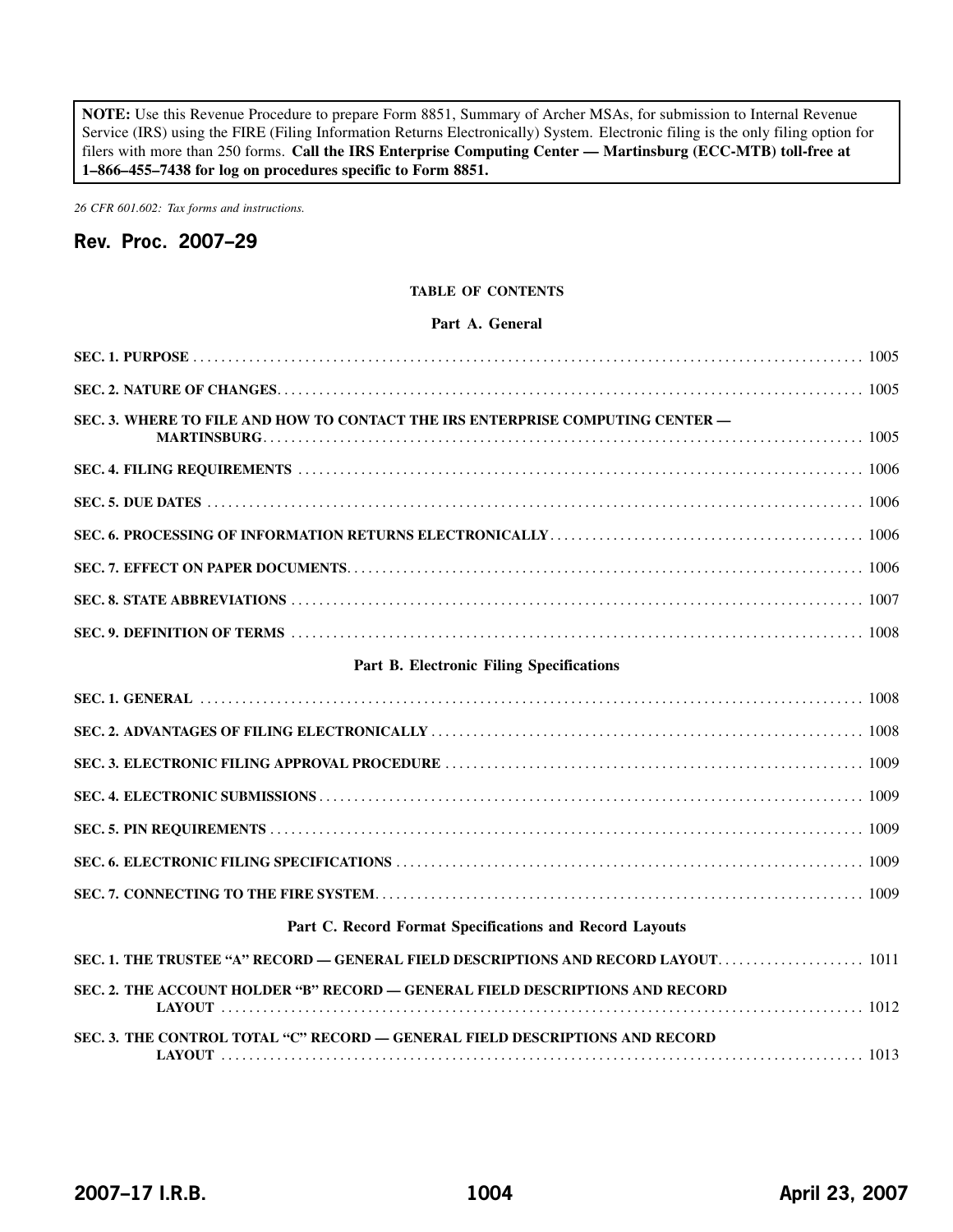#### **Part A. General**

<span id="page-19-0"></span>**.01** Numerous editorial changes were made to this revenue procedure. Major changes are emphasized by the use of *italics*. Filers are urged to read the revenue procedure in its entirety.

#### **Sec. 1. Purpose**

**.01** The purpose of this revenue procedure is to provide the specifications under which trustees may file Form 8851, Summary of Archer MSAs, electronically.

**.02** Comments concerning this revenue procedure, or suggestions for making it more helpful and user friendly, can be addressed to:

IRS-Enterprise Computing Center — Martinsburg Information Reporting Program Attn: 8851 Coordinator 240 Murall Drive Kearneysville WV 25430

**.03** It is unlawful to intentionally transmit a computer virus to the Internal Revenue Service. Violators may be subject to a fine and/or imprisonment.

#### **Sec. 2. Nature of Changes**

**.01** This Revenue Procedure was completely revised since its last revision in 2001. Please review this Revenue Procedure in its entirety. This section only lists the major changes.

**.02** The name of the Martinsburg Computing Center was changed to Enterprise Computing Center – Martinsburg (ECC-MTB).

**.03** ECC-MTB no longer accepts magnetic media for the filing of Forms 8851. The only acceptable method for those with over 250 forms is electronic filing via the FIRE System (see Part B). Filers of Form 8851 must call ECC-MTB toll-free at 1–866–455–7438, extension 3 for log-on instructions.

**.04** The FIRE System is now on the Internet at http://fire.irs.gov. Substantial changes were made to the FIRE System so review this information carefully.

**.05** The due date for filing Forms 8851 was changed to March 20, 2007. This date is effective for both filing periods, January 1, 2005 through June 30, 2005, and January 1, 2006 through June 30, 2006. A separate transmission is required for each filing period.

### **Sec. 3. Where To File and How To Contact the IRS Enterprise Computing Center — Martinsburg**

**.01** Paper Forms 8851 are processed at IRS-Enterprise Computing Center — Martinsburg (IRS/ECC-MTB). Send forms and correspondence to ECC at the following address:

> IRS-Enterprise Computing Center — Martinsburg Information Reporting Program Attn: 8851 Coordinator 240 Murall Drive Kearneysville WV 25430

**.02** Paper forms and publications should be requested by calling the "Forms Only Number" listed in your local telephone directory or by calling the IRS toll-free number **1–800–TAX–FORM (1–800–829–3676).** Forms and publications can also be obtained by using the IRS Web site *www.irs.gov*.

**.03** The Information Reporting Program Customer Service Section (IRP/CSS), located at IRS/ECC-MTB, answers electronic, paper filing and tax law questions from the payer community relating to the filing of business information returns (Forms 8851, 1096, 1098, 1099, 5498, 8027, and W-2G). Inquiries dealing with backup withholding and reasonable cause requirements due to missing and incorrect taxpayer identification numbers are also addressed by IRP/CSS. Assistance is available year-round to payers, transmitters, and employers nationwide, Monday through Friday, 8:30 a.m. to 4:30 p.m. Eastern Standard Time, by calling toll-free **1–866–455–7438.** The Telecommunications Device for the Deaf **(TDD)** toll number is **304–267–3367.** Call as soon as questions arise to avoid the busy filing seasons. Recipients of information returns (payees) should continue to contact 1–800–829–1040 with any questions on how to report the information returns data on their tax returns.

**.04** The telephone numbers for inquiries or electronic submissions are: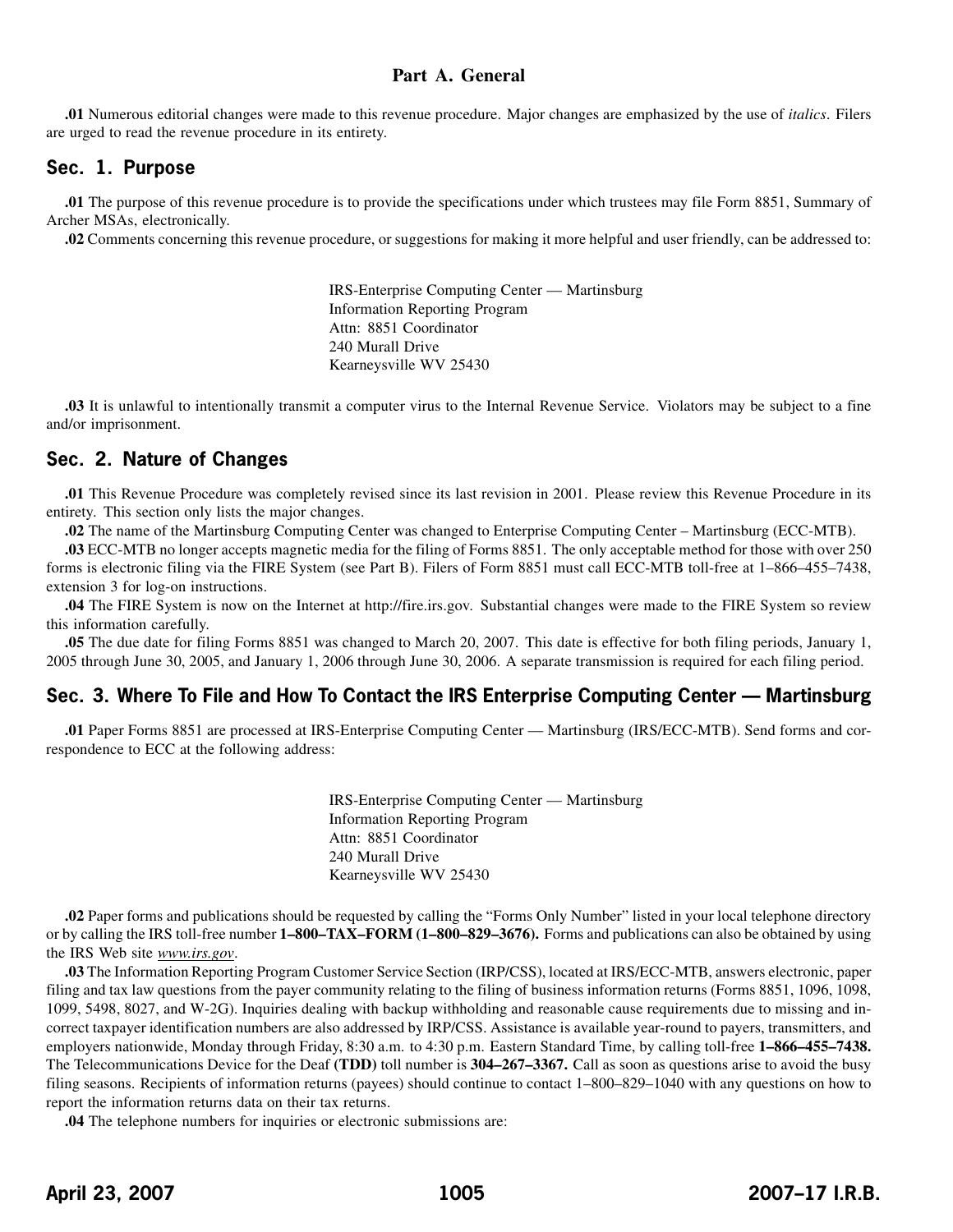**Information Reporting Program Customer Service Section**

<span id="page-20-0"></span>**TOLL-FREE 1–866–455–7438 or outside the U.S. 1–304–263–8700**

**304–267–3367 — TDD (Telecommunication Device for the Deaf)**

**304–264–5602 — Fax Machine**

**Electronic Filing — FIRE system http://fire.irs.gov**

#### **TO OBTAIN FORMS: 1–800–TAX–FORM (1–800–829–3676)**

#### **www.irs.gov — IRS website access to forms**

## **Sec. 4. Filing Requirements**

**.01** If you are required to report 250 or more Archer MSAs, you must file electronically. Even though a trustee may not meet the required filing threshold of 250 documents, IRS encourages the filing of the Form 8851 electronically. Filers who transmit their information electronically are considered to have satisfied the magnetic media filing requirements.

**.02** The filing requirement applies individually to each reporting entity as defined by its separate Taxpayer Identification Number (TIN), (Social Security Number [SSN], or Employer Identification Number [EIN]). For example, if filing for a corporation with several branches or locations and each uses the same name and EIN, the filer must aggregate the total volume to be filed for that EIN and apply the filing requirement accordingly.

**.03** For additional information on filing requirements, please refer to the instructions on Form 8851.

#### **Sec. 5. Due Dates**

**.01** *The due dates for filing paper returns with IRS also apply to electronic filing. File Form 8851, postmarked no later than March 20, 2007 for each reporting period. The two reporting periods are January 1, 2005 through June 30, 2005 for 2005 and January 1, 2006 through June 30, 2006 for 2006.*

**.02** When using a delivery service other than the U.S. Postal Service, if no date of shipment appears on the package or container, the date of receipt will be the date received at IRS/ECC-MTB. Notice 97–26, 1997–17 I.R.B. 6, provides rules for determining the date that is treated as the postmark date. For items delivered by a non-designated Private Delivery Service (PDS), the actual date of receipt by IRS/ECC-MTB will be used as the filing date. For items delivered by a designated PDS, but through a type of service not designated in Notice 2004–83, 2004–52 I.R.B. 1030, the actual date of receipt by IRS/ECC-MTB will be used as the filing date. The timely mailing rule also applies to furnishing statements to recipients and participants.

**Note: Due to security regulations at ECC-MTB, the Internal Revenue police officers will only accept packages from PDSs or couriers from** *8:00 a.m. to 3:00 p.m.***, Monday through Friday.**

### **Sec. 6. Processing of Information Returns Electronically**

**.01** All data received at IRS/ECC-MTB for processing will be given the same protection as individual income tax returns (Form 1040). IRS/ECC-MTB will process the data and determine if the records are formatted and coded according to this revenue procedure.

**.02** *If you are filing information for more than one trustee or tax year, each trustee or tax year must be transmitted separately.* **.03** Do not report duplicate information. If a filer submits returns electronically, identical paper documents must **not** be filed.

**.04** If the data is formatted incorrectly, IRS/ECC-MTB will request a replacement file. When IRS/ECC-MTB requests a replacement file, it is because we encountered errors (not limited to format) and were unable to process the file. It is imperative that filers maintain backup copies and/or recreate capabilities for their information return files. Open all IRS/ECC-MTB correspondence immediately. Refer to Part B, Section 4, for detailed procedures for replacing files submitted electronically.

**.05** IRS/ECC-MTB will work with the filers to identify and resolve processing problems. If contacted by IRS/ECC-MTB, please respond promptly. IRS/ECC-MTB may have information the filers need to correct their files.

#### **Sec. 7. Effect on Paper Documents**

**.01** Electronic reporting eliminates the need to submit paper Forms 8851 to IRS.

**.02** Even though the threshold for filing electronically is 250 or more MSAs, IRS encourages transmitters to submit all returns electronically.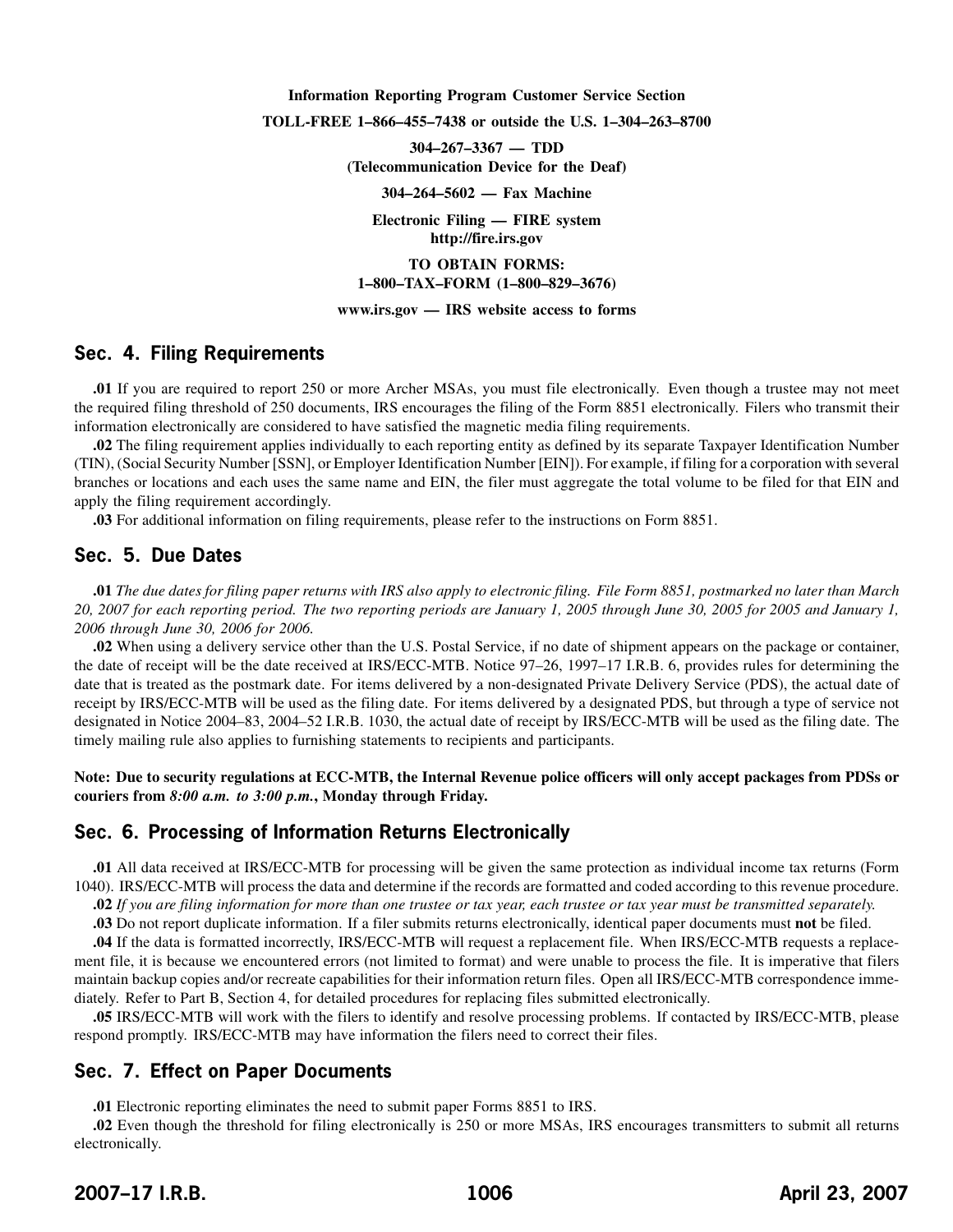IRS-Enterprise Computing Center — Martinsburg Information Reporting Program Attn: 8851 Coordinator 240 Murall Drive Kearneysville, WV 25430

<span id="page-21-0"></span>**.04** In all instances, identify which accounts are for individuals that were previously uninsured or excludable account holders, if applicable.

## **Sec. 8. State Abbreviations**

**.01** The following state and U.S. territory abbreviations are to be used when developing the state code portion of address fields. This table provides state and territory abbreviations only, and does not represent those states participating in the Combined Federal/State Filing Program.

| <b>State</b>                          | Code           | <b>State</b>         | Code      | <b>State</b>          | Code      |
|---------------------------------------|----------------|----------------------|-----------|-----------------------|-----------|
| Alabama                               | AL             | Kentucky             | KY        | No. Mariana Islands   | MP        |
| Alaska                                | AK             | Louisiana            | LA        | Ohio                  | <b>OH</b> |
| American Samoa                        | AS             | Maine                | ME        | Oklahoma              | <b>OK</b> |
| Arizona                               | AZ             | Marshall Islands     | <b>MH</b> | Oregon                | <b>OR</b> |
| Arkansas                              | AR             | Maryland             | MD        | Pennsylvania          | PA        |
| California                            | CA             | <b>Massachusetts</b> | <b>MA</b> | Puerto Rico           | <b>PR</b> |
| Colorado                              | CO             | Michigan             | МI        | Rhode Island          | RI        |
| Connecticut                           | <b>CT</b>      | Minnesota            | <b>MN</b> | South Carolina        | <b>SC</b> |
| Delaware                              | DE             | Mississippi          | <b>MS</b> | South Dakota          | <b>SD</b> |
| District of Columbia                  | DC             | Missouri             | <b>MO</b> | Tennessee             | <b>TN</b> |
| <b>Federated States of Micronesia</b> | <b>FM</b>      | Montana              | MT        | Texas                 | TX        |
| Florida                               | FL             | Nebraska             | <b>NE</b> | Utah                  | <b>UT</b> |
| Georgia                               | <b>GA</b>      | Nevada               | <b>NV</b> | Vermont               | <b>VT</b> |
| Guam                                  | GU             | New Hampshire        | <b>NH</b> | Virginia              | <b>VA</b> |
| Hawaii                                | H <sub>I</sub> | New Jersey           | NJ        | (U.S.) Virgin Islands | VI        |
| Idaho                                 | ID             | New Mexico           | NM        | Washington            | <b>WA</b> |
| Illinois                              | IL             | New York             | <b>NY</b> | West Virginia         | <b>WV</b> |
| Indiana                               | IN             | North Carolina       | NC        | Wisconsin             | <b>WI</b> |
| Iowa                                  | IA             | North Dakota         | ND        | Wyoming               | WY        |
| Kansas                                | <b>KS</b>      |                      |           |                       |           |

**.02** Filers must adhere to the city, state, and ZIP Code format for U.S. addresses in the "B" Record. This also includes American Samoa, Federated States of Micronesia, Guam, Marshall Islands, Northern Mariana Islands, Puerto Rico, and the U.S. Virgin Islands. **.03** When reporting APO/FPO addresses, use the following format:

#### **EXAMPLE:**

| Payee Name      | <b>PVT</b> Willard J. Doe |
|-----------------|---------------------------|
| Mailing Address | Company F, PSC Box 100    |
|                 | 167 Infantry REGT         |
| Payee City      | APO (or FPO)              |
| Payee State     | AE, AA, or $AP^*$         |
| Payee ZIP Code  | 098010100                 |

\*AE is the designation for ZIPs beginning with 090–098, AA for ZIP 340, and AP for ZIPs 962–966.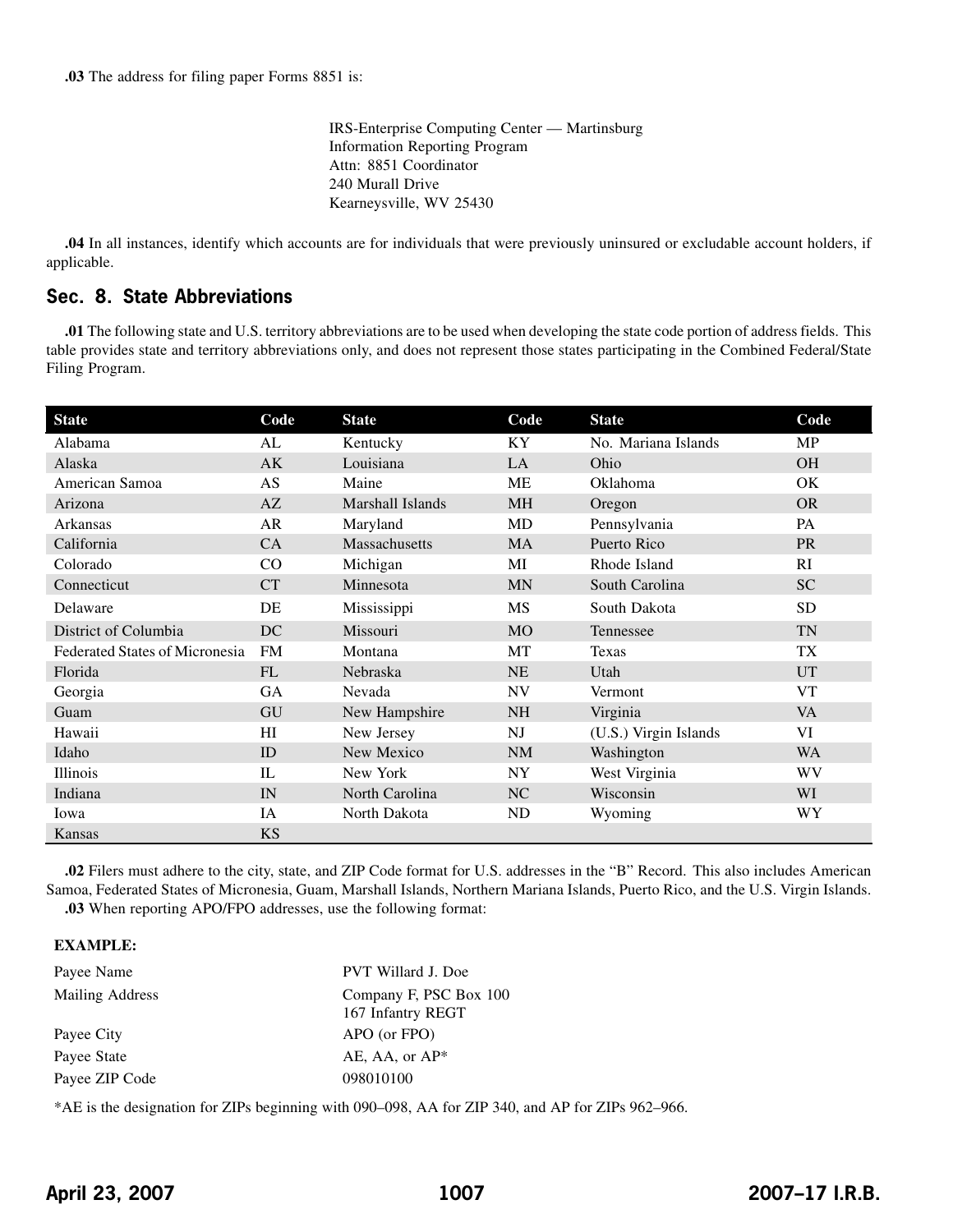## <span id="page-22-0"></span>**Sec. 9. Definition of Terms**

| <b>Element</b>                              | <b>Description</b>                                                                                                                                      |
|---------------------------------------------|---------------------------------------------------------------------------------------------------------------------------------------------------------|
| Account Holder                              | The owner of the Archer MSA.                                                                                                                            |
| <b>Employer Identification Number (EIN)</b> | A nine-digit number assigned by IRS for Federal tax reporting purposes.                                                                                 |
| File                                        | For the purpose of this revenue procedure, a file consists of all records submitted<br>by a transmitter electronically.                                 |
| Filer                                       | Person or organization that prepares and submits files. May be the trustee and/or<br>transmitter.                                                       |
| Replacement                                 | An information return file sent by the filer at the request of IRS/ECC-MTB because<br>of errors encountered while processing their original submission. |

#### **Note 1: Filers should never submit files to IRS/ECC-MTB marked "Replacement" unless IRS/ECC-MTB has requested a replacement file in writing or via the FIRE System.**

| Social Security Number (SSN)            | A nine-digit number assigned by the Social Security Administration (SSA) to an<br>individual for tax and wage reporting purposes.                                                  |
|-----------------------------------------|------------------------------------------------------------------------------------------------------------------------------------------------------------------------------------|
| Special Character                       | Any character that is not a numeric, an alpha, or a blank.                                                                                                                         |
| Taxpayer Identification<br>Number (TIN) | May be either a Social Security Number (SSN) or an Employer Identification Number<br>(EIN).                                                                                        |
| Transmitter Control Code (TCC)          | The five-digit code "MSA01" assigned to all filers prior to submitting Forms 8851<br>electronically. This number is inserted in the "A" Record and must be present in the<br>file. |
| Trustee                                 | Person or organization that is the custodian of the Archer MSA and is required<br>to file Form 8851.                                                                               |

#### **Part B. Electronic Filing Specifications**

**Note: The FIRE System DOES NOT provide fill-in forms. Filers must program files according to the Record Layout Specifications contained in this publication. For a list of software providers, log on to** *www.irs.gov* **and go to the** *Approved IRS e-file for Business Providers* **link.**

## **Sec. 1. General**

**.01** Electronic filing of Forms 1098, 1099, 5498, 8851 and W-2G information returns, originals, corrections, and replacements is offered as an alternative to paper filing. Payers who are under the filing threshold requirement, are encouraged to file electronically.

**.02** All electronic filing of information returns are received at IRS/ECC-MTB via the FIRE (Filing Information Returns Electronically) System. To connect to the FIRE System, point your browser to *http://fire.irs.gov*. The system is designed to support the electronic filing of information returns only.

**.03** The electronic filing of information returns is not affiliated with any other IRS electronic filing programs. Filers must obtain separate approval to participate in each program. Only inquiries concerning electronic filing of information returns should be directed to IRS/ECC-MTB.

**.04** Files submitted to IRS/ECC-MTB electronically must be in standard ASCII code. Do not send paper forms with the same information as electronically submitted files. This would create duplicate reporting resulting in penalty notices.

## **Sec. 2. Advantages of Filing Electronically**

Some of the advantages of filing electronically are:

- **(1)** Paperless, no Form 4804 requirements.
- **(2)** Security Secure Socket Layer (SSL) 128-bit encryption.
- **(3)** Results available within 5 workdays regarding the acceptability of the data transmitted. It is the filer's responsibility to log into the system and check results.
- **(4)** Better customer service due to on-line availability of transmitter's files for research purposes.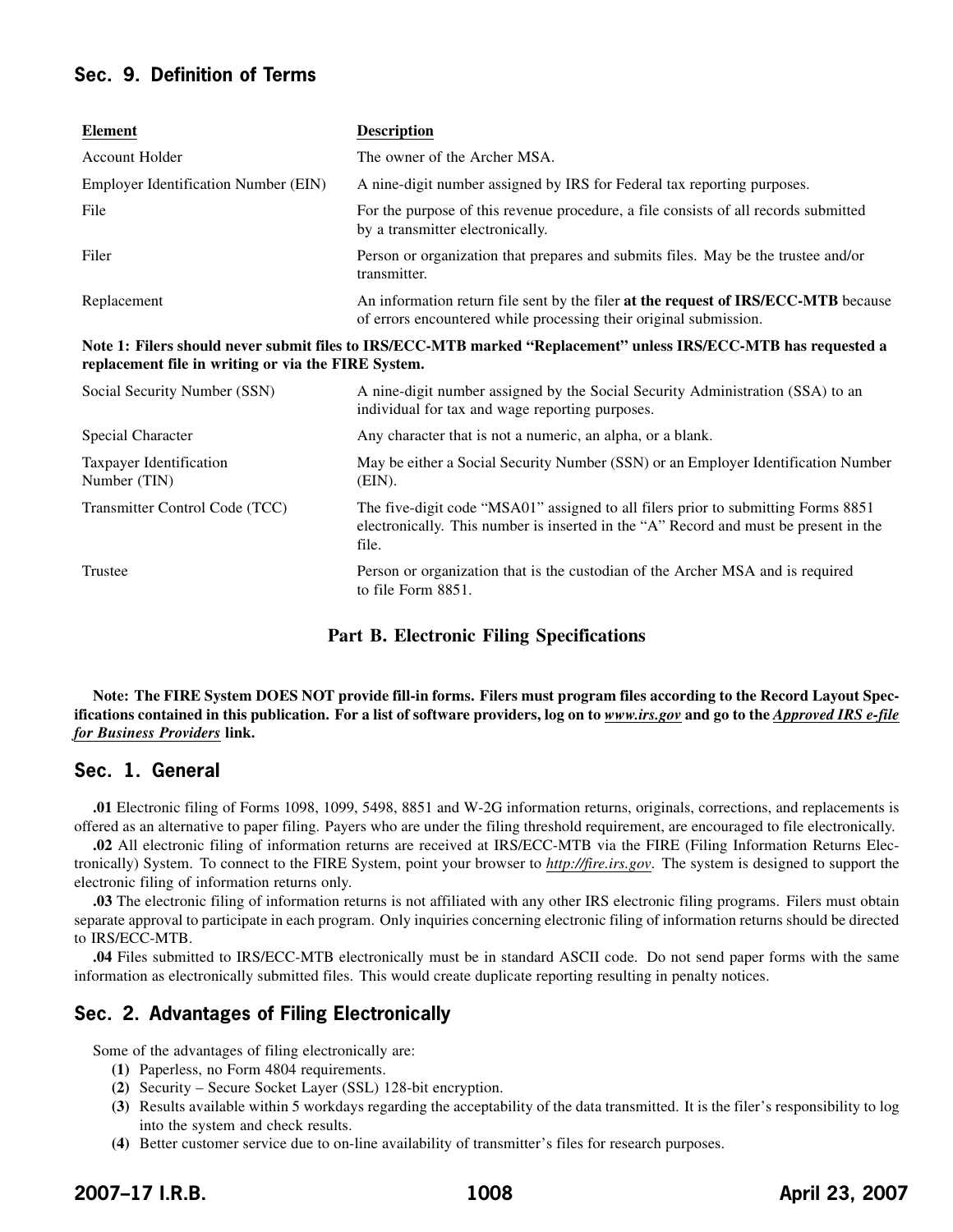## <span id="page-23-0"></span>**Sec. 3. Electronic Filing Approval Procedure**

**.01** Filers **must** fax a Form 8851, Summary of Archer MSAs, to IRS/ECC-MTB **prior** to filing the Form(s) 8851 electronically. **Only** trustee information, information above line 'a', should be provided on the Form 8851 when filing electronically. Please annotate the Form 8851 with "Electronic Filing" to indicate the method of filing. The fax number is (304) 264–5602.

**.02** *Filers must call ECC-MTB toll-free at 1–866–455–7438, extension 3 prior to logging on to the FIRE System for procedures specific to filing Form 8851.*

**.03** Electronic filers assign their own logon name and password and do not need prior or special approval.

**.04** For all passwords, it is the user's responsibility to remember the password and not allow the password to be compromised. Passwords are user assigned at first logon and must be 8 alpha/numerics containing at least 1 uppercase, 1 lowercase, and 1 numeric. However, filers who forget their password or PIN, can call **toll-free 1–866–455–7438** for assistance. The FIRE System may require users to change their passwords on a yearly basis.

## **Sec. 4. Electronic Submissions**

**.01** Electronically filed information may be submitted to IRS/ECC-MTB 24 hours a day, 7 days a week. Technical assistance is available Monday through Friday between 8:30 a.m. and 4:30 p.m. Eastern time by calling **toll-free 1–866–455–7438, ext. 3.**

**.02 The FIRE System will be down from 2 p.m. EST December 21, 2007, through January 2, 2008.** This allows IRS/ECC-MTB to update its system to reflect current year changes.

**.03** If you are sending files larger than 10,000 records electronically, data compression is encouraged. When transmitting files larger than 5 million records, please contact IRS/ECC-MTB for additional information. WinZip and PKZip are the only acceptable compression packages. IRS/ECC-MTB cannot accept self-extracting zip files or compressed files containing multiple files. The time required to transmit information returns electronically will vary depending upon the type of connection to the internet and if data compression is used. **The time required to transmit a file can be reduced up to 95 percent by using compression.**

**.04** Transmitters may create files using self assigned file name(s). Files submitted electronically will be assigned a new unique file name by the FIRE System. The filename assigned by the FIRE System will consist of submission type (ORIG [original] and REPL [replacement]), the filer's TCC and a four-digit number sequence. The sequence number will be incremented for every file sent. For example, if it is your first original file for the calendar year and your TCC is MSA01, the IRS assigned filename would be ORIG.MSA01.0001. **Record the filename.** This information will be needed by ECC-MTB to identify the file, if assistance is required.

**.05** If a file was submitted timely and is bad, the filer will have up to 60 days from the day the file was transmitted to transmit an acceptable replacement file. If an acceptable file is not received within 60 days, the payer could be subject to late filing penalties. This only applies to files originally submitted electronically.

• <sup>A</sup> **replacement** is an information return file sent by the filer because the CHECK FILE STATUS option on the FIRE System indicated the original file was bad. After the necessary changes have been made, the file must be transmitted through the FIRE System. (**See Note.**)

**Note: Filers should never transmit anything to IRS/ECC-MTB as a "Replacement" file unless the CHECK FILE STATUS option on the FIRE System indicates the file is bad.**

## **Sec. 5. PIN Requirements**

**.01** User will be prompted to create a PIN consisting of 10 numerics when establishing their initial logon name and password. **.02** The PIN is required each time an ORIGINAL or REPLACEMENT file is sent electronically and is permission to release the file. An authorized agent may enter their PIN, however, the payer is responsible for the accuracy of the returns. The payer will be liable for penalties for failure to comply with filing requirements. If you forget your PIN, please call **toll-free 1–866–455–7438, ext. 3** for assistance.

## **Sec. 6. Electronic Filing Specifications**

**.01** The FIRE System is designed exclusively for the filing of Forms 1042-S, 1098, 1099, 5498, 8027, 8851, and W-2G.

**.02** The results of the electronic transmission will be available in the CHECK FILE STATUS area of the FIRE System within 5 business days. It is the filer's responsibility to verify the acceptability of files submitted by selecting the CHECK FILE STATUS option. Forms 1042-S and 8027 require a longer processing time.

## **Sec. 7. Connecting to the FIRE System**

**.01** Point your browser to *http://fire.irs.gov* to connect to the FIRE System.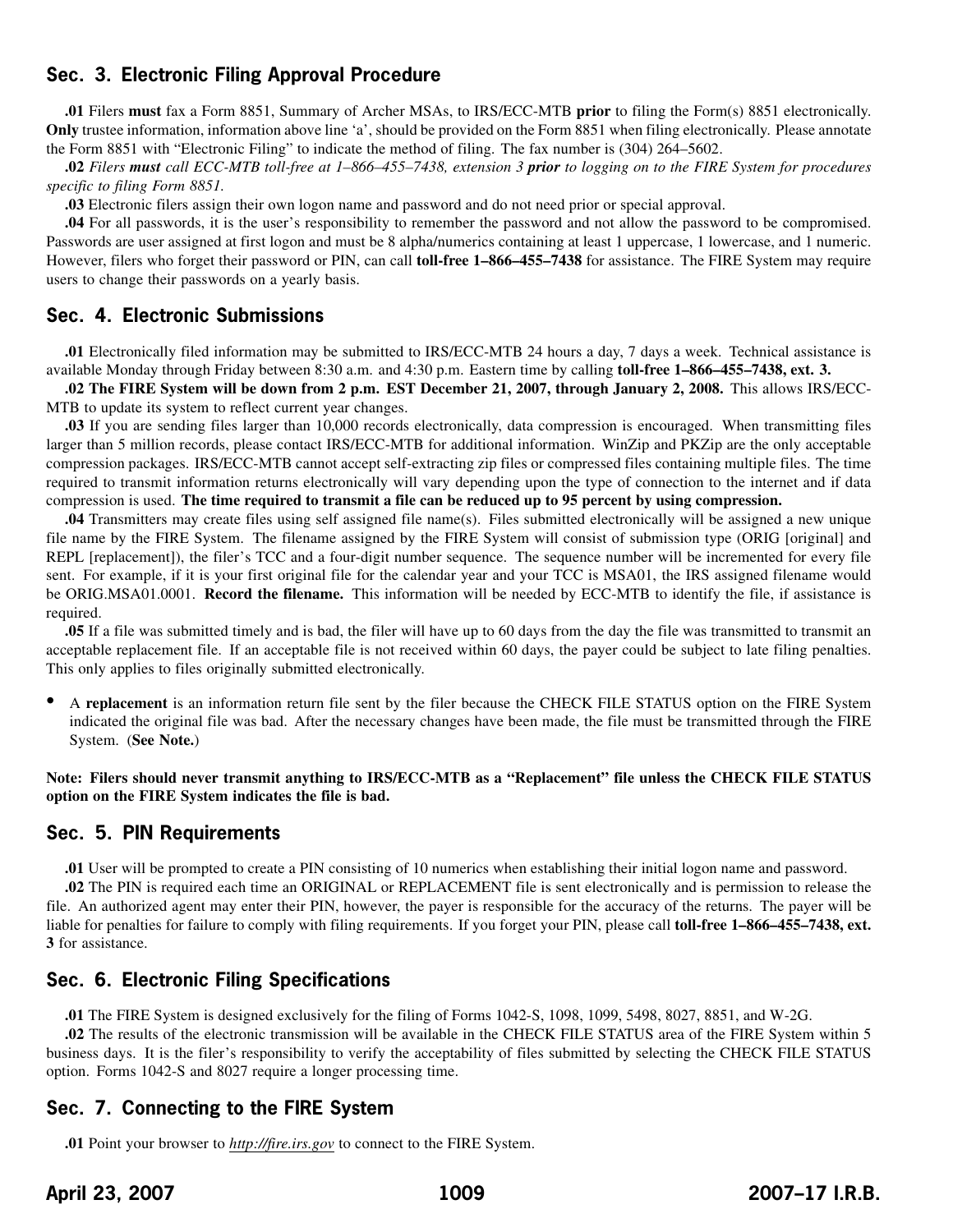**.02** Filers should turn off their pop-up blocking software before transmitting their files.

**.03** Before connecting, call ECC-MTB for specific log on procedures for Form 8851 (See Part A, Sec. 3.)

**.04** Your browser must support SSL 128-bit encryption.

**.05** Your browser must be set to receive "cookies". Cookies are used to preserve your User ID status.

**First time connection to The FIRE System** (If you have logged on previously, skip to Subsequent Connections to the FIRE System.)

Click *"Create New Account".*

Fill out the registration form and click *"Submit"*.

Enter your *User ID* (most users logon with their first and last name).

Enter and verify your *password* (the password is user assigned and must be 8 alpha/numerics, containing at least 1 uppercase, 1 lowercase and 1 numeric). FIRE may require you to change the password once a year.

Click *"Create".*

If you receive the message **"Account Created"**, click *"OK".*

Enter and verify your 10-digit self-assigned PIN (Personal Identification Number).

Click *"Submit".*

If you receive the message **"Your PIN has been successfully created!",** click *"OK".*

Read the bulletin(s) and/or click **"Click here to continue".**

#### **Subsequent connections to The FIRE System**

Click *"Log On".*

Enter your *User ID* (most users logon with their first and last name). Enter your *password* (the password is user assigned and is case sensitive). Read the bulletin(s) and/or click **"Click here to continue".**

#### **Uploading your file to the FIRE System**

Options:

Click *"Send Information Returns"* Enter your *TCC:* Enter your *EIN:* Click *"Submit".*

The system will then display the company name, address, city, state, ZIP code, phone number, contact and email address. This information will be used to contact or send correspondence (if necessary) regarding this transmission. Update as appropriate and/or Click *"Accept".*

Click one of the following:

*Original File Replacement File* Click on the file to be replaced. Enter your 10-digit PIN. Click *"Submit".* Click *"Browse"* to locate the file and open it. Click *"Upload".*

**2007–17 I.R.B. 1010 April 23, 2007**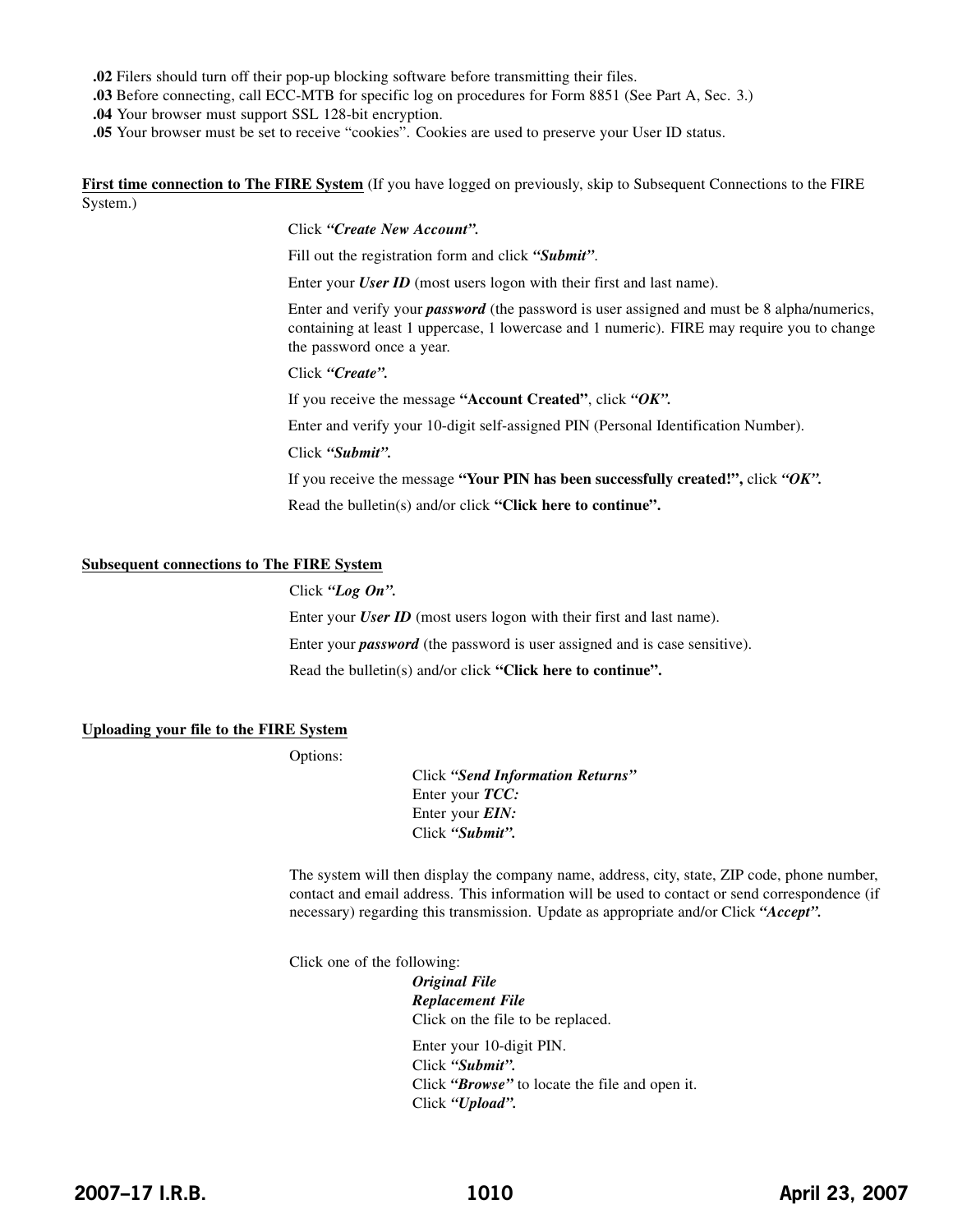<span id="page-25-0"></span>**Uploading your file to the FIRE System**

**When the upload is complete, the screen will display the total bytes received and tell you the name of the file you just uploaded.**

> If you have more files to upload for that TCC: Click *"File Another?";* otherwise, Click *"Main Menu".*

## **It is your responsibility to check the acceptability of your file; therefore, be sure to check back into the system in 5 business days using the CHECK FILE STATUS option.**

#### **Checking your FILE STATUS**

Menu:

Click *"Check File Status".* Enter your *TCC:* Enter your *EIN:* Click *"Search".*

If "Results" indicate:

*"Good, Not Released"* and you agree with the "Count of Payees", you are finished with this file.

*"Good, Released"* — File has been released to our mainline processing.

*"Bad"* — Correct the errors and timely resubmit the file as a "replacement".

*"Not yet processed"* — File has been received, but we do not have results available yet. Please check back in a few days.

Click on the desired file for a detailed report of your transmission. When you are finished, click on *Main Menu.* Click *"Log Out"*. Close your Web Browser.

## **Part C. Record Format Specifications and Record Layouts**

**.01** In order to be acceptable, records within the file must be in the following sequence:

- **(a)** A Trustee "A" Record
- **(b)** Account Holder "B" Records
- **(c)** Control Total "C" Record

**.02** If you are filing for more than one trustee, each trustee **must** be reported on a separate file.

## **Sec. 1. The Trustee "A" Record — General Field Descriptions and Record Layout**

**.01** This record identifies the entity preparing and transmitting the file. The first record of a file MUST be a Trustee "A" Record. Otherwise, a replacement file will be requested. The "A" Record is a fixed length of 150 positions.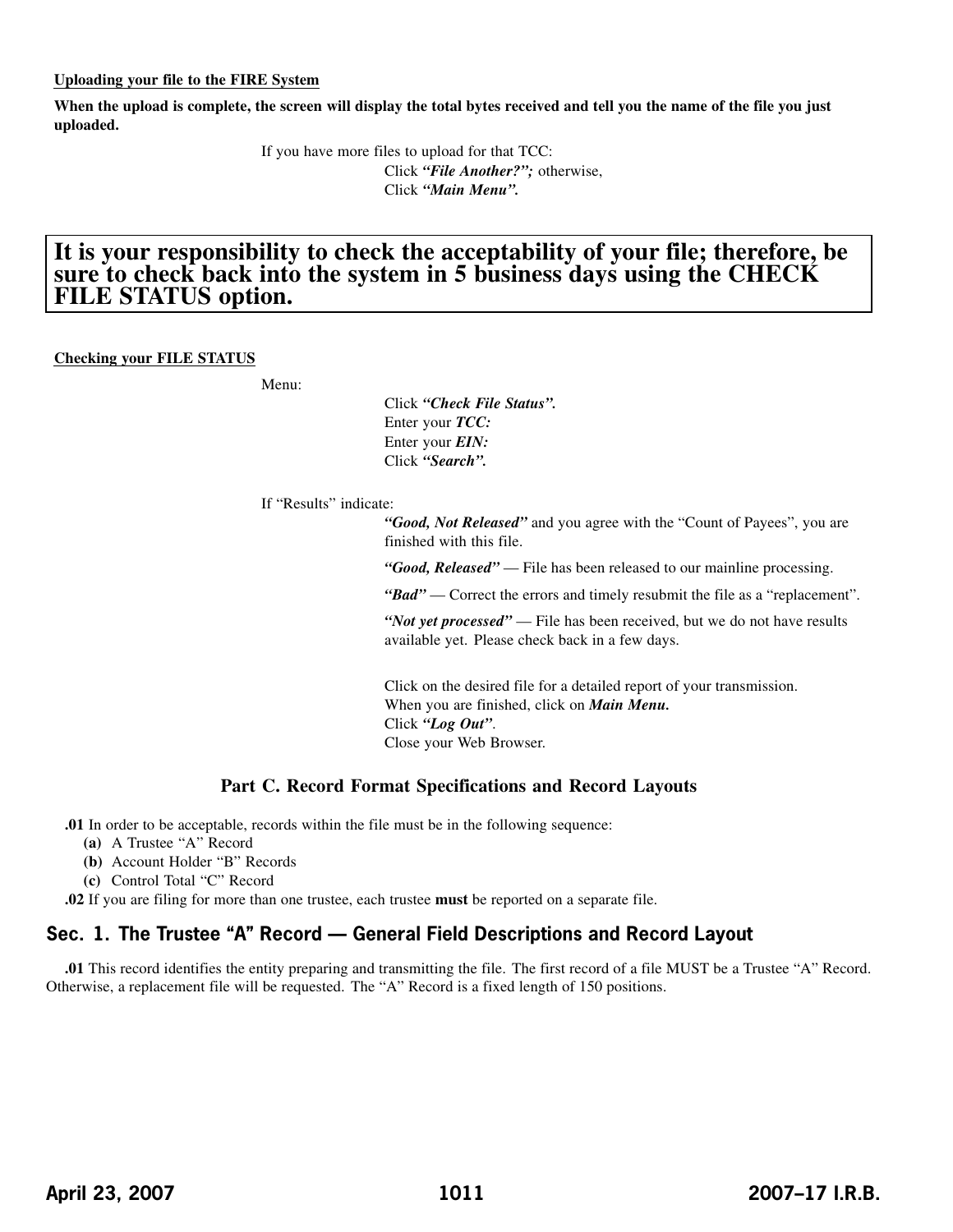<span id="page-26-0"></span>

|                  | Record Name: Trustee "A" Record               |              |                                                                                                                                                                                                                                                                                                                                                    |  |  |
|------------------|-----------------------------------------------|--------------|----------------------------------------------------------------------------------------------------------------------------------------------------------------------------------------------------------------------------------------------------------------------------------------------------------------------------------------------------|--|--|
| <b>Positions</b> | <b>Field Title</b>                            | Length       | <b>Description and Remarks</b>                                                                                                                                                                                                                                                                                                                     |  |  |
| 1                | Record Type                                   | 1            | Required. Enter "A".                                                                                                                                                                                                                                                                                                                               |  |  |
| $2 - 10$         | <b>Trustee TIN</b>                            | 9            | Enter the Taxpayer Identification Number (TIN), either the Employer Identification<br>Number (EIN) or the Social Security Number (SSN) of the Trustee.                                                                                                                                                                                             |  |  |
| $11 - 50$        | <b>Trustee Name</b>                           | 40           | <b>Required.</b> Enter the trustee's name. Abbreviate if necessary to fit 40-character<br>limit, and omit punctuation. Left-justify and blank fill.                                                                                                                                                                                                |  |  |
| $51 - 90$        | <b>Trustee Address</b>                        | 40           | Required. Enter mailing address of the trustee. Street address should include<br>number, street, apartment or suite number (or P.O. Box if mail is not delivered to<br>street address). Abbreviate as needed to fit 40-character limit, and omit punctuation.<br>Left-justify and blank fill.                                                      |  |  |
| $91 - 119$       | <b>Trustee City</b>                           | 29           | Required. Enter the city or town of trustee. If applicable, enter APO or FPO only.<br>Left-justify and blank fill.                                                                                                                                                                                                                                 |  |  |
| $120 - 121$      | <b>Trustee State</b>                          | 2            | <b>Required.</b> Enter the valid U.S. Postal Service state abbreviation. Refer to the chart<br>of valid state abbreviations in Part A, Sec. 8.                                                                                                                                                                                                     |  |  |
| $122 - 130$      | <b>Trustee ZIP Code</b>                       | 9            | Required. Enter the ZIP code of the trustee for all U.S. addresses, U.S. territories<br>or possessions, APO/FPO addresses. For trustees using a five-digit ZIP code,<br>enter the ZIP code in the left-most five positions and zero fill the remaining four<br>positions. For trustees outside the U.S., enter nine zeros only. Do NOT blank fill. |  |  |
| $131 - 135$      | <b>Transmitter Control</b><br>Code            | 5            | Required. Enter your five-digit Transmitter (TCC) Control Code, "MSA01." This<br>is the TCC assigned to all filers who report Form(s) 8851 electronically.                                                                                                                                                                                         |  |  |
| 136              | Report Period                                 | $\mathbf{1}$ | <b>Required.</b> Enter the last digit of the year for which the Form 8851 is being filed.<br>For example, if reporting for tax year 2005, enter a '5', enter a '6', if reporting<br>for 2006, etc.                                                                                                                                                 |  |  |
| $137 - 148$      | <b>Blanks</b>                                 | 12           | Enter Blanks.                                                                                                                                                                                                                                                                                                                                      |  |  |
| 149-150          | <b>Blanks or Carriage</b><br>Return/Line Feed | 2            | Enter blanks or Carriage Return/Line Feed(CR/LF).                                                                                                                                                                                                                                                                                                  |  |  |

#### **Trustee "A" Record Layout**

| Record<br>Type "A" | <b>Trustee TIN</b> | Trustee Name | Trustee Address | Trustee City |
|--------------------|--------------------|--------------|-----------------|--------------|
|                    | $2 - 10$           | $1 - 50$     | $51 - 90$       | 91–119       |

| Trustee State | Trustee ZIP<br>Code | <b>Transmitter Control</b><br>Code (TCC)<br>" $MSA01"$ | Report Period | <b>Blanks</b> | <b>Blanks or Carriage</b><br>Return/Line Feed |
|---------------|---------------------|--------------------------------------------------------|---------------|---------------|-----------------------------------------------|
| 120–121       | $122 - 130$         | 131–135                                                | '36           | $137 - 148$   | 149–150                                       |

## **Sec. 2. The Account Holder "B" Record — General Field Descriptions and Record Layout**

**.01** The "B" record contains the account holder information. The format of the "B" record will remain constant and is a fixed length of 150 positions.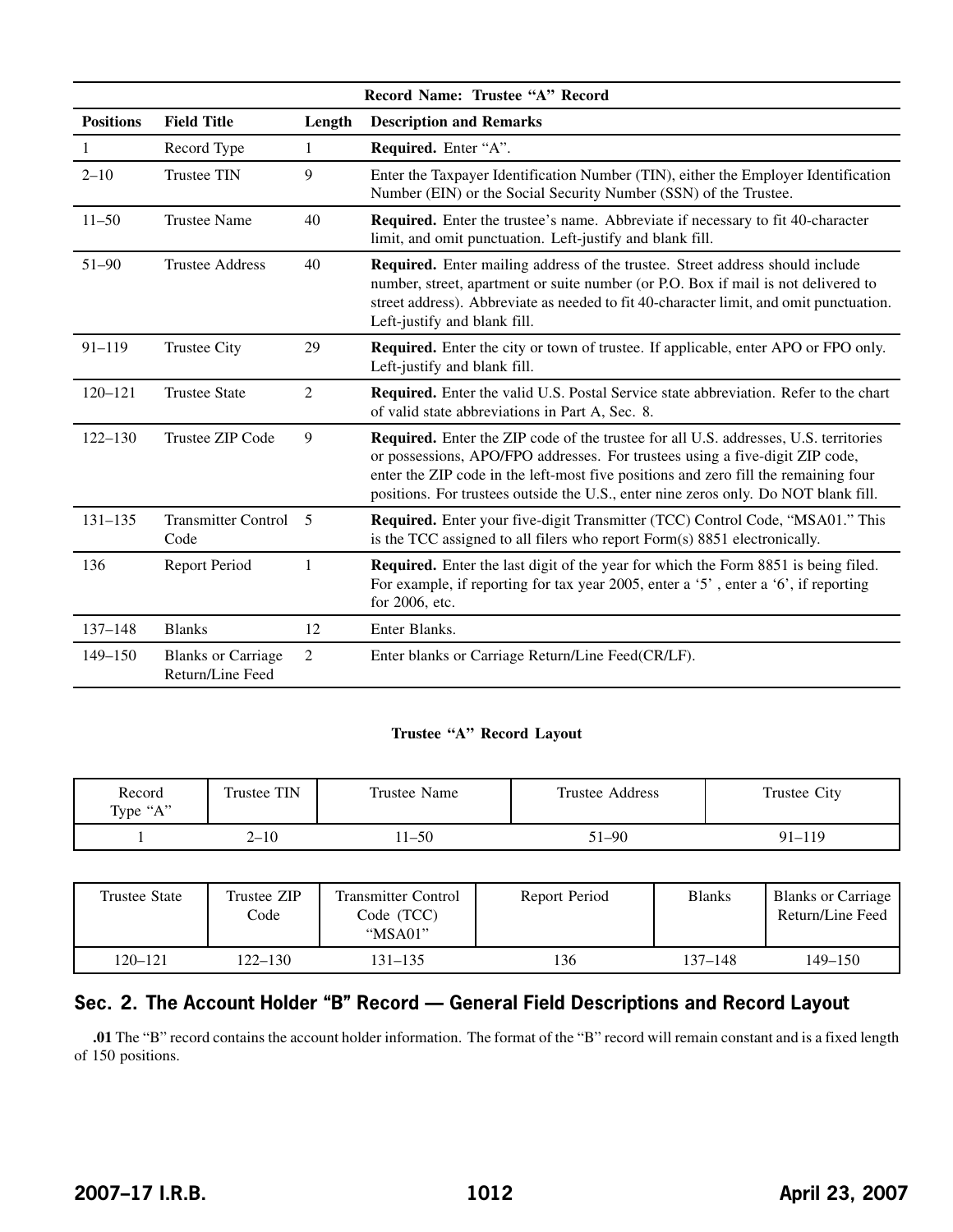<span id="page-27-0"></span>

| Record Name: Account Holder "B" Record |                                                    |        |                                                                                                                                                                                                   |                                                                                                                                                                                                                                                     |  |  |
|----------------------------------------|----------------------------------------------------|--------|---------------------------------------------------------------------------------------------------------------------------------------------------------------------------------------------------|-----------------------------------------------------------------------------------------------------------------------------------------------------------------------------------------------------------------------------------------------------|--|--|
| <b>Positions</b>                       | <b>Field Title</b>                                 | Length | <b>Description and Remarks</b>                                                                                                                                                                    |                                                                                                                                                                                                                                                     |  |  |
|                                        | Record Type                                        | 1      | Required. Enter "B".                                                                                                                                                                              |                                                                                                                                                                                                                                                     |  |  |
| $2 - 10$                               | Account Holder's<br>Identification<br>Number (TIN) | 9      |                                                                                                                                                                                                   | <b>Required.</b> Enter the nine-digit Taxpayer Identification Number (TIN) (EIN or<br>SSN) of the Account Holder. Do NOT enter blanks, hyphens, or alpha characters.<br>A TIN consisting of all the same digit (e.g., 111111111) is not acceptable. |  |  |
| $11 - 50$                              | Account Holder<br>Name                             | 40     | and blank fill.                                                                                                                                                                                   | <b>Required.</b> Enter the name of the account holder. Abbreviate as needed. Left-justify                                                                                                                                                           |  |  |
| 51                                     | Previously<br><b>Uninsured Indicator</b>           |        | <b>Required.</b> Enter a code from the list below to indicate whether or not the account<br>holder was previously uninsured. For a definition of "Previously Uninsured",<br>please see Form 8851. |                                                                                                                                                                                                                                                     |  |  |
|                                        |                                                    |        | <b>Condition</b>                                                                                                                                                                                  | Code                                                                                                                                                                                                                                                |  |  |
|                                        |                                                    |        | Previously uninsured                                                                                                                                                                              |                                                                                                                                                                                                                                                     |  |  |
|                                        |                                                    |        | Previously insured                                                                                                                                                                                | $\Omega$                                                                                                                                                                                                                                            |  |  |
| 52                                     | Excludable<br>Indicator                            |        | <b>Required.</b> Enter a code from the list below to indicate whether the account holder<br>is excludable. For a definition of "excludable", please see Form 8851.                                |                                                                                                                                                                                                                                                     |  |  |
|                                        |                                                    |        | Condition                                                                                                                                                                                         | Code                                                                                                                                                                                                                                                |  |  |
|                                        |                                                    |        | Excludable                                                                                                                                                                                        |                                                                                                                                                                                                                                                     |  |  |
|                                        |                                                    |        | Not excludable                                                                                                                                                                                    | $^{(1)}$                                                                                                                                                                                                                                            |  |  |
| $53 - 148$                             | <b>Blanks</b>                                      | 96     | Enter blanks.                                                                                                                                                                                     |                                                                                                                                                                                                                                                     |  |  |
| $149 - 150$                            | <b>Blank or Carriage</b><br>Return/Line Feed       | 2      | Enter blanks or carriage return/line feed (CR/LF).                                                                                                                                                |                                                                                                                                                                                                                                                     |  |  |

#### **Account Holder "B" Record Layout**

| Record Type<br>``R" | Account Holder TIN | Account Holder Name | Previously Uninsured Indicator |
|---------------------|--------------------|---------------------|--------------------------------|
|                     | $2 - 10$           | $1 - 50$            |                                |

| dicator<br>.<br>. | lank   | Feed<br>.1 n e<br>– Rianta<br>`arrı a o e<br>Refurn<br>$\alpha$ r |
|-------------------|--------|-------------------------------------------------------------------|
| - -<br>سدر        | $\sim$ | - -<br>150<br>--                                                  |

## **Sec. 3. The Control Total "C" Record — General Field Descriptions and Record Layout**

**.01** Enter a "C" Record after the last "B" Record submitted for a particular Trustee "A" Record. The "C" Record serves as a summary of the preceding "B" Records' data, and enables IRS to cross check the correctness of information received.

**.02** A "C" Record is the last record on the file.

**.03** Each "C" Record has a fixed length of 150 positions.

**.04** If the field is not applicable, allow for the field by entering blanks or zeros as instructed.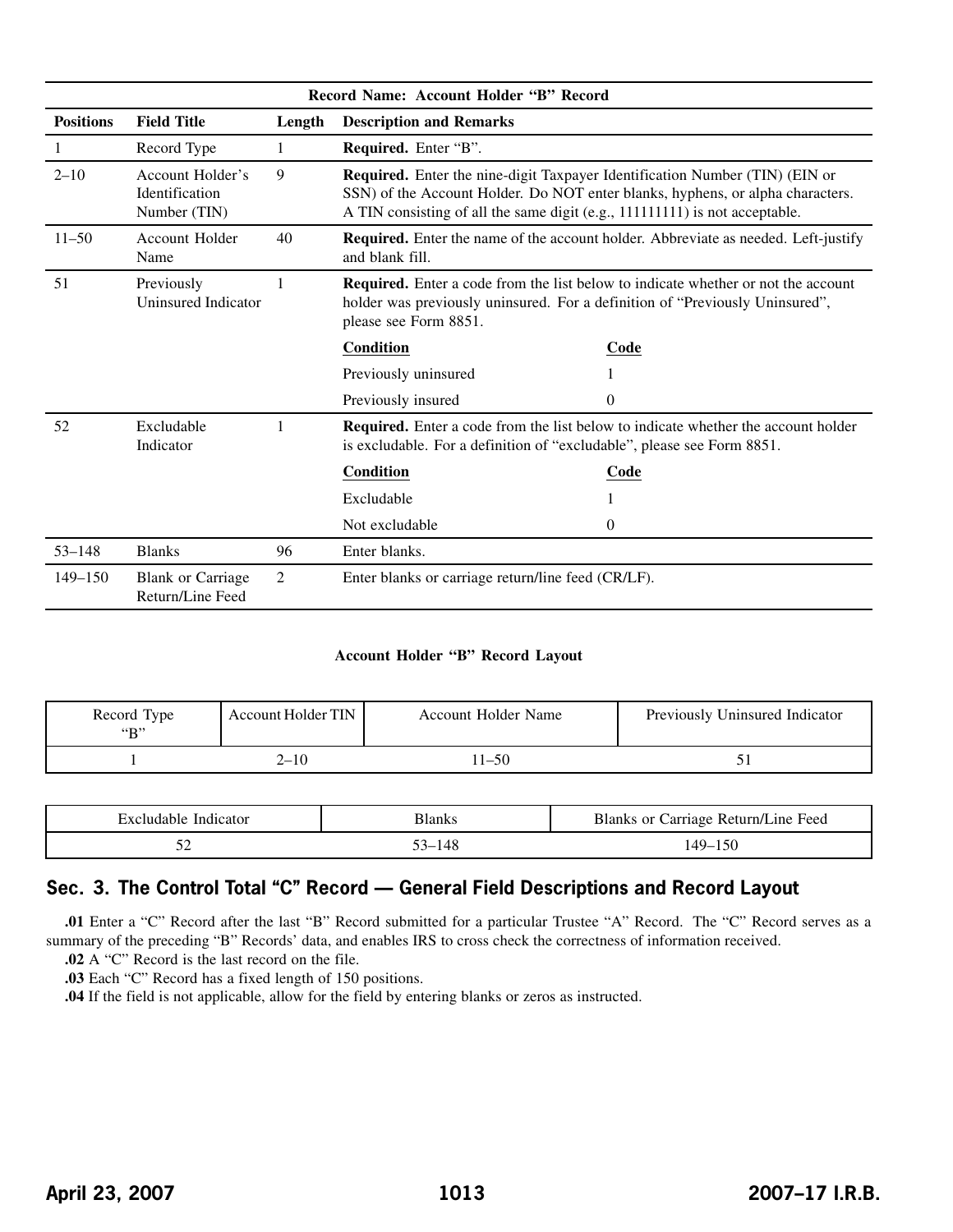| Record Name: Control Total "C" Record |                                              |        |                                                                                                            |  |  |  |
|---------------------------------------|----------------------------------------------|--------|------------------------------------------------------------------------------------------------------------|--|--|--|
| <b>Positions</b>                      | <b>Field Title</b>                           | Length | <b>Description and Remarks</b>                                                                             |  |  |  |
|                                       | Record Type                                  |        | Required. Enter "C".                                                                                       |  |  |  |
| $2 - 7$                               | Number of Account<br><b>Holders</b>          | 6      | <b>Required.</b> Enter the total number of account holders being reported. Right-justify<br>and zero fill. |  |  |  |
| $8 - 13$                              | Previously<br>Uninsured                      | 6      | Enter the total number of account holders that were previously uninsured.<br>Right-justify and zero fill.  |  |  |  |
| $14 - 19$                             | Excludable                                   | 6      | Enter the total number of excludable account holders being reported. Right-justify<br>and zero fill.       |  |  |  |
| $20 - 148$                            | <b>Blanks</b>                                | 129    | Enter blanks.                                                                                              |  |  |  |
| $149 - 150$                           | <b>Blank or Carriage</b><br>Return/Line Feed | 2      | Enter blanks or carriage return/line feed (CR/LF).                                                         |  |  |  |

## **Control Total "C" Record Layout**

| Record Type<br>(67) | Number of Account<br>Holders | Previously Uninsured | Excludable |
|---------------------|------------------------------|----------------------|------------|
|                     | 2–7                          | $8 - 13$             | 14–19      |

| <b>Blanks</b>   | Blanks or Carriage Return/Line Feed (CR/LF) |
|-----------------|---------------------------------------------|
| 148<br>$20 - 1$ | 149–150                                     |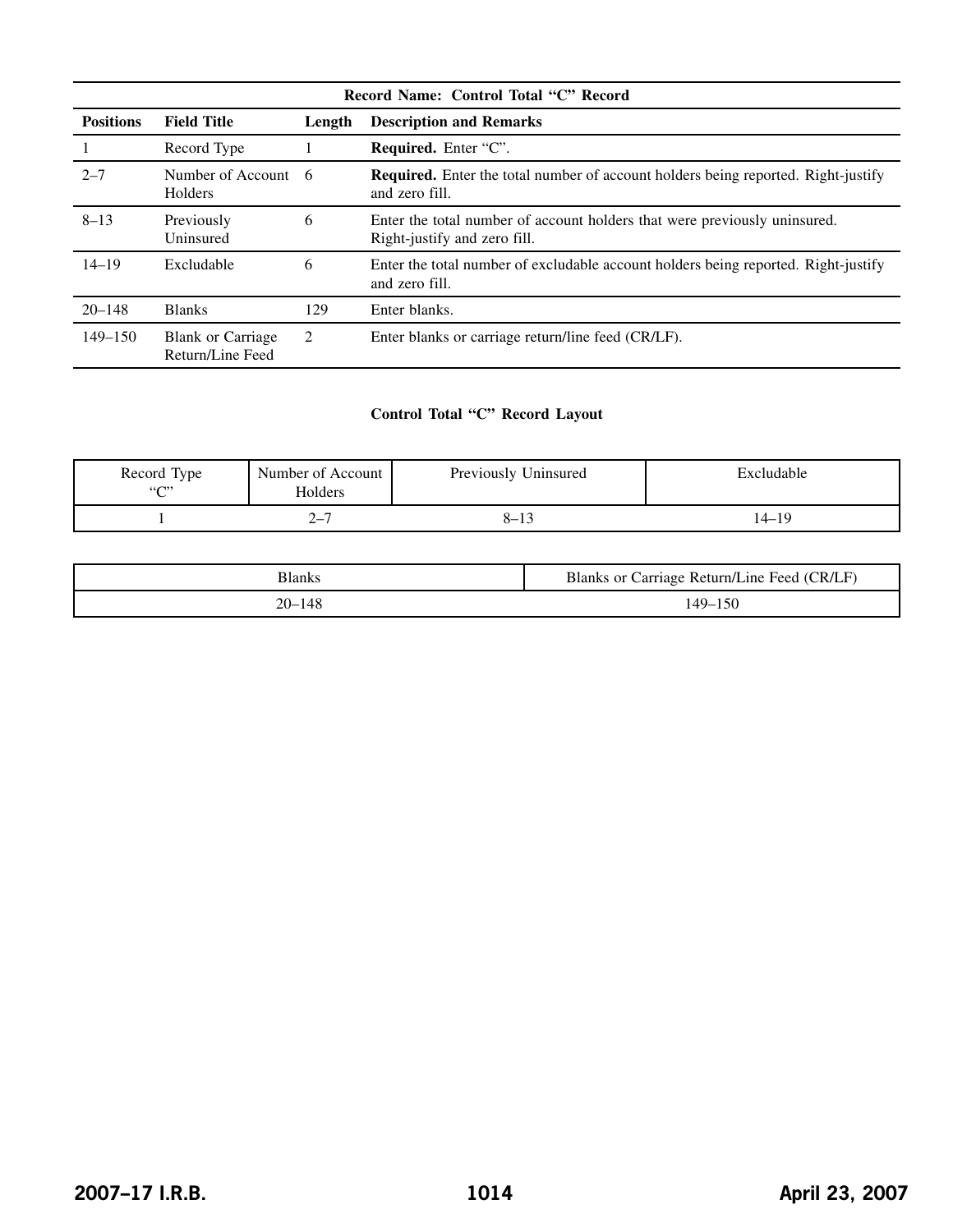# <span id="page-29-0"></span>**Part IV. Items of General Interest**

## **Notice of Proposed Rulemaking and Notice of Public Hearing**

## **Determining the Amount of Taxes Paid for Purposes of Section 901**

## **REG–156779–06**

AGENCY: Internal Revenue Service (IRS), Treasury.

ACTION: Notice of proposed rulemaking and notice of public hearing.

SUMMARY: These proposed regulations provide guidance relating to the determination of the amount of taxes paid for purposes of section 901. The proposed regulations affect taxpayers that claim direct and indirect foreign tax credits. This document also provides notice of a public hearing.

DATES: Written or electronic comments must be received by June 28, 2007. Outlines of topics to be discussed at the public hearing scheduled for July 30, 2007, at 10 a.m. must be received by July 9, 2007.

ADDRESSES: Send submissions to CC:PA:LPD:PR (REG–156779–06), Room 5203, Internal Revenue Service, P.O. Box 7604, Ben Franklin Station, Washington, DC 20044. Submissions may be hand delivered Monday through Friday between the hours of 8 a.m. and 4 p.m. to CC:PA:LPD:PR (REG–156779–06), Courier's Desk, Internal Revenue Service, 1111 Constitution Avenue, N.W., Washington, D.C., or sent electronically via the Federal eRulemaking Portal at *www.regulations.gov* (IRS REG–156779–06). The public hearing will be held in the Auditorium of the Internal Revenue Building, 1111 Constitution Avenue, N.W., Washington, D.C.

FOR FURTHER INFORMATION CONTACT: Concerning submission of comments, the hearing, and/or to be placed on the building access list to attend the hearing, Kelly Banks (202) 622–7180; concerning the regulations, Bethany A. Ingwalson, (202) 622–3850 (not toll-free numbers).

#### SUPPLEMENTARY INFORMATION:

#### **Background**

Section 901 of the Internal Revenue Code (Code) permits taxpayers to claim a credit for income, war profits, and excess profits taxes paid or accrued (or deemed paid) during the taxable year to any foreign country or to any possession of the United States.

Section  $1.901-2(a)$  of the regulations defines a tax as a compulsory payment pursuant to the authority of a foreign country to levy taxes, and further provides that a tax is an income, war profits, or excess profits tax if the predominant character of the tax is that of an income tax in the U.S. sense. Section 1.901–2(e) provides rules for determining the amount of tax paid by a taxpayer for purposes of section 901. Section  $1.901-2(e)(5)$  provides that an amount paid is not a compulsory payment, and thus is not an amount of tax paid, to the extent that the amount paid exceeds the amount of liability under foreign law for tax. For purposes of determining whether an amount paid exceeds the amount of liability under foreign law for tax,  $$1.901-2(e)(5)$  provides the following rule:

An amount paid does not exceed the amount of such liability if the amount paid is determined by the taxpayer in a manner that is consistent with a reasonable interpretation and application of the substantive and procedural provisions of foreign law (including applicable tax treaties) in such a way as to reduce, over time, the taxpayer's reasonably expected liability under foreign law for tax, and if the taxpayer exhausts all effective and practical remedies, including invocation of competent authority procedures available under applicable tax treaties, to reduce, over time, the taxpayer's liability for foreign tax (including liability pursuant to a foreign tax audit adjustment).

Section  $1.901-2(e)(5)$  provides further that if foreign tax law includes options or elections whereby a taxpayer's liability may be shifted, in whole or part, to a different year, the taxpayer's use or failure to use such options or elections does not result in a noncompulsory payment, and that

a settlement by a taxpayer of two or more issues will be evaluated on an overall basis, not on an issue-by-issue basis, in determining whether an amount is a compulsory amount. In addition, it provides that a taxpayer is not required to alter its form of doing business, its business conduct, or the form of any transaction in order to reduce its liability for tax under foreign law.

#### A. *U.S.-Owned Foreign Entities*

Commentators have raised questions regarding the application of §1.901–2 $(e)(5)$  to a U.S. person that owns one or more foreign entities. In particular, commentators have raised questions concerning the application of the regulation when one foreign entity directly or indirectly owned by a U.S. person transfers, pursuant to a group relief type regime, a net loss to another foreign entity, which may or may not also be owned by the U.S. person. Certain commentators have expressed concern that foreign taxes paid by the transferor in a subsequent tax year might not be compulsory payments to the extent the transferor could have reduced its liability for those foreign taxes had it chosen not to transfer the net loss in the prior year. This concern arises because the current final regulations apply on a taxpayer-by-taxpayer basis, obligating each taxpayer to minimize its liability for foreign taxes over time, even though the net effect of the loss surrender may be to minimize the amount of foreign taxes paid in the aggregate by the controlled group over time.

Similar questions and concerns arise when one or more foreign subsidiaries of a U.S. person reach a combined settlement with a foreign taxing authority that results in an increase in the amount of one foreign subsidiary's foreign tax liability and a decrease in the amount of a second foreign subsidiary's foreign tax liability.

#### B. *Certain Structured Passive Investment Arrangements*

The IRS and Treasury Department have become aware that certain U.S. taxpayers are engaging in highly structured transactions with foreign counterparties in order to generate foreign tax cred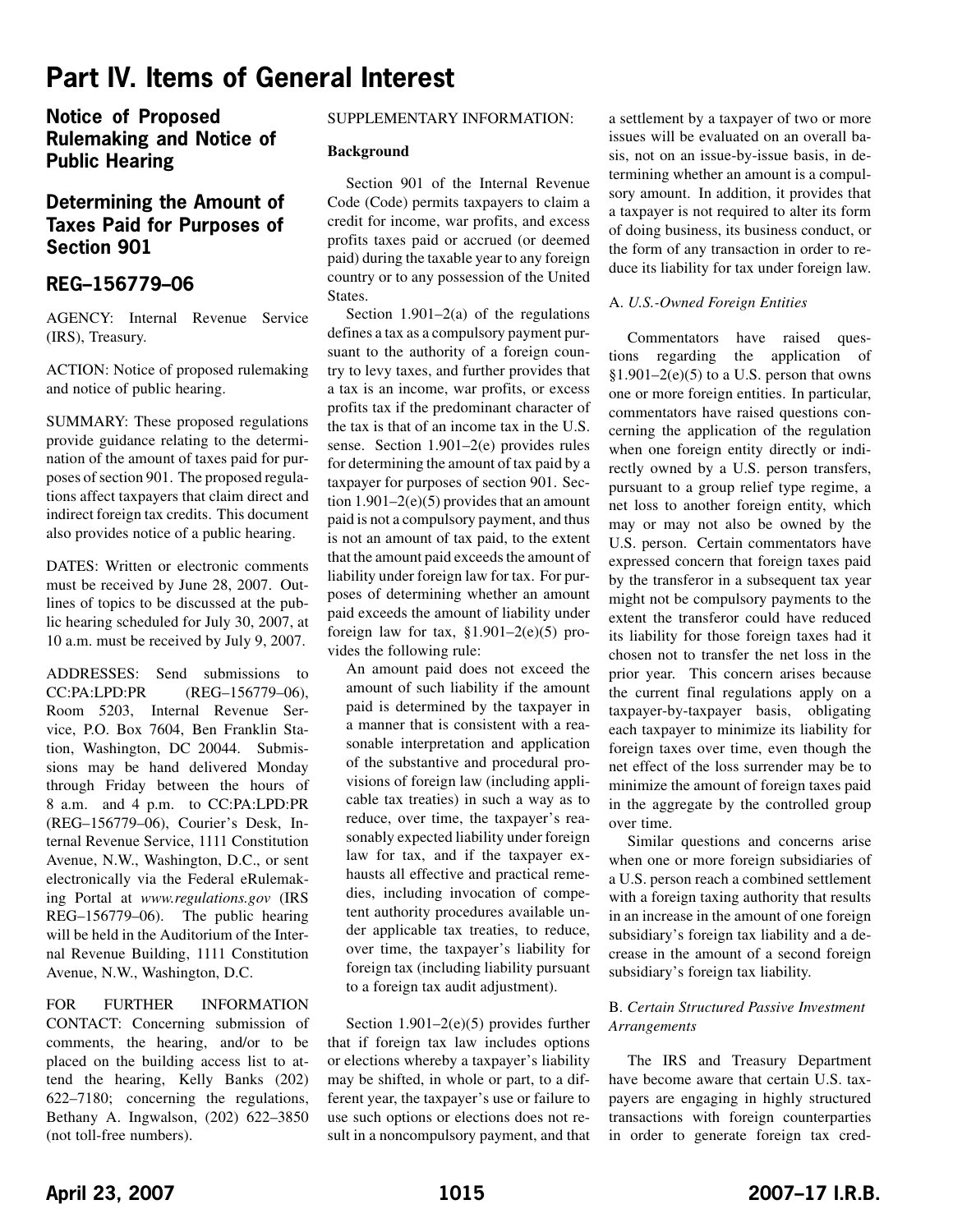its. These transactions are intentionally structured to create a foreign tax liability when, removed from the elaborately engineered structure, the basic underlying business transaction generally would result in significantly less, or even no, foreign taxes. In particular, the transactions purport to convert what would otherwise be an ordinary course financing arrangement between a U.S. person and a foreign counterparty, or a portfolio investment of a U.S. person, into some form of equity ownership in a foreign special purpose vehicle (SPV). The transaction is deliberately structured to create income in the SPV for foreign tax purposes, which income is purportedly subject to foreign tax. The parties exploit differences between U.S. and foreign law in order to permit the U.S. taxpayer to claim a credit for the purported foreign tax payments while also allowing the foreign counterparty to claim a foreign tax benefit. The U.S. taxpayer and the foreign counterparty share the cost of the purported foreign tax payments through the pricing of the arrangement.

#### **Explanation of Provisions**

The proposed regulations address the application of  $$1.901-2(e)(5)$  in cases where a U.S. person directly or indirectly owns one or more foreign entities and in cases in which a U.S. person is a party to a highly structured passive investment arrangement described in this preamble. The proposed regulations would treat as a single taxpayer for purposes of  $$1.901-2(e)(5)$  all foreign entities with respect to which a U.S. person has a direct or indirect interest of 80 percent or more. The proposed regulations would treat foreign payments attributable to highly structured passive investment arrangements as noncompulsory payments under  $§1.901-2(e)(5)$  and, thus, would disallow credits for such amounts.

#### A. *U.S.-Owned Foreign Entities*

Section  $1.901-2(e)(5)$  requires a taxpayer to interpret and apply foreign law reasonably in such a way as to reduce, over time, the taxpayer's reasonably expected liability under foreign law for tax. This requirement ensures that a taxpayer will make reasonable efforts to minimize its foreign tax liability even though the

taxpayer may otherwise be indifferent to the imposition of foreign tax due to the availability of the foreign tax credit. The purpose of this requirement is served if all foreign entities owned by such person, in the aggregate, satisfy the requirements of the regulation. Accordingly, for purposes of determining compliance with  $§1.901-2(e)(5)$ , the proposed regulations would treat as a single taxpayer all foreign entities in which the same U.S. person has a direct or indirect interest of 80 percent or more. For this purpose, an interest of 80 percent or more means stock possessing 80 percent or more of the vote and value (in the case of a foreign corporation) or an interest representing 80 percent or more of the income (in the case of non-corporate foreign entities).

The proposed regulations provide that if one 80 percent-owned foreign entity transfers or surrenders a net loss for the taxable year to a second such entity pursuant to a foreign law group relief or similar regime, foreign tax paid by the transferor in a different tax year does not fail to be a compulsory payment solely because such tax would not have been due had the transferor retained the net loss and carried it over to such other year. Similarly, it provides that if one or more 80 percent-owned foreign entities enter into a combined settlement under foreign law of two or more issues, such settlement will be evaluated on an overall basis, not on an issue-by-issue or entity-by-entity basis, in determining whether an amount is a compulsory amount. The proposed regulations include examples to illustrate the proposed rule.

The IRS and Treasury Department intend to monitor structures involving U.S. owned foreign groups, including those that would be covered by the proposed regulations, to determine whether taxpayers are utilizing such structures to separate foreign taxes from the related income. The IRS and Treasury Department may issue additional regulations in the future in order to address arrangements that result in the inappropriate separation of foreign tax and income.

#### B. *Certain Structured Passive Investment Arrangements*

The structured arrangements discovered and identified by the IRS and the Treasury Department can be grouped into three general categories: (1) U.S. borrower transactions, (2) U.S. lender transactions, and (3) asset holding transactions. The transactions, including the claimed U.S. tax results, are described in section B.1 of this preamble. Section B.2 of this preamble discusses the purpose of the foreign tax credit regime and explains why allowing a credit in the transactions is inconsistent with this purpose. Section B.3 of this preamble discusses comments the IRS and the Treasury Department have received on the transactions and describes the proposed regulations. The IRS is continuing to scrutinize the transactions under current law and intends to utilize all tools available to challenge the claimed U.S. tax results in appropriate cases.

#### 1. *Categories of structured passive investment arrangements*

#### (a) *U.S. borrower transactions*

The first category consists of transactions in which a U.S. person indirectly borrows funds from an unrelated foreign counterparty. If a U.S. person were to borrow funds directly from a foreign person, the U.S. person generally would make nondeductible principal payments and deductible interest payments. The U.S. person would not incur foreign tax. The foreign lender generally would owe foreign tax on its interest income. In a structured financing arrangement, the U.S. borrower attempts to convert all or a portion of its deductible interest payments and, in certain cases, its nondeductible principal payments into creditable foreign tax payments. The U.S. borrower's foreign tax credit benefit is shared by the parties through the pricing of the arrangement. See *Example 1* of proposed  $§1.901-2(e)(5)(iv)(D).$ 

In a typical structured financing arrangement, the loan is made indirectly through an SPV. The foreign lender's interest income (and, in many cases, other income) is effectively isolated in the SPV. The U.S. borrower acquires a direct or indirect interest in the SPV and asserts that it has a direct or indirect equity interest in the SPV for U.S. tax purposes. The U.S. borrower claims a credit for foreign taxes imposed on the income derived by the SPV. The U.S. borrower's purported equity interest may be treated as debt for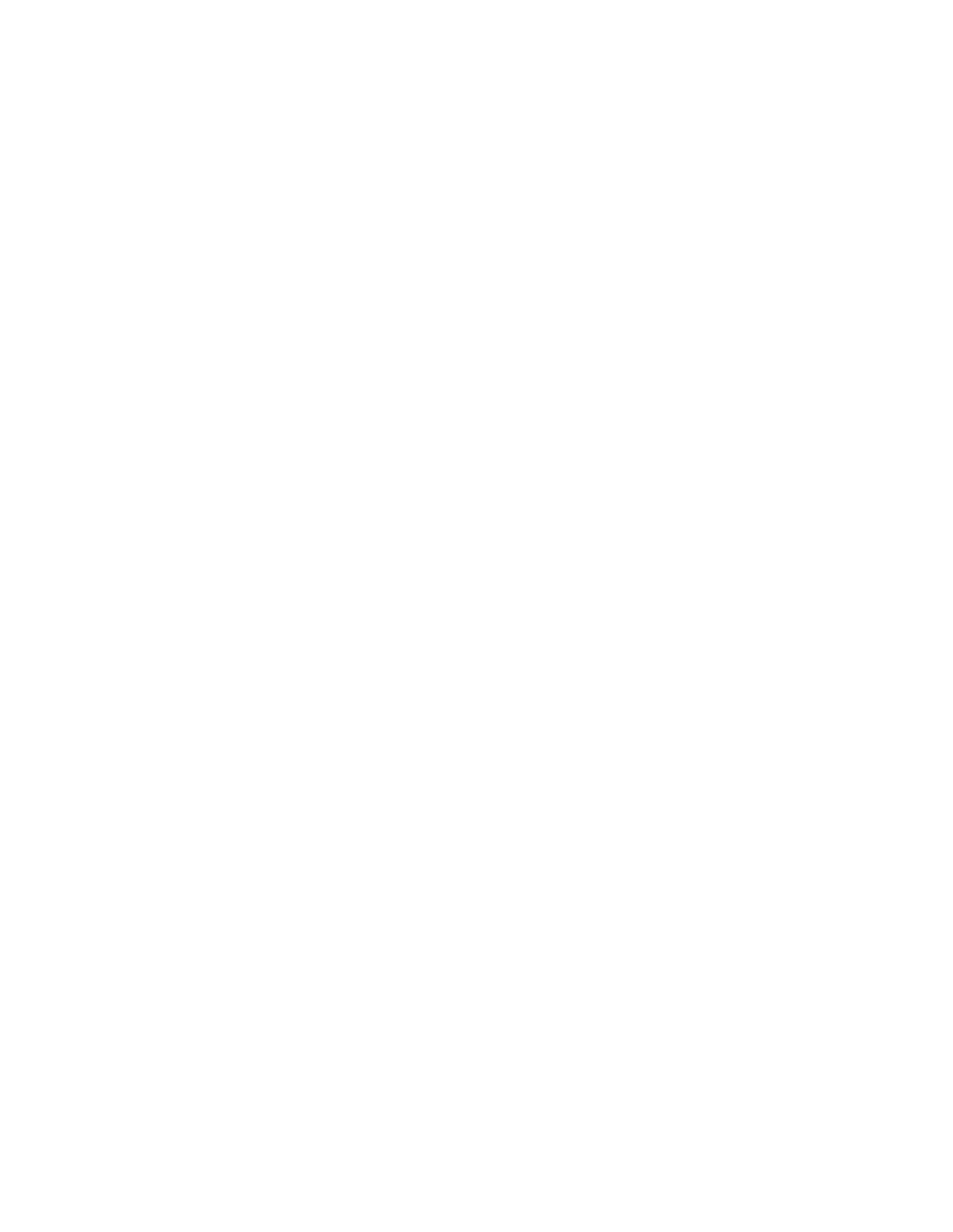# **HIGHLIGHTS** OF THIS ISSUE

These synopses are intended only as aids to the reader in identifying the subject matter covered. They may not be relied upon as authoritative interpretations.

**INCOME TAX** 

T.D. 9318, page 990.

Final regulations under section 263A of the Code relate to the

definition of self-constructed property that is considered proparty duced on a "routine and repetitive" basis in the ordinary course

of a taxpayers trade or business for purposes of the simpli-

fied service cost method and the simplified production methodice 2007-32, page 996.

provided by the regulations. For purposes of these methods ighted average interest rate update; corporate bond

property is produced on a routine and repetitive basis only if nuces; 30-year Treasury securities. The weighted avermerous substantially identical assets are manufactured within interest rate for April 2007 and the resulting permissible a taxable year using standardized designs and assembly liange of interest rates used to calculate current liability and to techniques, and either the applicable recovery period of decermine the required contribution are set forth. property determined under section 168(c) is not longer than 3

years or the property is a material or supply that will be used to  $2007-34$ , page 996.

and consumed within 3 years of being produced.

#### T.D. 932 0, page 994.

This notice sets forth guidance regarding the application of section 409A to split-dollar life insurance arrangements. This no tice addresses the identification of the types of arrangements

extension property and provides additional guidance with re-

spect to the original use requirement. Notice 2006-77 clari-

fied, modified, and amplified.

Final reulations under section 985 of the Code provide the biect to section 409A, including the application of the effectranslaion rates that must be used when translating into dollaixe date rules under section 409A. This notice also includes certainitems and amounts transferred by a qualified businessidance on bringing such arrangements into compliance with unit (BU) to its home office or parent corporation for purpossection 409A, and provides certain related relief under the efof computing dollar approximate separate transactions methed tive date provisions of the regulations under sections 61 (DASTM gain or loss. and 7872 addressing split-dollar life insurance arrangements.

dations.

#### REG-156779-06, page 1015.

Proposed regulations under section 901 of the Code provide EMPT ORGANIZATIONS guidance relating to the determination of the amount of taxes paid for purposes of section 901. A public hearing is scheduled for uly 30, 2007. Announcement 2007-42, page 1037. A list is provided of organizations now classified as private foun-

Notice 2007–36, page 1000.

This notice provides guidance with respect to the 50-percent additional first year depreciation deduction provided by section 1400N(d) of the Code for specified Gulf Opportunity Zone

(Continued on the next page)

Announcements of Disbarments and Suspensions begin on page 1026. Finding Lists begin on page ii.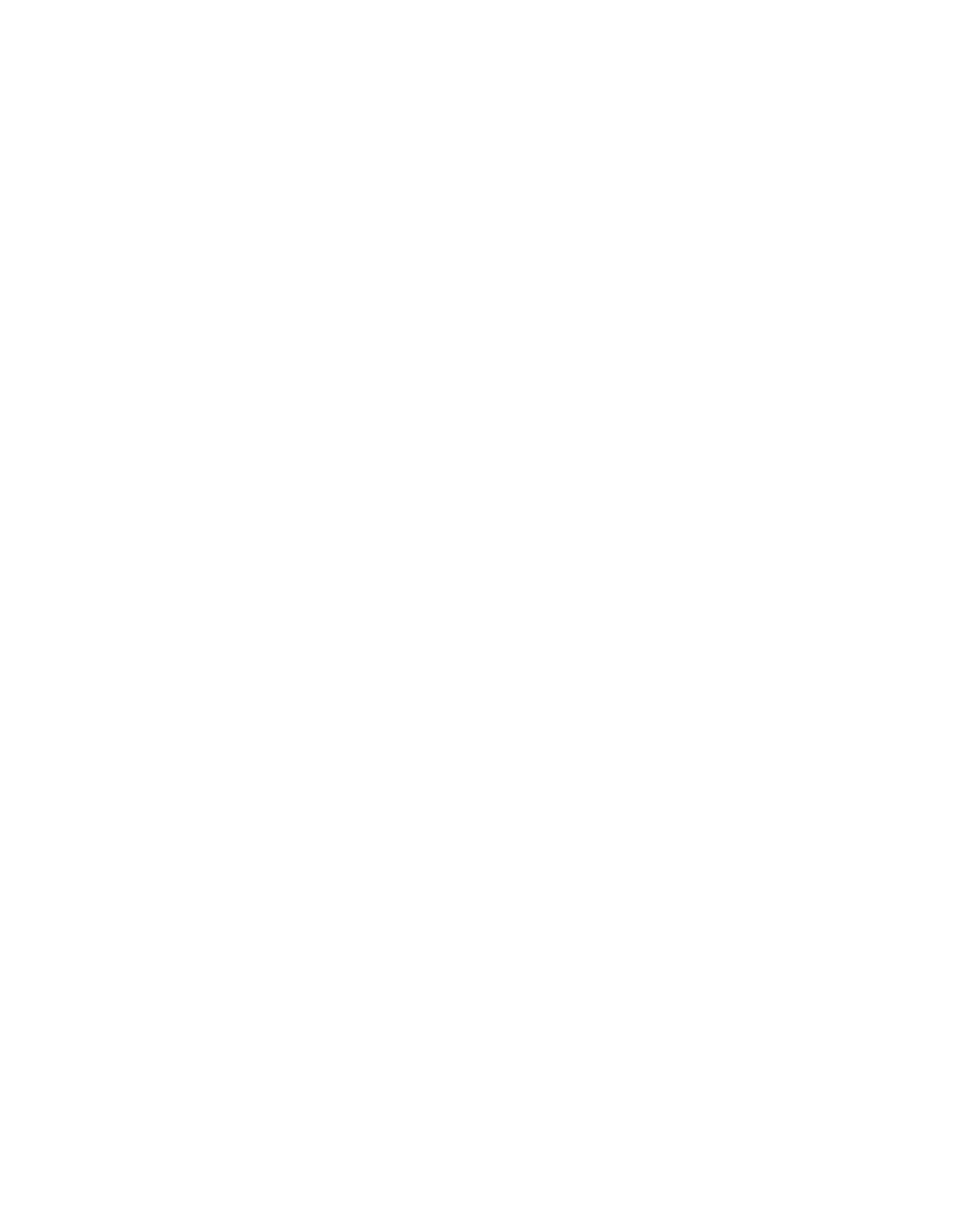#### Announcement 2007-43, page 1038.

The IRS has revoked its determination that EPASA-USA, Inc., of Ridgewood, NY; Morocco and the Casbah Dance Experience, Inc., of New York, NY; ABG Housing, Inc., of Orlando, FL; The Credit Network, Inc., of Silver Spring, MD; Global Mindlink Foundation, Inc., of Coral Springs, FL; Credit Debt Solutions, Inc., of Chevy Chase, MD; Skopos Charities, Inc., of San Jose, CA; Douglas R. Patricia B. McKinnon Charitable Supporting Organization of Tomball, TX; The Dreamhouse Charity, Inc., of Wilsonville, OR; Dads Place Minstries, Inc., of Thurmont, MD; Potomac Forum, Ltd., of Potomac, MD; Community Housing and Land Development, Inc., of San Jose, CA; and New Haven Shelter of Rancho Palos Verdes, CA, qualify as organizations described in sections  $501(c)(3)$  and  $170(c)(2)$  of the Code.

## **EXCISE TAX**

Notice 2007-37, page 1002.

This notice provides guidance on the credits and payments provided for renewable diesel and renewable diesel mixtures under sections 34, 40A, 6426, and 6427 of the Code.

## **ADMINISTRATIVE**

Rev. Proc. 2007-29, page 1004.

Electronic filing specifications. This procedure contains changes in electronic filing procedures for Form 8851, **Sum**mary of Archer MSAs The procedure should be used for filing Forms 8851 for Tax Years 2005, 2006, and any subsequent years. Rev. Proc. 2001-31 superseded.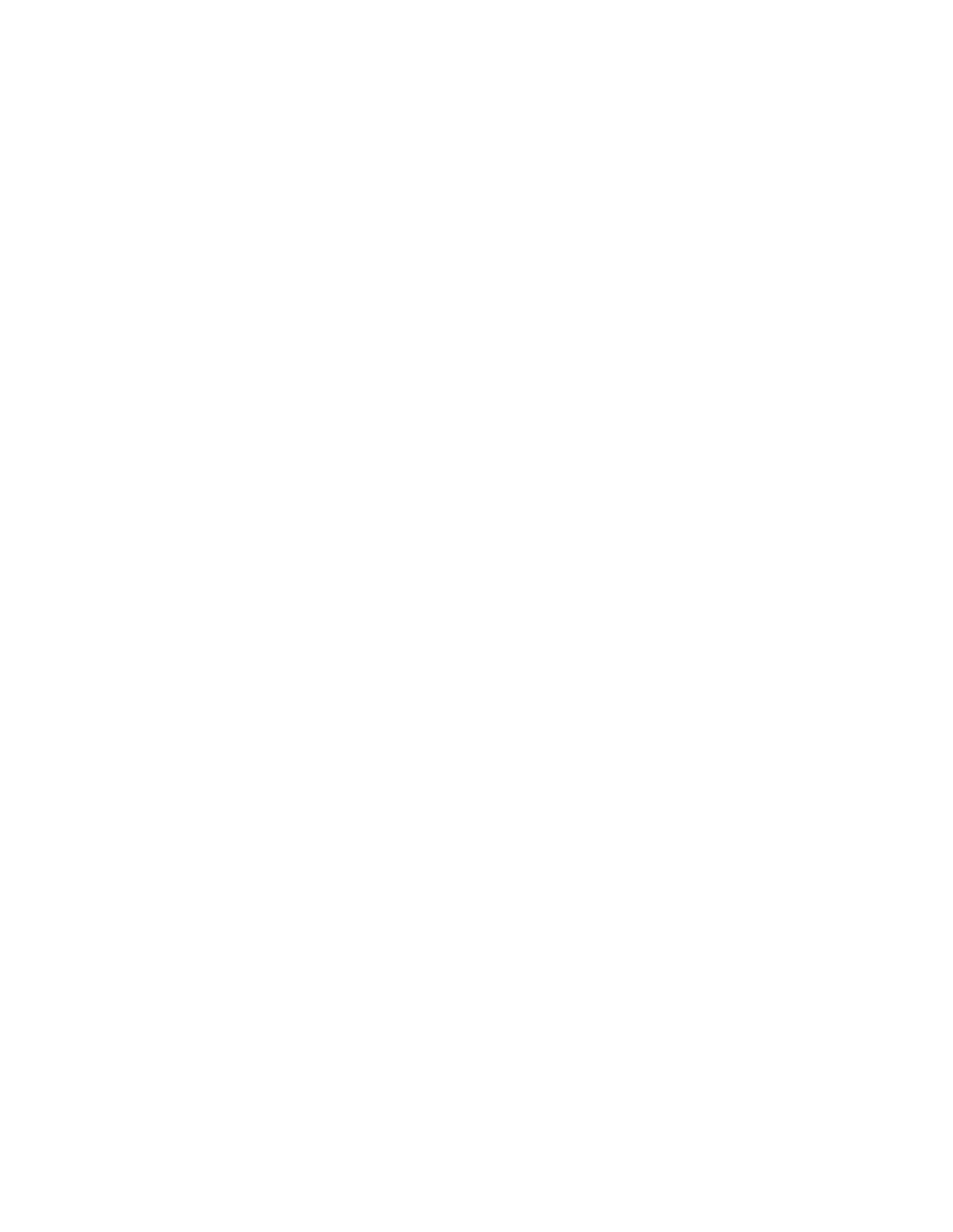# Part I. Rulings and Decisions Under the Internal Revenue Code of 1986

Section 34.—Certain Uses of Gasoline and Special Fuels

A notice provides guidance on the credits and payments provided for renewable diesel and renewable diesel mixtures under sections 34, 40A, 6426, and 6427. See Notice 2007-37, page 1002.

#### Section 40A.—Biodiesel and Renewable Diesel Used as Fuel

A notice provides guidance on the credits and payments provided for renewable diesel and renewable diesel mixtures under sections 34, 40A, 6426, and 6427. See Notice 2007-37, page 1002.

Section 263A.-Capitalization and Inclusion in Inventory Costs of Certain Expenses

T.D. 9318

**DEPARTMENT OF** THE TREASURY Internal Revenue Service 26 CFR Part 1

Guidance Regarding the Simplified Service Cost Method and the Simplified **Production Method** 

AGENCY: Internal Revenue Service (IRS), Treasury.

ACTION: Final regulations and removal of temporary regulations.

SUMMARY: This document contains final regulations relating to the capitalization of costs under the simplified service cost method and the simplified production method provided by the Income Tax Regulations. For taxpayers that use the simplified service cost method or the simplified production method, the regulations clarify when self-constructed assets are produced

on a routine and repetitive basis in the ordinary course of their businesses.

**DATES:** Effective DateThese regulations are effective on March 29, 2007.

**Applicability Date** For dates of applicability, see  $\S§1.263A-1(1)$  and  $1.263A - 2(f)$ .

**FOR FURTHER INFORMATION** CONTACT: **Steven**  $J_{\cdot}$ Gee  $\overline{or}$ Donna M. Crawford, (202) 622-4970 (not a toll-free number).

#### SUPPLEMENTARY INFORMATION:

#### Background

This document contains amendments to 26 CFR part 1. On August 2, 2005, the IRS and Treasury Department published in the Federal Registera notice of proposed rulemaking (REG-121584-05, 2005-2 C.B. 523 70 FR 44535) by cross 26 CFR 1.263A-1 Uniform capitalization of costs. *reference to temporary regulations (T.D.* 9217, 2005-2 C.B. 498 70 FR 44467) (collectively, the 2005 regulations) under section 263A of the Internal Revenue

Code (Code). These regulations provide that self-constructed tangible personal property is considered produced on a routine and repetitive basis in the ordinary course of a taxpayers trade or business for purposes of the simplified service cost method or the simplified production method when units of tangible personal property are mass-produced, that is, numerous substantially identical assets are manufactured within a taxable year using standardized designs and assembly line techniques, and the applicable recovery period of such assets under section  $168(c)$ is not longer than 3 years.

The IRS and Treasury Department issued Rev. Proc. 2006-11, 2006-3 I.R.B. 309, see  $\frac{$601.601}{d}(2)(ii)$ **b**), which provides procedures by which a taxpayer changing its method of accounting to comply with  $$1.263A-1T$  or  $$1.263A-2T$ (issued under T.D. 9217) for its first taxable year ending on or after August 2, 2005, may request the consent of the Commissioner utilizing either the administrative procedures for requesting the advance consent of the Commissioner (for

further guidance, for example, see Rev. Proc. 97-27, 1997-1 C.B. 680, as modified and amplified by Rev. Proc. 2002–19, 2002-1 C.B. 696, as amplified and clarified by Rev. Proc. 2002-54, 2002-2 C.B. 432, and  $\frac{$601.601}{d}(2)(ii)$ **(b)**), or the administrative procedures for obtaining the automatic consent of the Commissioner (for further guidance, for example, see Rev. Proc. 2002-9, 2002-1 C.B. 327, as modified and clarified by Announcement 2002-17, 2002-1 C.B. 561, modified and amplified by Rev. Proc. 2002-19, 2002-1 C.B. 696, and amplified, clarified, and modified by Rev. Proc. 2002-54, 2002-2 C.B. 432, and  $\frac{\S 601.601}{d}(2)(ii)$ **(b)**). These final regulations have been revised to be consistent with the procedures provided in Rev. Proc. 2006-11.

One written comment was received in response to the 2005 regulations. No requests to speak at a public hearing were received, and no hearing was held. After consideration of the comment, the proposed regulations under section 263A are adopted by this Treasury decision.

#### **Summary of Comments**

A commentator expressed the belief that the categories of property, as described in Notice 88-86, 1988-2 C.B. 401, see  $\frac{$601.601}{d}(2)(ii)$ **b**), eligible for the simplified service cost method and the simplified production method represent a reasonable balance between technical accuracy and simplification. The commentator opposed the requirements in the 2005 regulations that, to qualify for the category of property "produced on a routine and repetitive basis," the property must be mass-produced using standardized designs and assembly line techniques, and have an applicable recovery period of not longer than 3 years. The commentator argued that, with respect to electric utility companies, there is no sound tax policy to support limiting the application of the methods based on the manner in which self-constructed assets are produced or the number of years over which the self-constructed assets are depreciated. The commentator further stated that the preamble to the 2005 regulations did not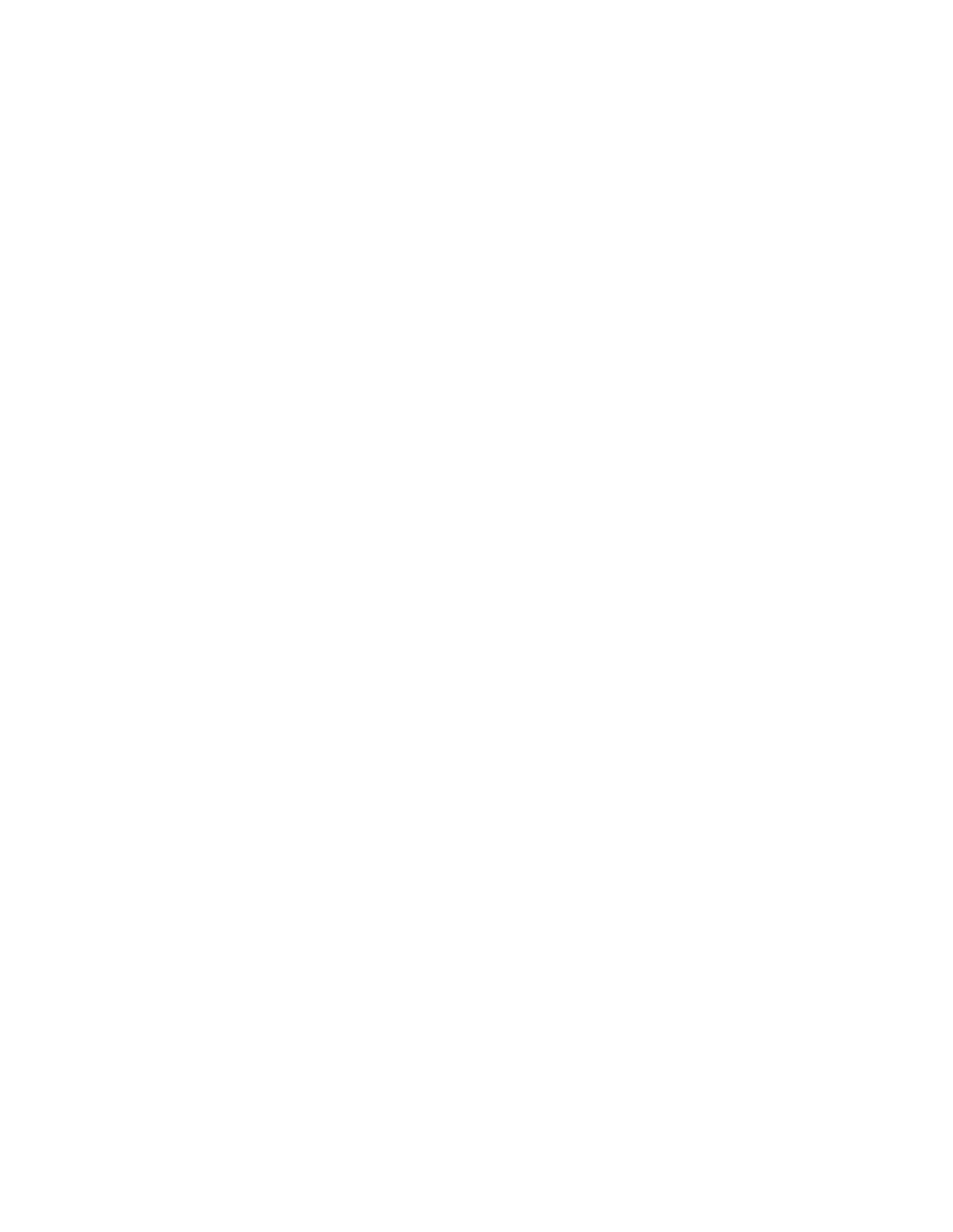#### **Adoption of Amendment to the Regulations**

Accordingly, 26 CFR part 1 is amended as follows:

#### PART 1-INCOME TAXES

Paragraph 1. The authority citation for part 1 continues to read in part as follows:

Authority: 26 U.S.C. 7805 \*\*\*

Par. 2. Section 1.985-3 is amended by revising paragraph  $(d)(3)$  to read as follows:

#### §1.985-3 United States dollar approximate separate transactions method.

\* \* \* \* \*

(d) \* \* \*

(3) Positive adjustments (i) In general. The items described in this paragraph  $(d)(3)$  are dividend distributions for the taxable year and any items that decrease net worth for the taxable year but that generally do not affect income or loss or earnings and profits (or a deficit in earnings and profits). Such items include

a transfer to the home office of a QBU branch and a return of capital.

(ii) Translation Except as provided by ruling or administrative pronouncement, items described in paragraph  $(d)(3)(i)$  of this section shall be translated into dollars as follows:

(A) If the item giving rise to the adjustment would be translated under paragraph  $(d)(5)$  of this section at the exchange rate for the last translation period of the taxable year if it were shown on the QBU's year-end balance sheet, such item shall be translated at the exchange rate on the date the item is transferred.

(B) If the item giving rise to the adjustment would be translated under paragraph  $(d)(5)$  of this section at the exchange rate for the translation period in which the cost of the item was incurred if it were shown on the QBU's year-end balance sheet, such item shall be translated at the same historical rate.

 $(iii)$  Effective dateParagraph  $(d)(3)(ii)$ of this section is applicable for any transfer, dividend, or distribution that is a return of capital that is made after March 8, 2005, and that gives rise to an adjustment under this paragraph  $(d)(3)$ .

\* \* \* \* \*

Kevin M. Brown, Deputy Commissioner for Services and Enforcement.

Approved March 20, 2007.

Eric Solomon, Assistant Secretary for Tax Policy.

(Filed by the Office of the Federal Register on March 29, 2007, 8:45 a.m., and published in the issue of the Federal Register for March 30, 2007, 72 F.R. 15043)

### Section 6426.-Credit for Alcohol Fuel, Biodiesel and **Alternative Fuel Mixtures**

A notice provides guidance on the credits and payments provided for renewable diesel and renewable diesel mixtures under sections 34, 40A, 6426, and 6427. See Notice 2007-37, page 1002.

## Section 6427.-Fuels Not Used for Taxable Purposes

A notice provides guidance on the credits and payments provided for renewable diesel and renewable diesel mixtures under sections 34, 40A, 6426, and 6427. See Notice 2007-37, page 1002.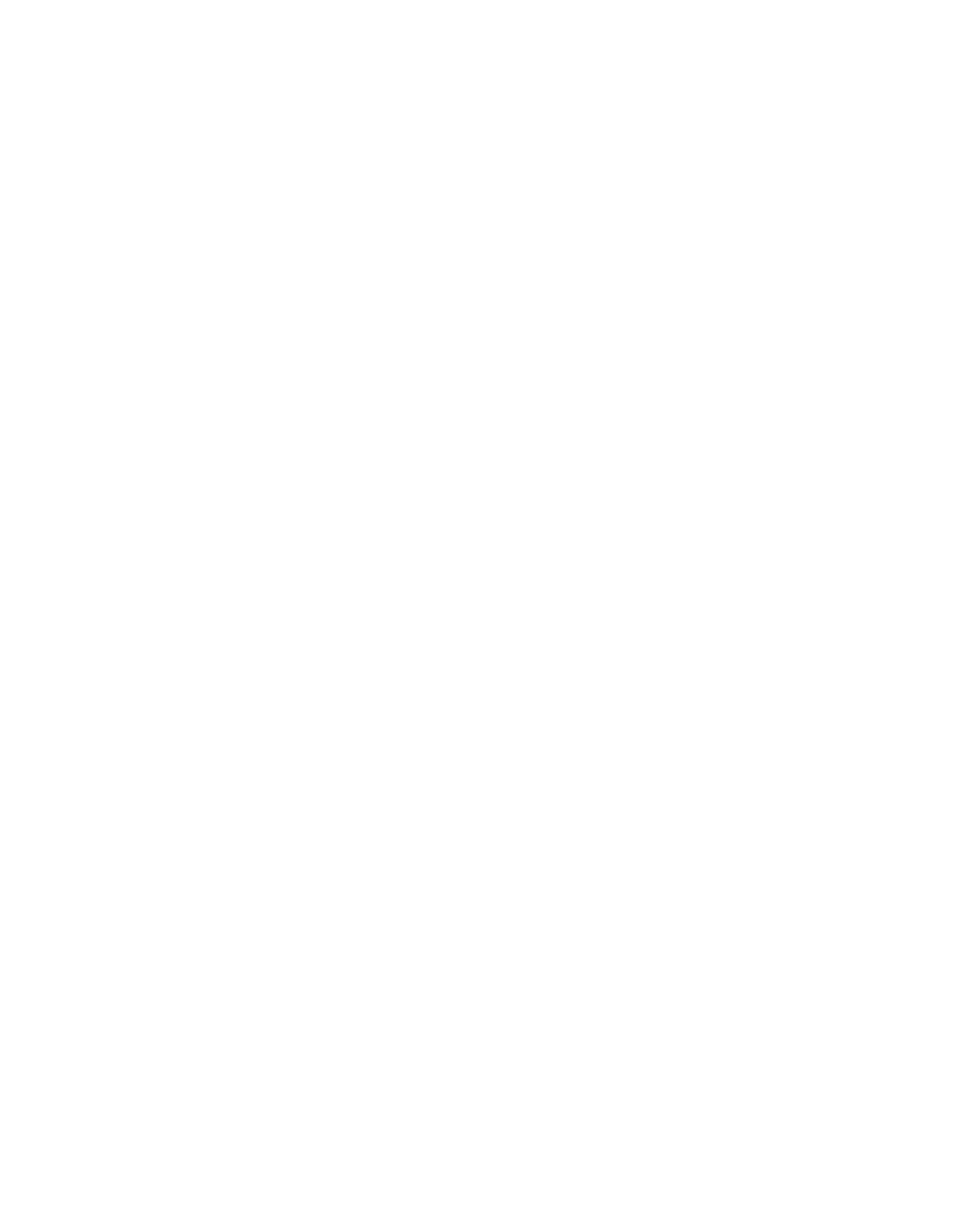NOTE: Use this Revenue Procedure to prepare Form 8851, Summary of Archer MSAs, for submission to Internal Revenue Service (IRS) using the FIRE (Filing Information Returns Electronically) System. Electronic filing is the only filing option for filers with more than 250 formsall the IRS Enterprise Computing Center - Martinsburg (ECC-MTB) toll-free at 1-866-455-7438 for log on procedures specific to Form 8851.

26 CFR 601.602: Tax forms and instructions.

#### Rev. Proc. 2007-29

#### TABLE OF CONTENTS

#### Part A. General

| SEC. 2. NATURE OF CHANGES (and continuous contract the contract of the contract of the contract of the contract of the contract of the contract of the contract of the contract of the contract of the contract of the contrac |
|--------------------------------------------------------------------------------------------------------------------------------------------------------------------------------------------------------------------------------|
| SEC. 3. WHERE TO FILE AND HOW TO CONTACT THE IRS ENTERPRISE COMPUTING CENTER -                                                                                                                                                 |
|                                                                                                                                                                                                                                |
|                                                                                                                                                                                                                                |
|                                                                                                                                                                                                                                |
|                                                                                                                                                                                                                                |
|                                                                                                                                                                                                                                |
|                                                                                                                                                                                                                                |
| Part B. Electronic Filing Specifications                                                                                                                                                                                       |
|                                                                                                                                                                                                                                |
|                                                                                                                                                                                                                                |
|                                                                                                                                                                                                                                |
|                                                                                                                                                                                                                                |
|                                                                                                                                                                                                                                |
|                                                                                                                                                                                                                                |
|                                                                                                                                                                                                                                |
| Part C. Record Format Specifi cations and Record Layouts                                                                                                                                                                       |
| SEC. 1. THE TRUSTEE "A" RECORD - GENERAL FIELD DESCRIPTIONS AND RECORD LAYOUT  1011                                                                                                                                            |
| SEC. 2. THE ACCOUNT HOLDER "B" RECORD - GENERAL FIELD DESCRIPTIONS AND RECORD                                                                                                                                                  |
| SEC. 3. THE CONTROL TOTAL "C" RECORD - GENERAL FIELD DESCRIPTIONS AND RECORD                                                                                                                                                   |